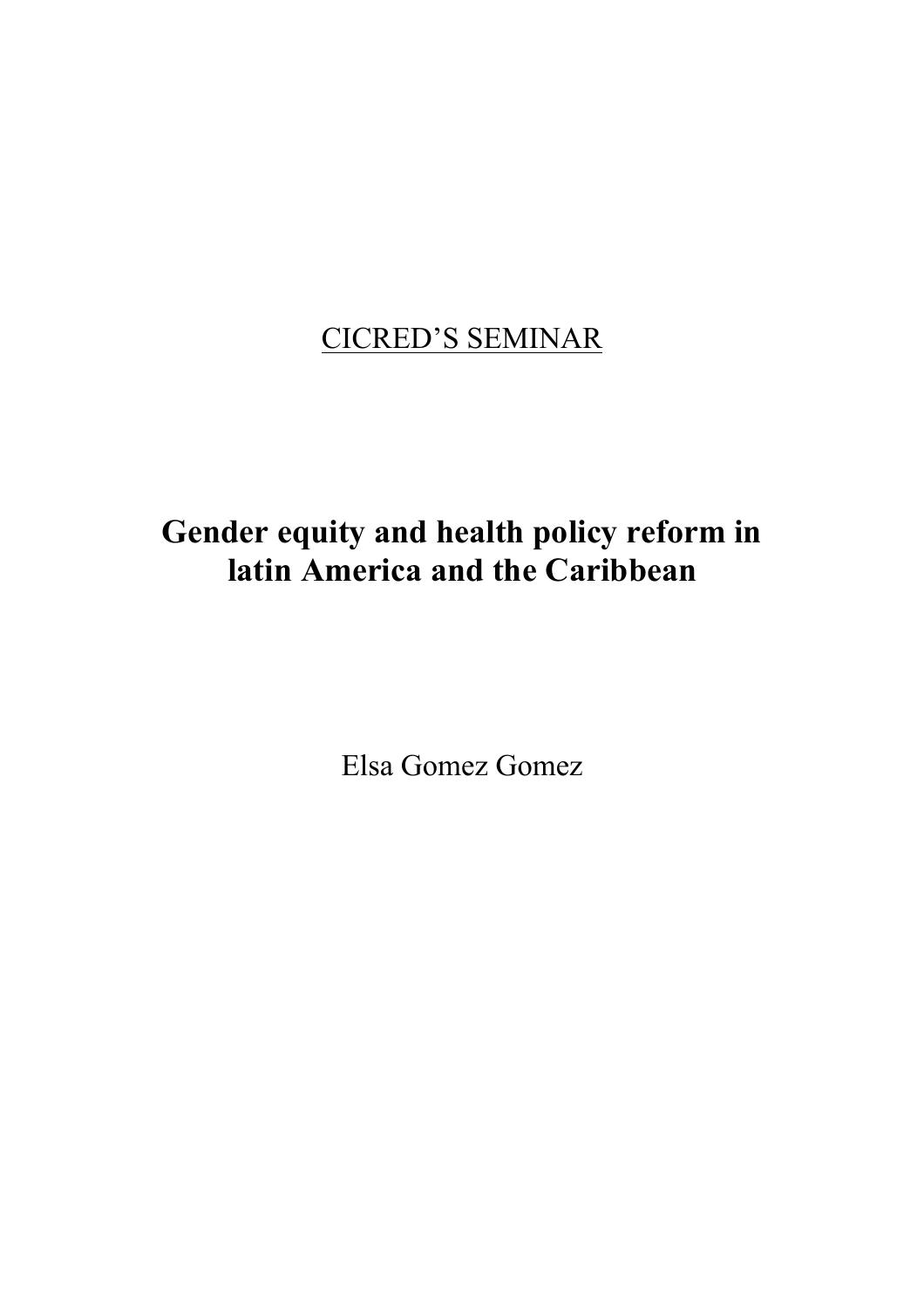# **PAN AMERICAN HEALTH ORGANIZATION Division of Health and Human Development Women, Health and Development Program**

# **GENDER EQUITY AND HEALTH POLICY REFORM**  IN LATIN AMERICA AND THE CARIBBEAN

Elsa Gómez Gómez

Washington, DC, November 2002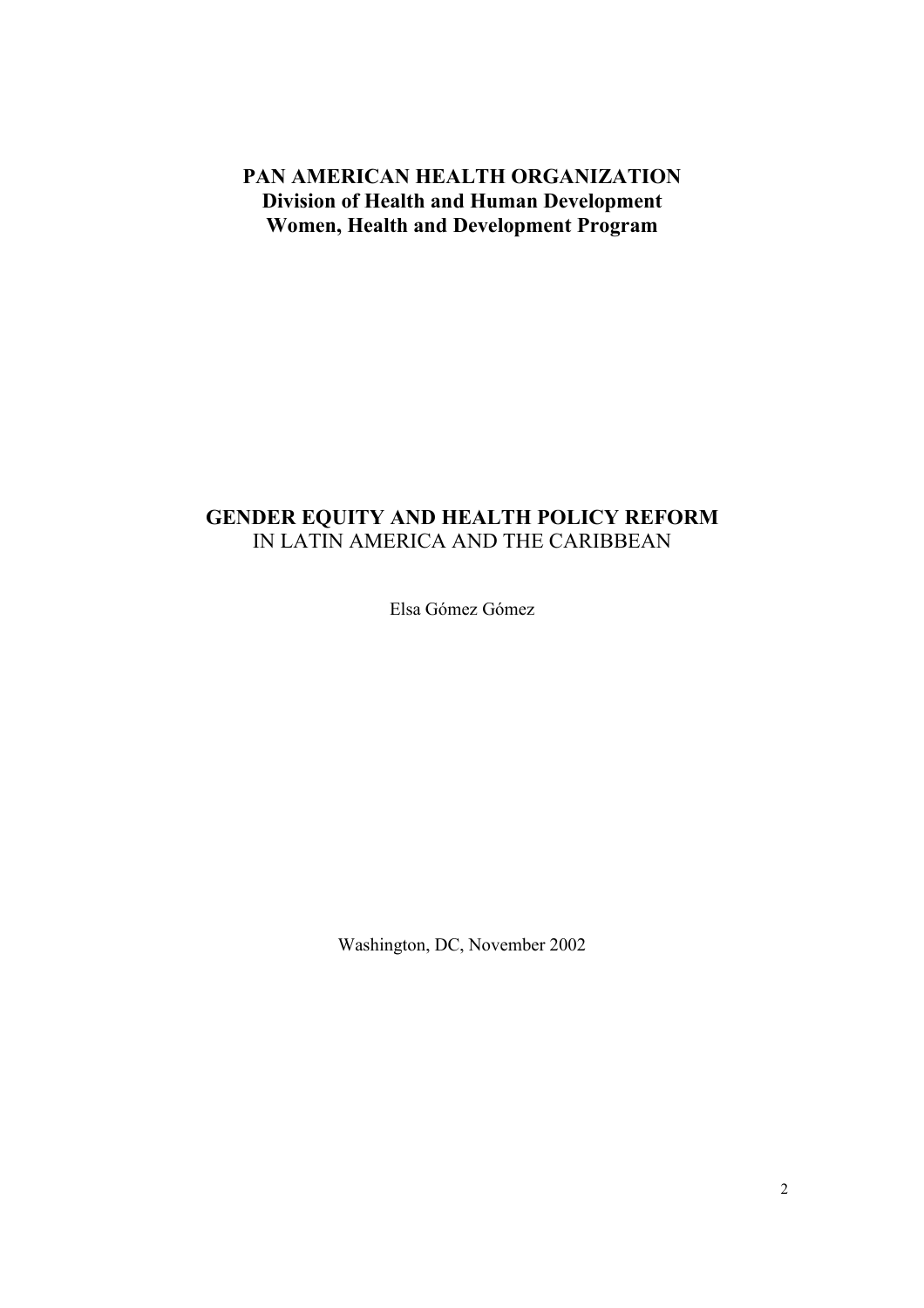# **CONTENTS**

|      |                |                                                                            | $\boldsymbol{4}$ |
|------|----------------|----------------------------------------------------------------------------|------------------|
| I.   |                |                                                                            | 5                |
|      |                | 1. Health                                                                  |                  |
|      |                | 2. Gender                                                                  |                  |
|      |                | 3. Equity                                                                  |                  |
|      | 4.             | Democratic Participation                                                   |                  |
|      |                | II. Gendered dimensions of health inequity                                 |                  |
|      | $\mathbf{1}$   | Health determinants                                                        |                  |
|      |                | 2. Health status                                                           |                  |
|      |                | 3. Health care use                                                         |                  |
|      |                | 4. Health care financing                                                   |                  |
|      |                | 5. Division of labor, rewards and power in the health system               |                  |
| III. |                | Repercussions of health sector reforms on gender equity and                |                  |
|      |                | 1. Definition of priorities and cost-effective interventions               |                  |
|      | 2.             | Decentralization and Promotion of Social Participation                     |                  |
|      | 3 <sub>1</sub> | Restructuring Human Resource Management                                    |                  |
|      | 4.             | Expansion of options for Health Financing and Private Sector Participation |                  |
|      |                | IV. Challenges and strategies for incorporating a gender                   |                  |

# **Summary and conclusions**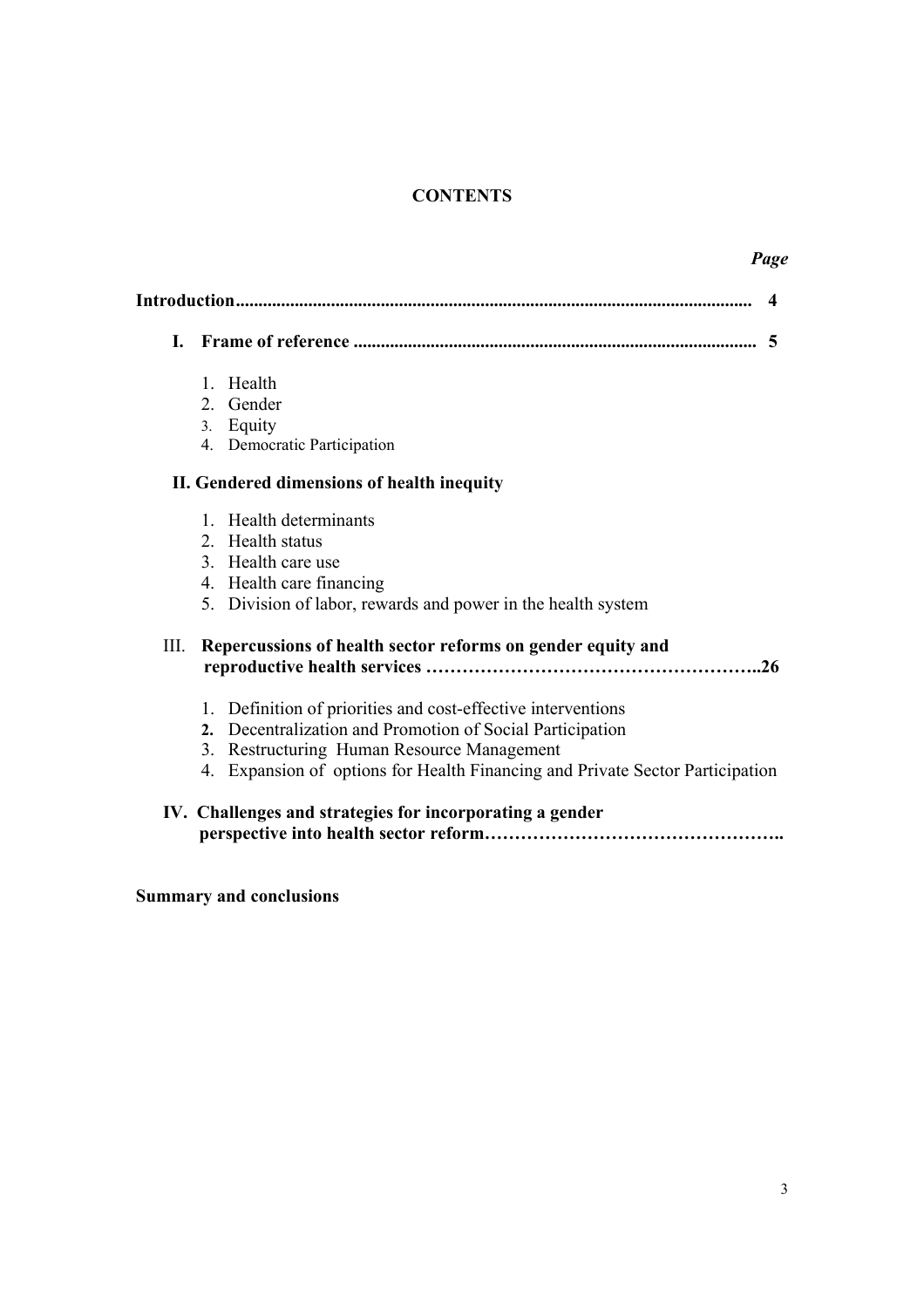# **INTRODUCTION**

l

*"The pursuit of development, the engagement with the globalization and the management of change must all yield to human rights imperatives rather than the reverse"* 

(Koffi Anan, Secretary-General of the United Nations)

The recent impetus achieved by health sector reforms policies throughout the Region has given rise to an intense debate in governments, civil society, and multilateral agencies about the actual and potential effects of these policies on health equity and human development. Up to now, however, this concern has focused almost exclusively on geographical and income considerations without taking into account the differential impact of these policies on women and men. The absence of this concern in the public debate has translated into a lack of policies to correct the gender inequities associated with these reforms that cannot be combated with the same measures employed to reduce the gaps between geographic locations and socioeconomic strata.

This new health sector reform "movement" is not indigenous to each country. It is usually part of a larger package of development assistance in support of health sector programs. Therefore, along with government and national institutions, it involves external multi-lateral actors and, along side with national specificities, it exhibits common denominators strongly linked to global processes.

Globalization is understood here as the increased integration of national economies stimulated by the liberalization of trade and capital markets, and rapid technological advances in the field of communication. Liberalization policies are cornerstone to this process. They call for deregulation of world and domestic markets, while restricting individual countries' ability to protect their own industries (pharmaceutical, insurance, for instance), and limiting government's scope for intervening in markets in order to support national priorities. $<sup>1</sup>$ </sup>

Ideally, health sector reform has been conceived as a "a process directed at introducing substantive changes into the various functions of the sector, with the purpose of increasing equity in the provision of health services, efficacy in its management and efficiency in the satisfaction of the health needs of the population"<sup>2</sup>. However, translating principles to practice has not always worked in favor of equity in a broad sense, let alone of gender equity.

<sup>&</sup>lt;sup>1</sup> Evers, B., and Juárez, M., *Globalization, health sector reform, gender and reproductive health.* Ford Foundation, Santiago de Chile, 2001.

<sup>2</sup> Panamerican Health Organization, *Cooperation of the Panamerican Health Organization in the Health sector reform Processes.* Washington D.C., PAHO, 1998, p.13.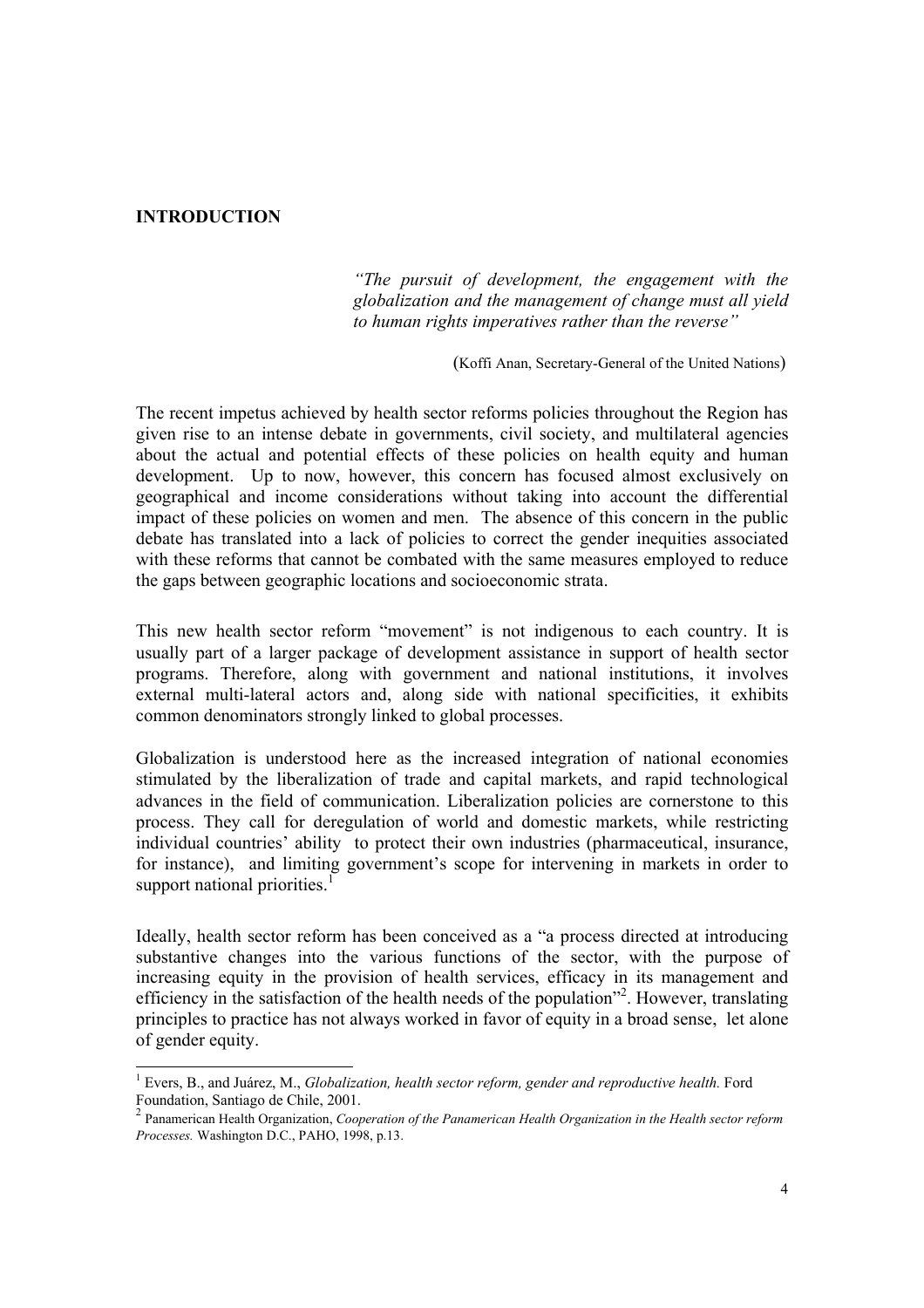The present paper has two objectives. First, to call attention to the most important implications of health sector reform for gender equity, with specific regard to: (a) access to, utilization, and financing of health care; and (b) apportioning of health care work and rewards. The second objective is to propose a series of strategies to identify problems, mobilize resources and institutionalize mechanisms to achieve the goal of health for all.

The emphasis on gender does not reflect a reductionist vision of reality. On the contrary, the analysis starts out from the essential recognition that gender inequities interact with other types of social inequalities to affect risks and opportunities in health. Thus, any strategy to reduce gender inequities must inevitably consider the differences in class, ethnicity, and age that influence the nature and magnitude of gender inequities. The emphasis on gender reflects the need to shed light on an important dimension of inequity that is frequently ignored and whose consideration is critical to achieving objectives of knowledge, social justice, efficacy and sustainability of interventions.

The paper is divided into four sections. The first one outlines the conceptual framework for the analysis. The second identifies major areas of gender inequity in health. The third examines some key repercussions of health sector reforms on gender equity in Latin America. And the final fourth discusses the main challenges posed by incorporating a gender equity perspective into health sector reform policies and proposes a pluralistic strategy to document, prevent, and contribute to eradicate gender inequities in health sector reforms.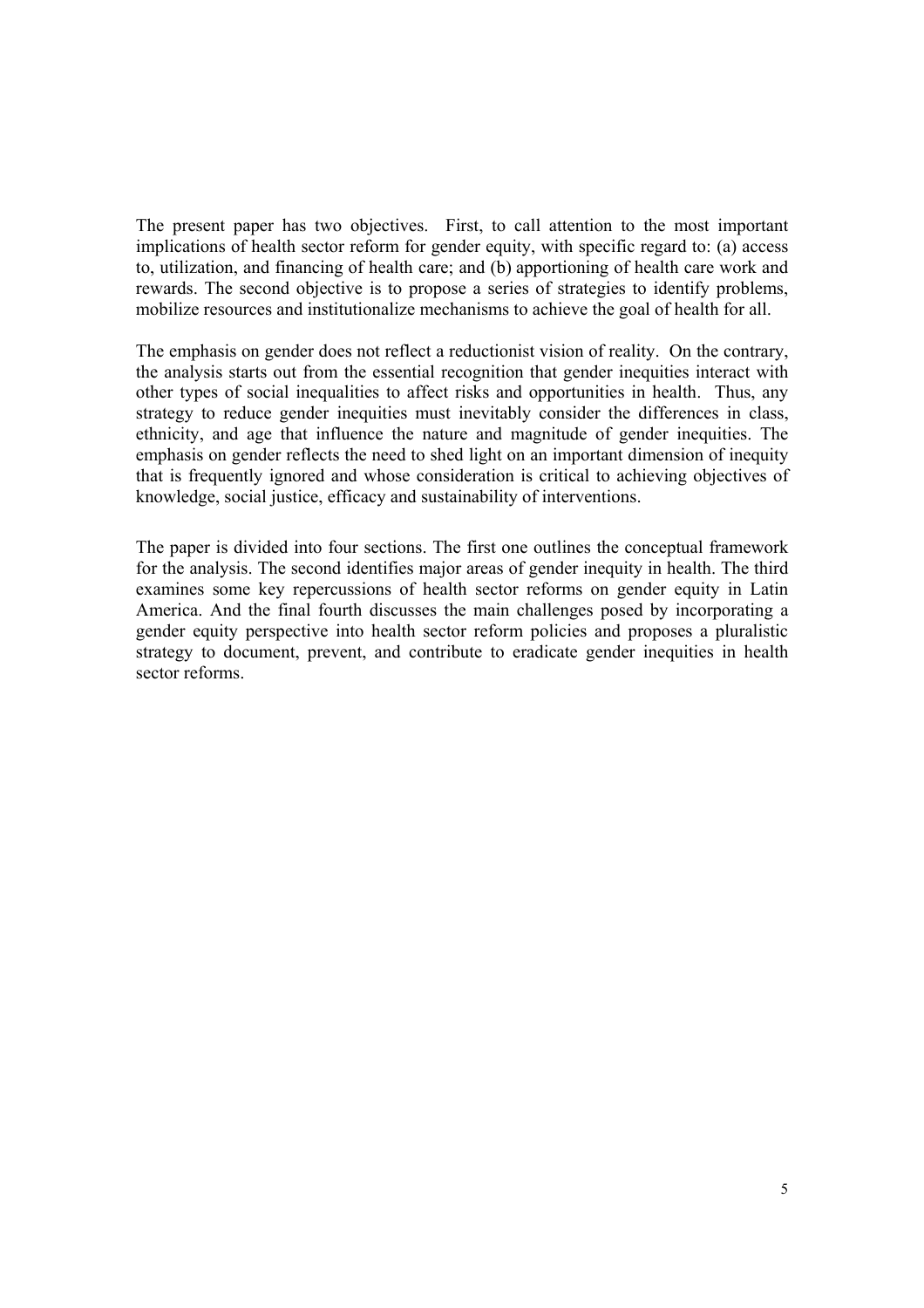#### **I. FRAME OF REFERENCE**

The concept of gender mainstreaming in health policy rests on four key concepts: health, equity, gender, and democratic participation.

#### **1. Health**

According to the definition adopted by the Pan American Health Organization / World Health Organization (PAHO/WHO), health "*is a state of complete physical, mental, and social well-being, and not merely the absence of disease or infirmity.*" Health, then, is a positive concept that emphasizes both physical capacities and personal and social resources. It is therefore neither the exclusive province of the health sector nor limited to individual healthy lifestyles.<sup>3</sup> Achieving the highest attainable level of health is a fundamental *human right*, enshrined in the WHO Constitution since 1946.

By extension, *reproductive health,* a central concern of this work, has been defined as a

"*state of complete physical, mental and social well- being and not merely the absence of disease or infirmity, in all matters relating to the reproductive system and to its functions and processes. Reproductive health therefore implies that people are able to have a satisfying and safe sex life and that they have the capability to reproduce and the freedom to decide if, when and how often to do so. Implicit in this last condition are the right of men and women to be informed and to have access to safe, effective, affordable and acceptable methods of family planning of their choice, as well as other methods of their choice for regulation of fertility which are not against the law, and the right of access to appropriate health-care services that will enable women to go safely through pregnancy and childbirth and provide couples with the best chance of having a healthy infant. In line with the above definition of reproductive health, reproductive health care is defined as the constellation of methods, techniques and services that contribute to reproductive health and well-being through preventing and solving reproductive health problems. It also includes sexual health, the purpose of which is the enhancement of life and personal relations, and not merely counseling and care*  related to reproduction and sexually transmitted diseases" (ICPD)<sup>4</sup>.

Reproductive health is also an *approach,* 

l

*"when we use the language of ICPD, we talk about health needs, but we also talk about rights, equity, dignity, empowerment, self- determination and responsibility* 

<sup>3</sup> *Ottawa Charter for Health Promotion.* First International Conference on Health Promotion, Ottawa, 21 November, 1986. 4 Programme of Action of the United Nations International Conference on Population & Development**,** (ICPD), 5-13

September 1994, Cairo, Egypt, Paragraph 7.2.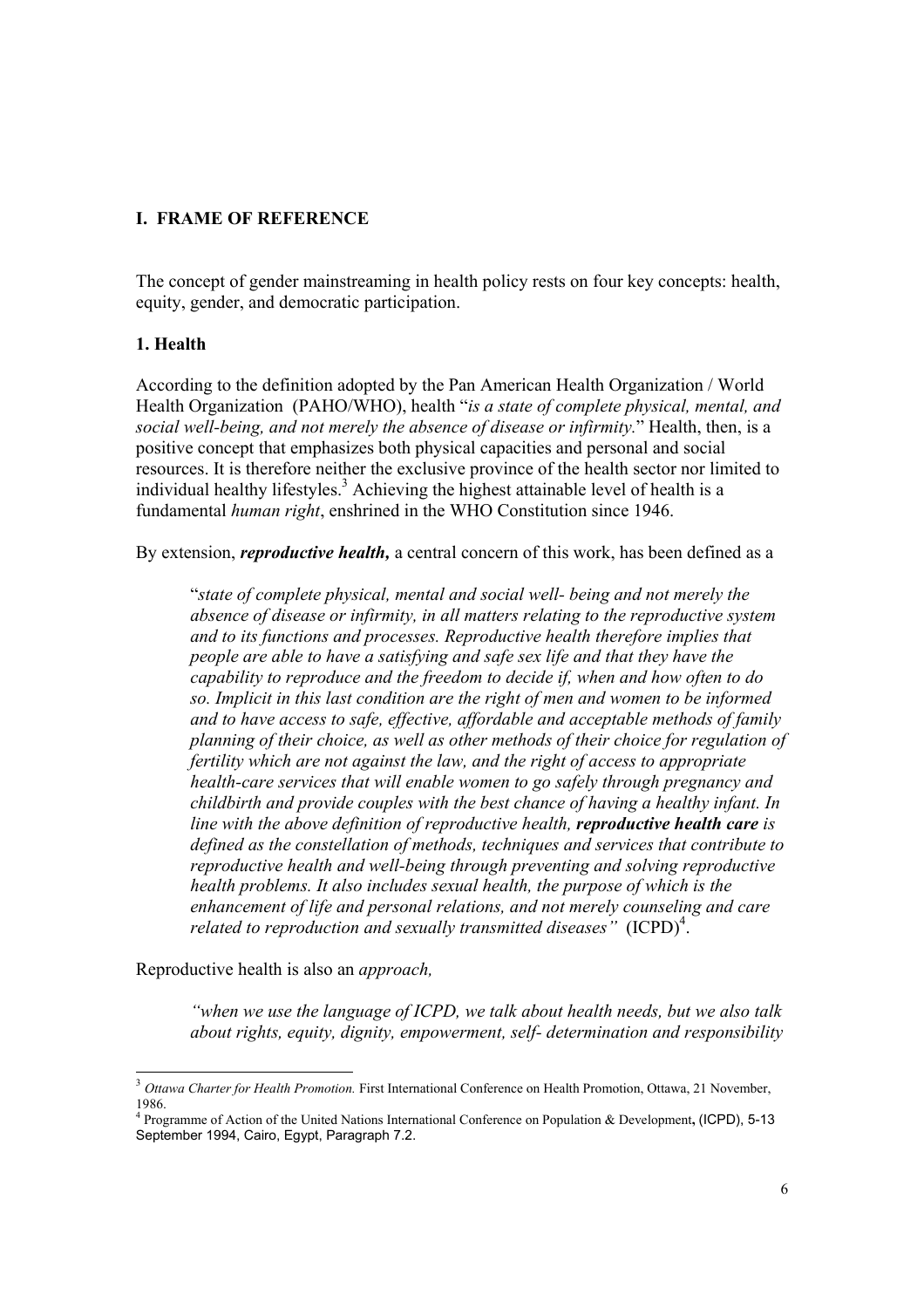*in relationships. Reproductive health is an approach to analyzing and then responding comprehensively to the needs of women and men in their sexual relationships"* (ICPD + 5, 1999).

# **2. Equity in health**

Equity is not the same as equality, and not all inequality is considered inequity. The concept of inequity adopted by PAHO/WHO is reserved for inequalities that are *avoidable, and unjust*<sup>5</sup>. Equity implies that need rather than socioeconomic advantage is considered in decisions about resource allocation<sup>6</sup>. Thus, while equality is an empirical concept, equity is an ethical imperative grounded in principles of *social justice and human rights.* 

Different societies approach the concept of equity differently. In some, equity goals are seen in terms of the commitment to achieve a *minimum* level of health and health care for all, without attempting to reduce disparities once the most disadvantaged groups have attained that minimum level. This so-called "libertarian" approach focus on the extent to which people are free to purchase the health care they want. For other societies, achieving the levels of well-being attained by the most privileged groups is the goal. In this regard, the advances made by the better-off groups are used as the parameters of what can be achieved in that particular society, and equity is viewed as requiring a sharing of progress. This "egalitarian" approach judges equity by assessing the extent to which health resources are distributed according to need, and are financed according to ability to pay)<sup>7</sup>.

For analytical purposes it is useful to distinguish between the broad notion of *health* and the more restrictive concept of *health care*. Health generally refers to *health status*, that is, physical, psychological, and social well-being. *Health care,* one of the many determinants of health status, refers to health services and their characteristics: access, utilization and quality, formal and informal provision, and health care resource allocation and financing.

 Equity in *health status* refers to the attainment by *all people* of the *highest* level of well-being that is possible in specific contexts.

 5 Whitehead, M., *The concepts and principles of equity and health*. Document EUR/ICP/RPD/414., WHO Office for Europe, Copenhagen, 1990

<sup>6</sup> Braveman, P., *Monitoring equity in health: A policy oriented approach in low- and middle-income countries. Geneva, WHO, 1999, p.2* 

<sup>&</sup>lt;sup>7</sup> Braveman, P., Ibid.; Wagstaff, Adam and van Dorslaaer, E., Equity in the finance and delivery of health care: concepts and definitions*.* In*: Equity in the financing and delivery of health care: An international perspective.* Edited by van Doorslaer, E., Wagstaff A., y Rutten, F., Oxford, Oxford University Press, 1993; Gilson L., In defense and pursuit of equity. *Soc. Sci. Med.* 47 (12) p.p. 1891-1898, 1998.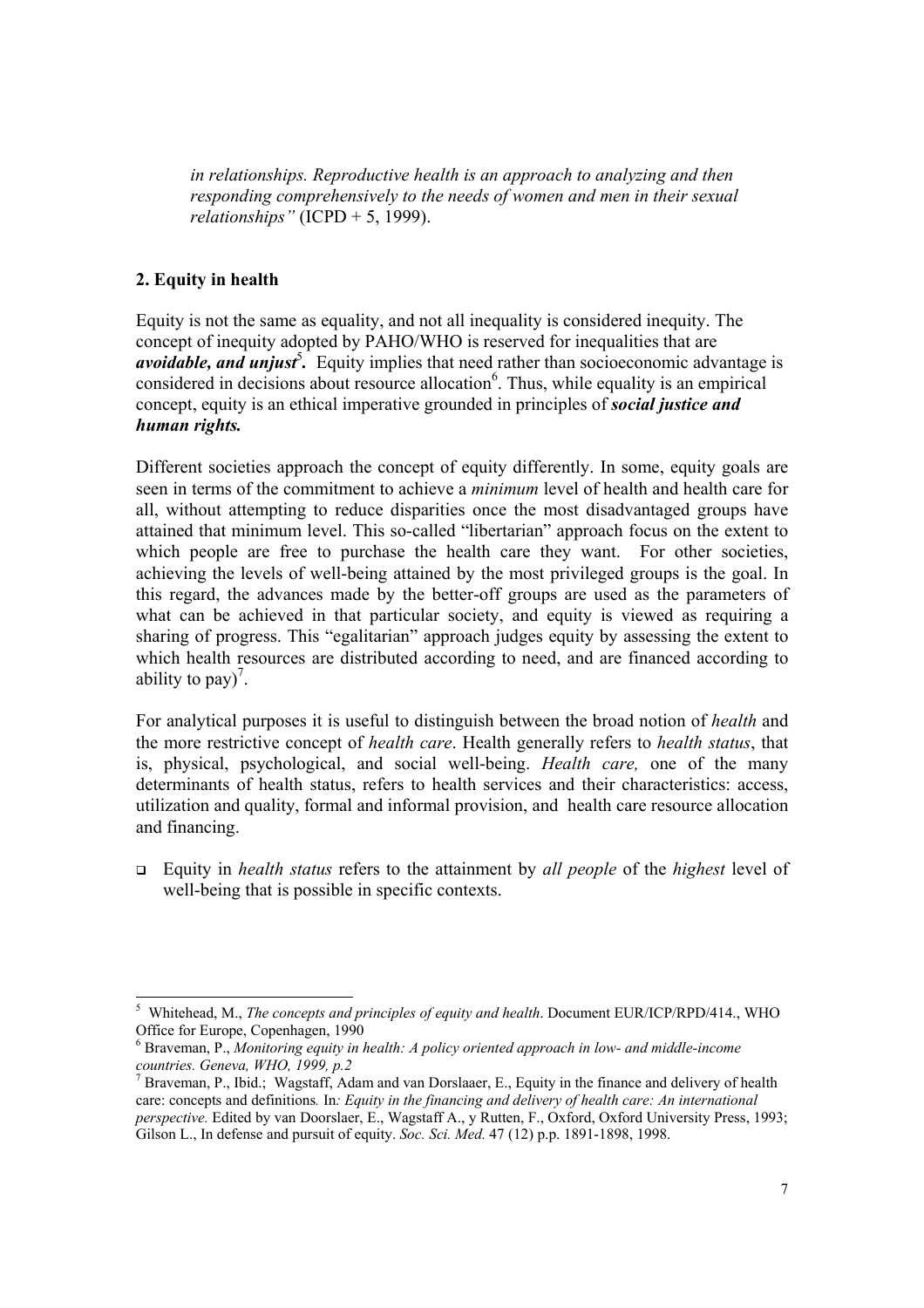Equity in health care means that health resources are allocated according to *need,* services are received according to need, and contributions to health care financing are made according to *economic capacity.<sup>8</sup>*

Therefore, as an ethical imperative, equity demands that needs be matched to resources, that is, giving more to those with greatest need.

# **3. Gender**

Gender is not synonymous with sex. The term "sex" refers to the biological differences between men and women, while "gender"" involves the social constructs of "masculine" and "feminine" and the way in which they come together in power relationships. Gender does not mean *women*, either. The focus of gender is not women *per se*, but the *social relations of inequality* between women and men and the impact of this inequality on people's lives.

In the past two decades, the social sciences have begun to recognize gender as one of the primary elements in the organization of social life. Beyond its micro psychological importance in the formation of subjectivity and the structuring of interpersonal relationships, **gender–together with class and race**--occupies a central place at the macro social level in the allocation and distribution of resources in a hierarchical society**.** 

The importance of gender at the macro level lies in its integrative function of two complementary dimensions of the economy. On the one hand, gender guarantees the existence of a realm of *unremunerated* work, known as *reproductive* work, which reproduces the workforce, disciplines it and puts it into circulation; on the other, gender conditions people's alternatives in the world of remunerated or *productive* work.

In the majority of societies, reproductive work falls predominantly to women. Productive work is performed by both men and women but within markets that are profoundly segmented by sex. The socioeconomic experience specific to women is found at the intersection of those two worlds --that is, in the interaction between their reproductive and productive roles. This interaction, plus the preeminence ascribed to the reproductive roles, subordinates women and places them at a disadvantage in terms of access to and control of certain material and nonmaterial resources necessary for attaining a high level of well-being.

Gender is also an *approach* that involves:

 Identifying and understanding the specific health *needs* of men and women that derive not only from biological sex differences, but also from differing socioeconomic conditions, gender prescribed roles, access to and control of resources, and decision making power. It departs from the approach of taking the

 $\overline{a}$ 8 Braveman, Op.Cit, p. 3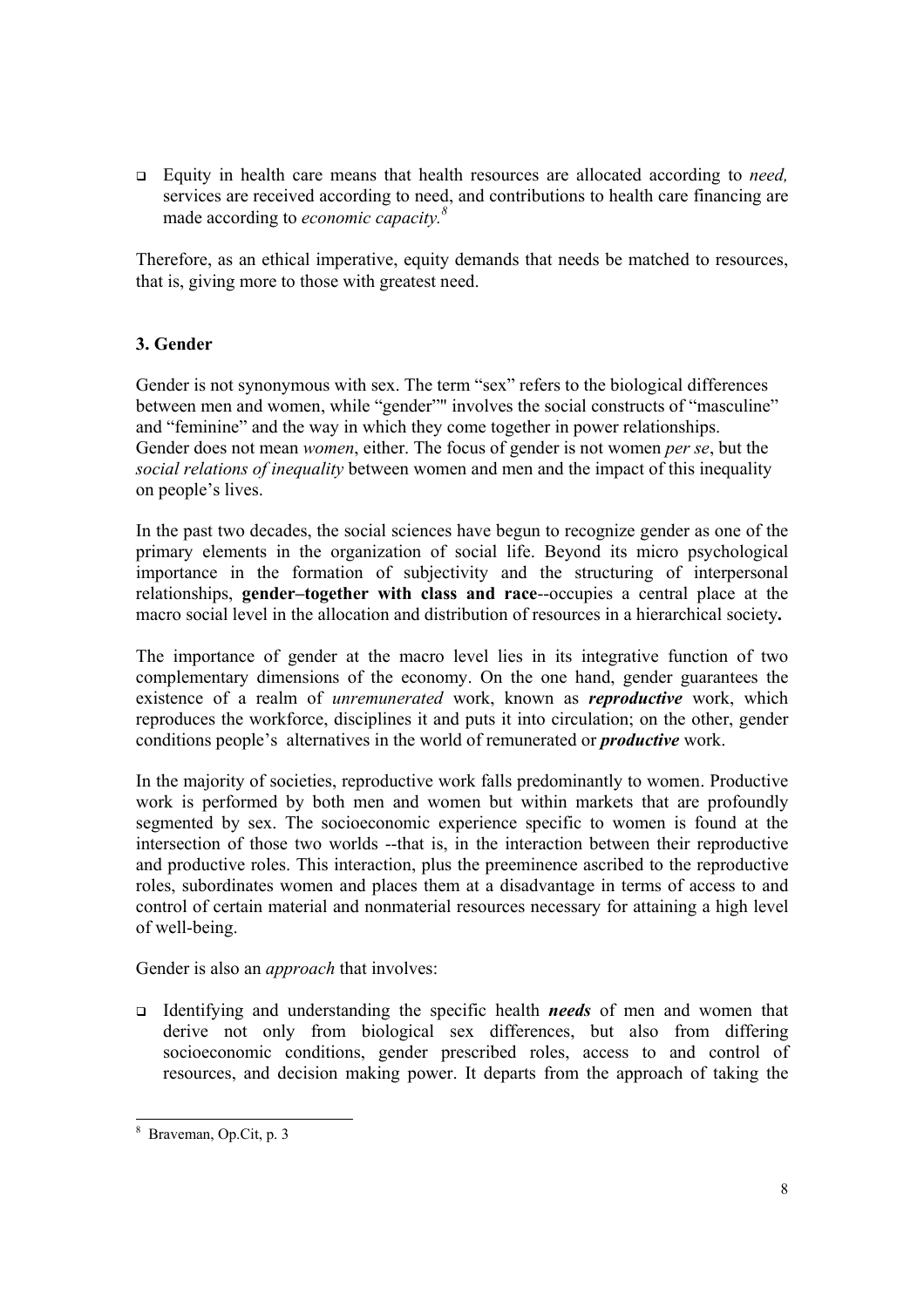family as homogenous analytical unit, but rather identifying intra-household asymmetries in access to and control of resources.

- Considering the interdependence between the formal and informal sectors of health care, which causes the policies affecting the supply of services to simultaneously affect the informal burden of care that falls predominantly on women.
- Acting **intersectorially** to promote the **empowerment** and active **participation** of women--especially from the most disadvantaged groups—in changing the conditions that stand in the way to the fulfillment of their health rights and the achievement of health for all.

#### **4. Democratic Participation**

As just stated, democratic participation plays a critical role in effectively and sustainably meeting objectives of equity, social justice and health rights defense. This participation is conceived as the democratic exercise by women and men of their right to influence the processes that affect their health, and not as the simple partaking in actions prescribed by others, or as an instrument for cutting costs in service delivery. In this context it is important to underscore that, as highlighted by the United Nations Development Program, "*in exercising real power or decision-making authority, women are a distinct*  minority throughout the world.<sup>"9</sup> The health system is no exception to this rule. On the contrary, it is in this sector that women are more frequently active participants in the execution of community programs while remaining excluded from the formulation, design, and resource allocation phases of these programs.

Women with their interests, needs, viewpoints, and demands, have not received recognition as a social group that merits representation and that must be accounted to. Decisions are usually made on behalf of women under the presumption of both their consent and a commonality of interests with men. This presumption, however, does not reflect reality, for when women are consulted, the priorities that they indicate for themselves and their families have been very different from those expressed by their closest male relatives, or distant politicians and bureaucrats.10 It has been observed, for instance, that health is a higher priority for women that reflects in the ways in which men and women spend the household income that they respectively control,  $\frac{1}{1}$  and in the fact that women more frequently organize themselves to deal with health issues than do men. 12

 9 <sup>9</sup> UNDP, Human Development Report 1995, New York, PNUD, 1995, p.86.

<sup>10</sup> Ashworth, Georgina. *Gendered Governance: An Agenda for Change*. New York, UNDP. Gender in Development, Monograph Series #3, 1996, p.10.

<sup>11</sup> The World Bank. *World Development Report 1993*, Washington DC., Oxford university Press, 1993.<br>
22 Development Report Development Report July 2003, Washington DC., Oxford university Press, 1993.

<sup>12</sup> Beall, Jo. *Urban Governance. Why Gender Matters*. New York, UNDP. Gender in Development, Monograph Series #1, 1996, p.12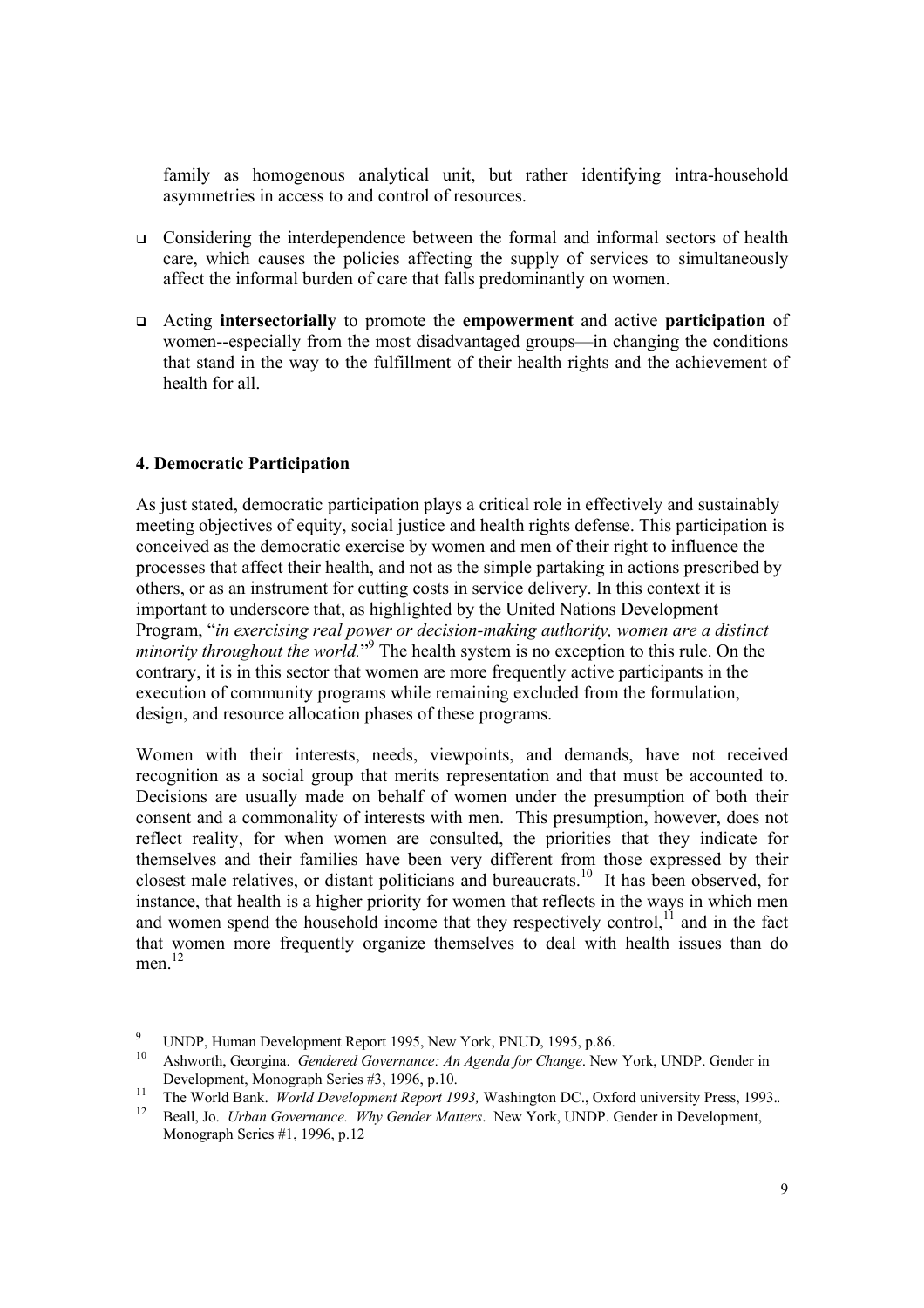Consideration of the particular needs of the various social groups both in policy making and in the accountability of policy executors—whether the State or the private sector—is not feasible without a civic culture that demands it. Given the special needs of women and their under representation in political decision-making, promoting the participation of women's organizations is an inherent requirement of any democratic system. It is also essential for giving higher priority to health on political agendas and ensuring the sustainability of human development.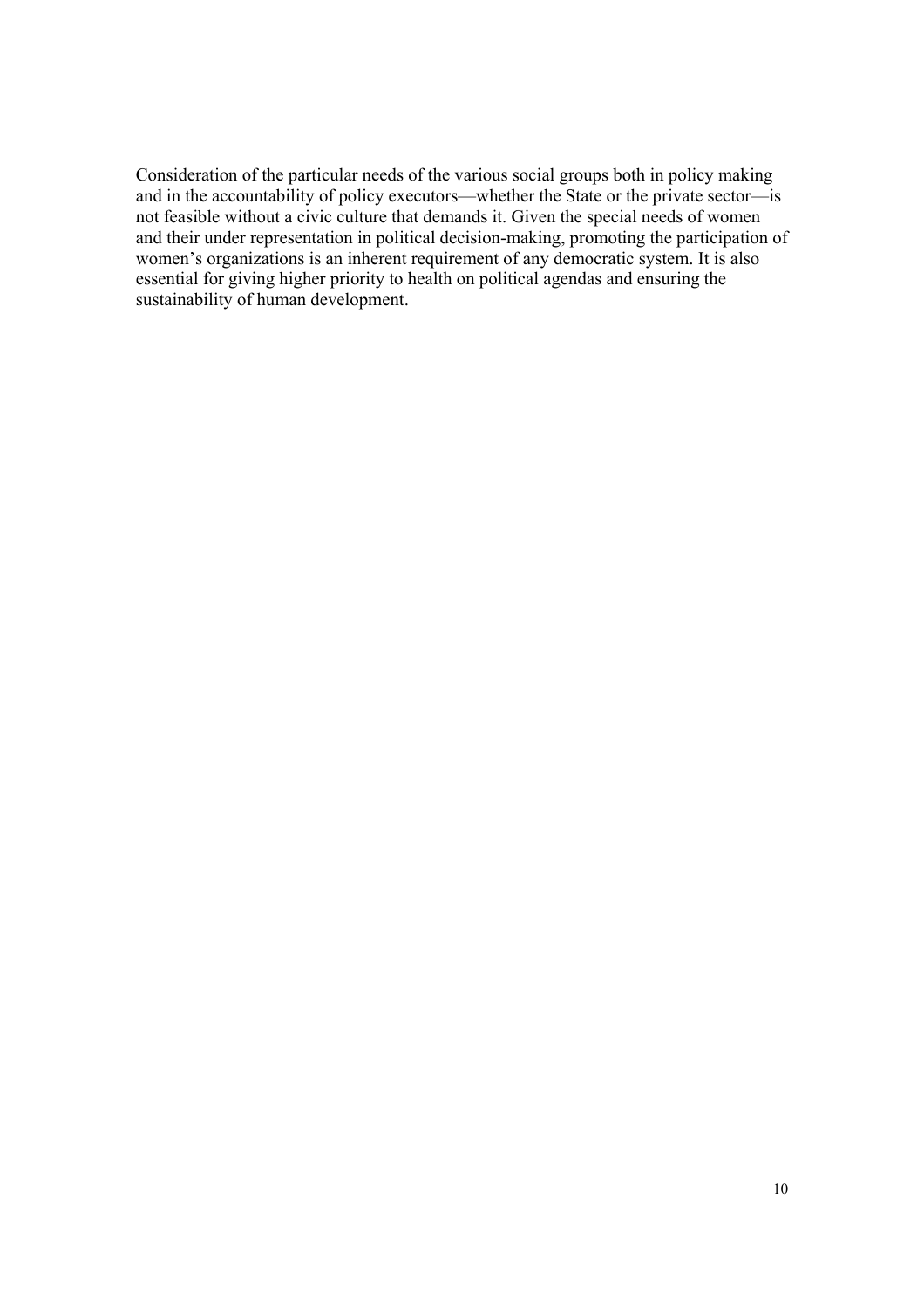# **II. GENDERED DIMENSIONS OF HEALTH INEQUITY**

Gender equity in health translates into the absence of unjust, remediable health disparities between women and men that are associated with systematic socioeconomic disadvantages affecting either sex.

In analyzing health from a gender equity perspective, it is important to distinguish between *health status, health care use* (one of many determinant of health status), and *health development work*. It is also essential to address the distribution of the socio economic determinants of health.

Gender equity in these health-related dimensions may be understood as follows:

- in terms of the *social and economic determinants* of health, gender equity means equal access to and control of the resources that enable individuals and groups to exercise the right to health (food, housing, a healthy environment, education, information, work, wages, technologies, services, etc.).
- in terms of *health status*, gender equity would be reflected in the attainment by *all women and men* of the highest possible level of health and well-being.
- in terms of *health care use* gender equity implies that
	- $\checkmark$  resources are allocated according to the specific needs of men and women
	- $\checkmark$  health services are received according to the particular needs of each sex, regardless of the ability to pay
	- $\checkmark$  contributions by men and women to health care financing are based on their economic capacity, and not on the particular risks or needs faced by each sex at each stage of the life cycle
- in terms of *participation in health care work,* gender equity demands a just balance between the sexes in the distribution of responsibilities (remunerated and unremunerated), rewards, and power.

#### **1. Gender Equity and Health Determinants**

As already stated, gender is pivotal to the way societies operate. **Gender** is a stratifying force that, along with **class and race** determines how work is divided, how resources are allocated, and how benefits are shared among a population. Its influence translates into systematic differentials between women and men in terms of risks and opportunities, access to and control of resources necessary to attain and preserve optimal levels of health. Among these resources are education, information, income, food, housing, basic sanitation and drinking water, social protection, leisure time, and political power. For its central importance in ensuring other resources, work, education and political power are highlighted here.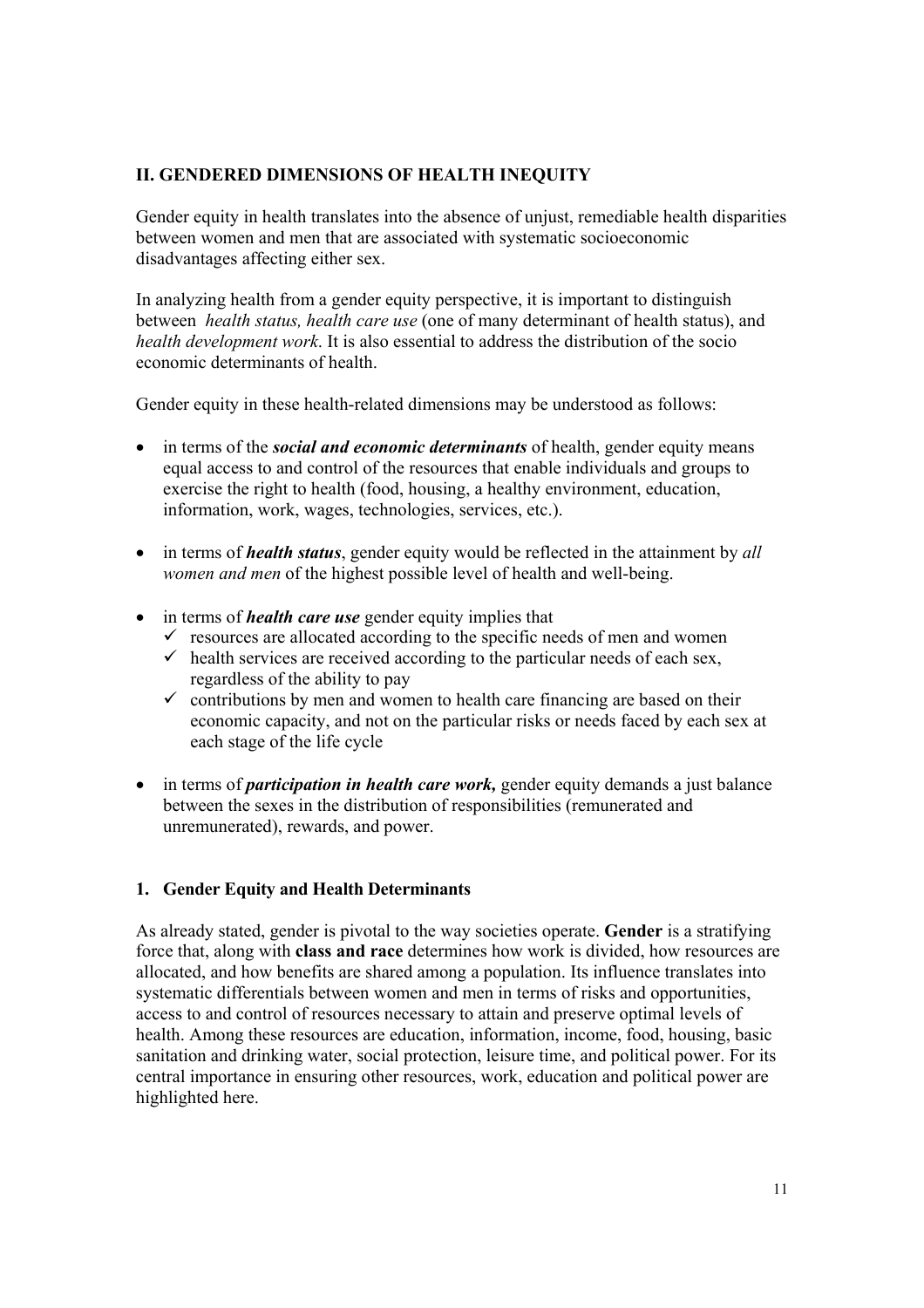# *Work*

The disproportionate representation of women in impoverished sectors has its roots in two major factors:

- the preeminence given by society to "*reproductive*" *work* in the life of women, which limits women's opportunities to engage in remunerated "*productive*" *work*;
- the lack of social value accorded to "women's work," which translates into *lower levels* of remuneration, autonomy, and benefits in the labor market and in *exclusion* in compensation in terms of wages, social benefits, and recognition of the economic contribution of work inside the home.

In most societies, it is women who have the main responsibility for the reproductive work of taking care of children and home--work that tends to be considered a natural feminine function of no economic value. Men, in contrast, have historically had the main responsibility for remunerated work, which is always considered productive. This arrangement has led to the economic subordination of women based on the *economic invisibility* of the contribution of reproductive work—a contribution that is not even recorded in censuses, much less the national accounts.

The economic subordination of women working exclusively at home may become dramatically evident in cases of widowhood or partner desertion, situations that also affect their children's well-being. This loss of economic protection and social benefits does not occur because such events in themselves impoverish them, but because women do not have access *in their own right* to basic resources to ensure their well-being—and that of their children.

Women's entry into the job market does not essentially alter the sexual division of labor; it simply involves women in two spheres of activity governed by the same hierarchical social structure, making women serve "double duty." Women's need to reconcile their reproductive and productive roles and the social undervaluing of women's work give rise to profound differences in the work patterns of each sex.

The work pattern of women has the following characteristics:

- greater time devoted to work, if both reproductive and productive work are considered (Table 1)
- less participation in the remunerated workforce: Although the female labor share has been growing rapidly, more than 50% of women in the Region remain outside the remunerated labor market (Figure 1)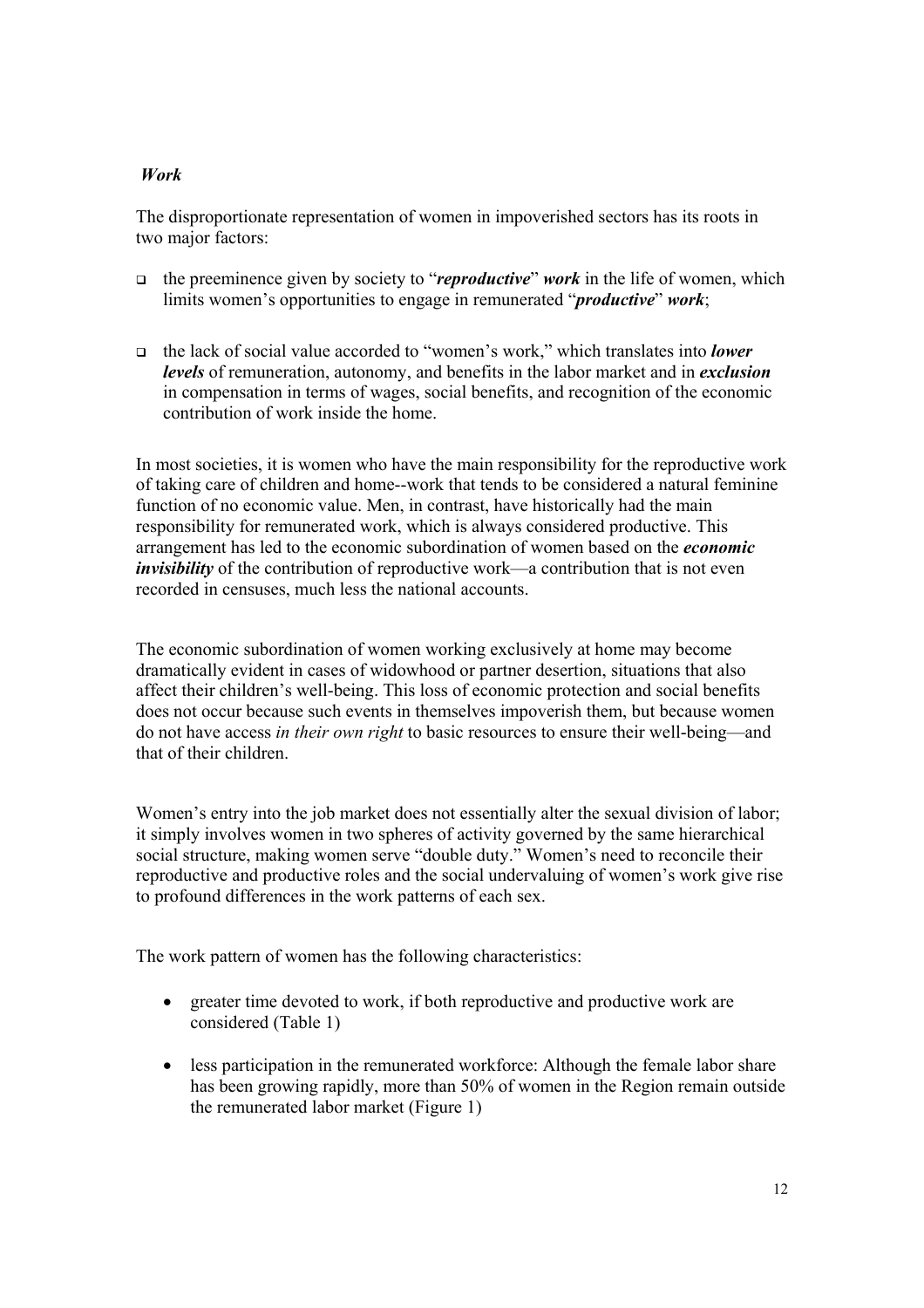- higher rates of unemployment among women than men in every country in the Region (Figure 2)
- concentration in poorly paid occupations and less pay for equal work. (Figure 3). In the Americas, women's income is equivalent to 71% of men's income on average, a figure that cannot be explained by differences in educational levels $^{13}$ . The sex difference in income from wages does not correspond with the sex difference in years of education. In fact, in some countries of the Region the gender income gap increases as educational levels rise (Figure 4). Lower income not only limits access to need-satisfying resources, but also ability to pay for health services, and admittance to health insurance plans (and to a broad service coverage within accessible plans).
- In response to the pressure to reconcile their domestic and work roles, women fill the majority of part-time jobs (70%-90% in the Western world)<sup>14</sup> and jobs in the informal sector of the economy (Figure 5). Neither group is customarily covered by social security or health insurance plans
- Pregnancy and child-rearing interrupt women's job history, making it harder to accumulate the time required to become eligible for health care coverage over the long term. This difficulty may be further exacerbated by the customary legal provisions applying to the lower retirement ages for women.

| Time Allocation and Economic Recognition of Work |       |                                   |                                 |                                   |  |  |  |  |  |
|--------------------------------------------------|-------|-----------------------------------|---------------------------------|-----------------------------------|--|--|--|--|--|
|                                                  |       | Work Time<br>(minutes per<br>day) | $\%$ in<br>National<br>Accounts | % outside<br>National<br>Accounts |  |  |  |  |  |
| Colombia                                         | Women | 399                               | 24                              | 76                                |  |  |  |  |  |
| (urban)                                          | Men   | 356                               | 77                              | 23                                |  |  |  |  |  |
| Guatemala                                        | Women | 678                               | 37                              | 63                                |  |  |  |  |  |
| (rural)                                          | Men   | 579                               | 84                              | 16                                |  |  |  |  |  |
| Venezuela                                        | Women | 440                               | 30                              | 70                                |  |  |  |  |  |
| (urban)                                          | Men   | 416                               | 87                              | 13                                |  |  |  |  |  |

#### **Table 1: Most of women's work remains unpaid, unrecognized and undervalued**

Source: UNDP – *Human Development Report 1995*

 $\overline{a}$ 

<sup>13</sup> The World Bank, *Workers in an Integrating World: World Development Indicators. World Development Report 1995,* Washington, D.C., 1995*.* <sup>14</sup> *The Economist*. A Survey of Women and Work. 18 July 1998.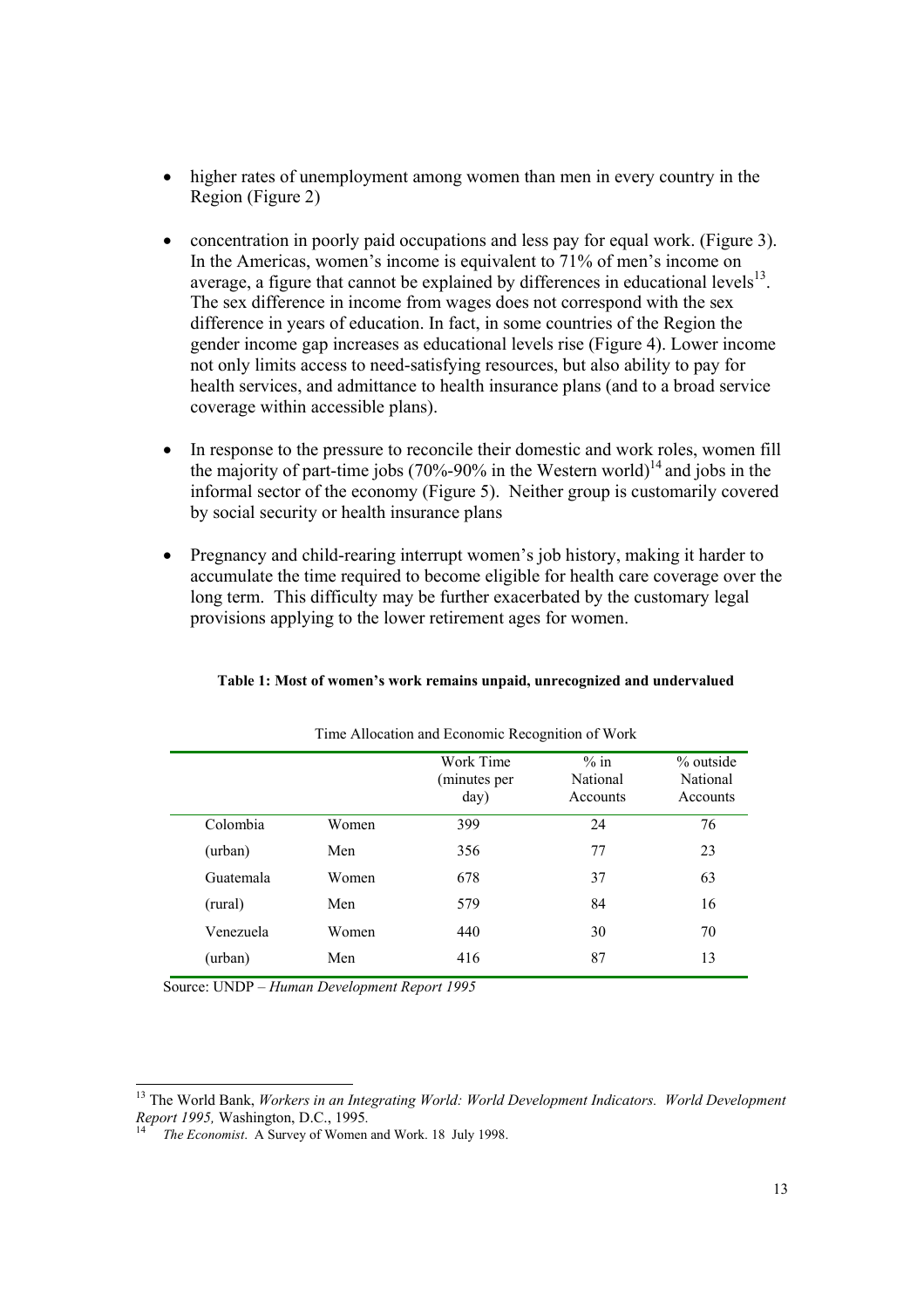

**Figure 1: Labor Force Participation Rate of Men and Women In Urban Areas** 

Source: CEPAL - Panorama Social de América Latina 1998



**Figure 2: Unemployment Rate in Urban Areas by Sex**

Source: CEPAL - Panorama Social de América Latina 1998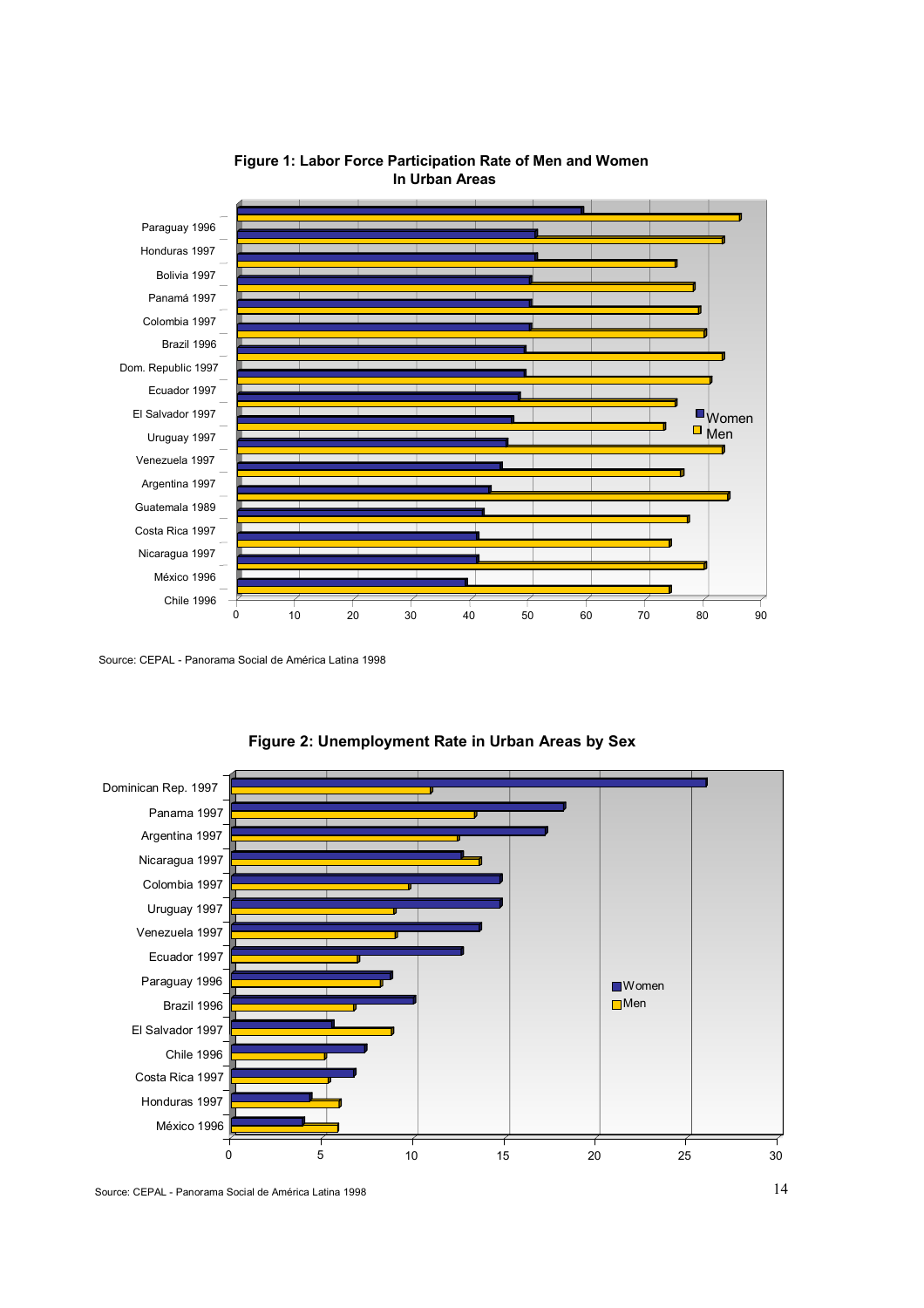

**Figure 3: Women's Income as a Proportion of Men's in Urban Areas**

Source: CEPAL - Panorama Social de América Latina 1998



**Figure 4: Average monthly income for main occupation, by** 

Source: Vega, J. et al. "Equidad de género y acceso a servicios de salud", PAHO,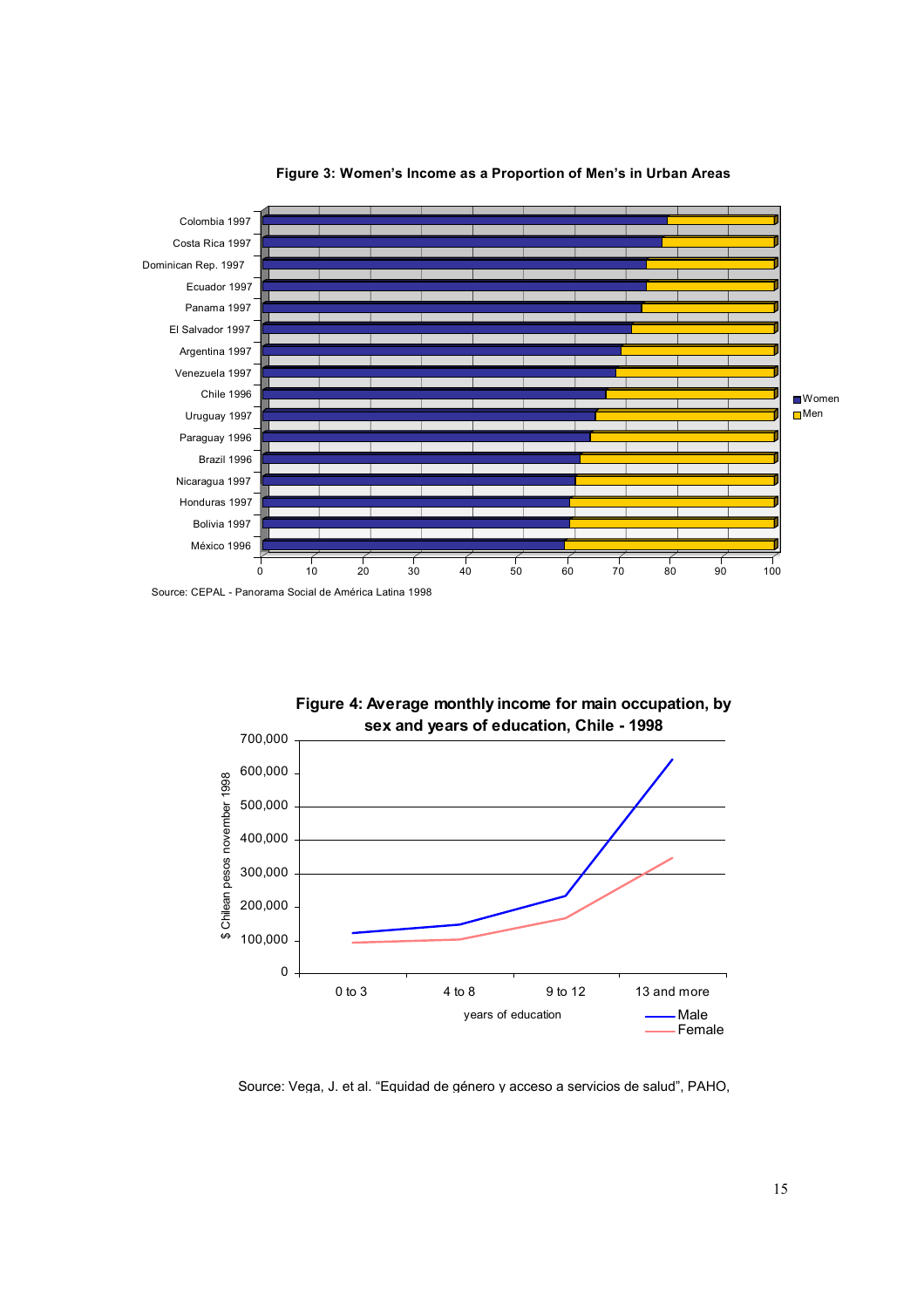

**Figure 5: Male and Female Labor Force Participation in the Informal Sector, (for 25 to 45 years olds) 1995**

**Source: IDB. América Latina Frente a la Desigualdad 1998-1999**

# *Education*

Formal education is essential but not sufficient to ensure comparable levels of access to work, income, and social benefits for women and men. It *is,* however, a basic ingredient of empowerment, which marks profound differentials in the health behaviors of women, particularly when it comes to reproductive health.

Concerning differences between the sexes in education, it should be noted that:

- The gender gap in basic, primary, and secondary education has been closing in the Region to the extent that, with few exceptions, women in the younger cohorts have equal or higher level of education than men.
- Differences between the sexes acting against women remain in the higher education enrollment levels and in the types of disciplines in which the female population is concentrated. These disciplines, which tend to be regarded as an extension of women's reproductive work in the public sphere, receive less social recognition and are considered to be of less economic value.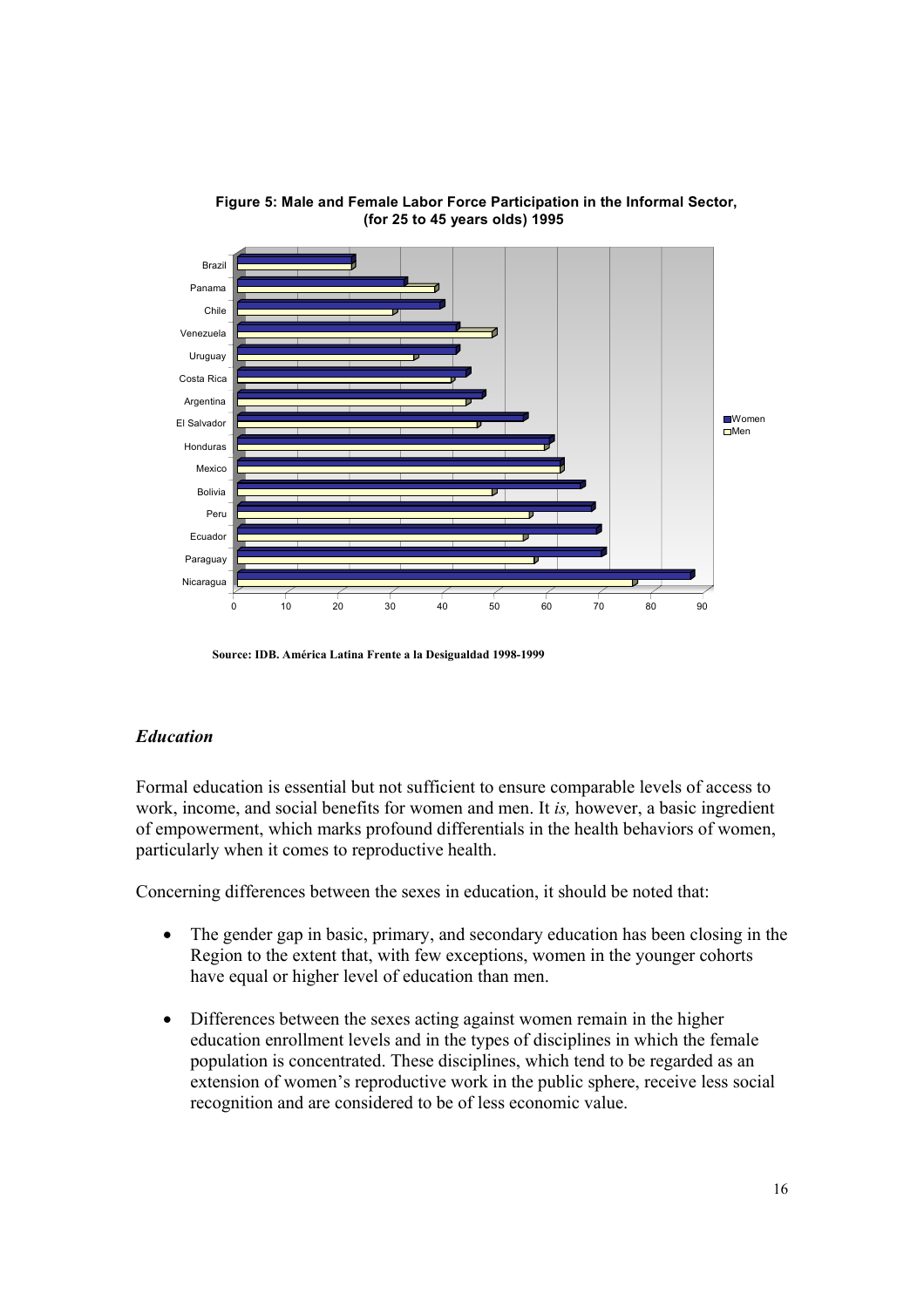# *Political power.*

Women's disadvantage in terms of political participation is also associated with the gender division of labor and the status accorded to their work. Women hold less than 10% of the high political posts in the institutions where decisions are made (parliaments, ministries, Supreme Courts) and are seriously underrepresented in all the national, local, and sectoral power structures responsible for setting priorities and allocating resources. These structures include those where health allocations are made.

#### **2. Gender Equity in Health Status**

Women throughout the world tend to live longer than men and to exhibit lower mortality rates at every age. This does not necessarily mean, however, that women enjoy better health. Mortality indicators reflect only the extreme deterioration of health and tend to conceal deep disparities in the well-being of those who survive.

**Gender equity in health status does not mean equal mortality or morbidity rates for both sexes. It means the absence of** *avoidable* **differences between women and men in terms of opportunities to survive and enjoy health and the probability of not experiencing disease, disability, and premature death from** *preventable* **causes.** 

Within the general context of gender equity in health status, the following aspects should be emphasized:

( *The greater longevity of women is not, nor has it always been, the norm: hostile conditions in the social environment can reduce and even nullify the female survival advantage.* Lower mortality among women has not been a constant over time, and it is not true for all countries, age groups, and socioeconomic levels.

- Women's longer life expectancy, currently characterizing industrialized nations, did not exist in these countries at the early part of the 20th century, nor does it in certain African and Southeast Asian nations today.<sup>15</sup> Higher female mortality has been associated not only with high maternal mortality rates during the reproductive years but also with patterns of heavy discrimination against women throughout their lives.
- In addition to the **15 to 49-year age group**, another group in which excess female mortality is found with alarming frequency is the **1 to 4-year age group**. 16 Given the acknowledged female biological survival advantage at the beginning of life--even *in*

<sup>&</sup>lt;sup>15</sup> World Health Organization, *World Health Report*, 2001, Statistical Annex.

<sup>&</sup>lt;sup>16</sup> Ravindran, S., *Health Implications of Sex Discrimination in Childhood. A Review Paper and an Annotated Bibliography.* Geneva, World Health Organization, 986. Document WHO/UNICEF/FHE 86.2; Gómez E., "Sex discrimination and excess female mortality in childhood" In: Gómez E. (ed.) *Gender, Women and Health in the Americas, Pan American Health Organization, Scientific Publication No.* 541, 1993.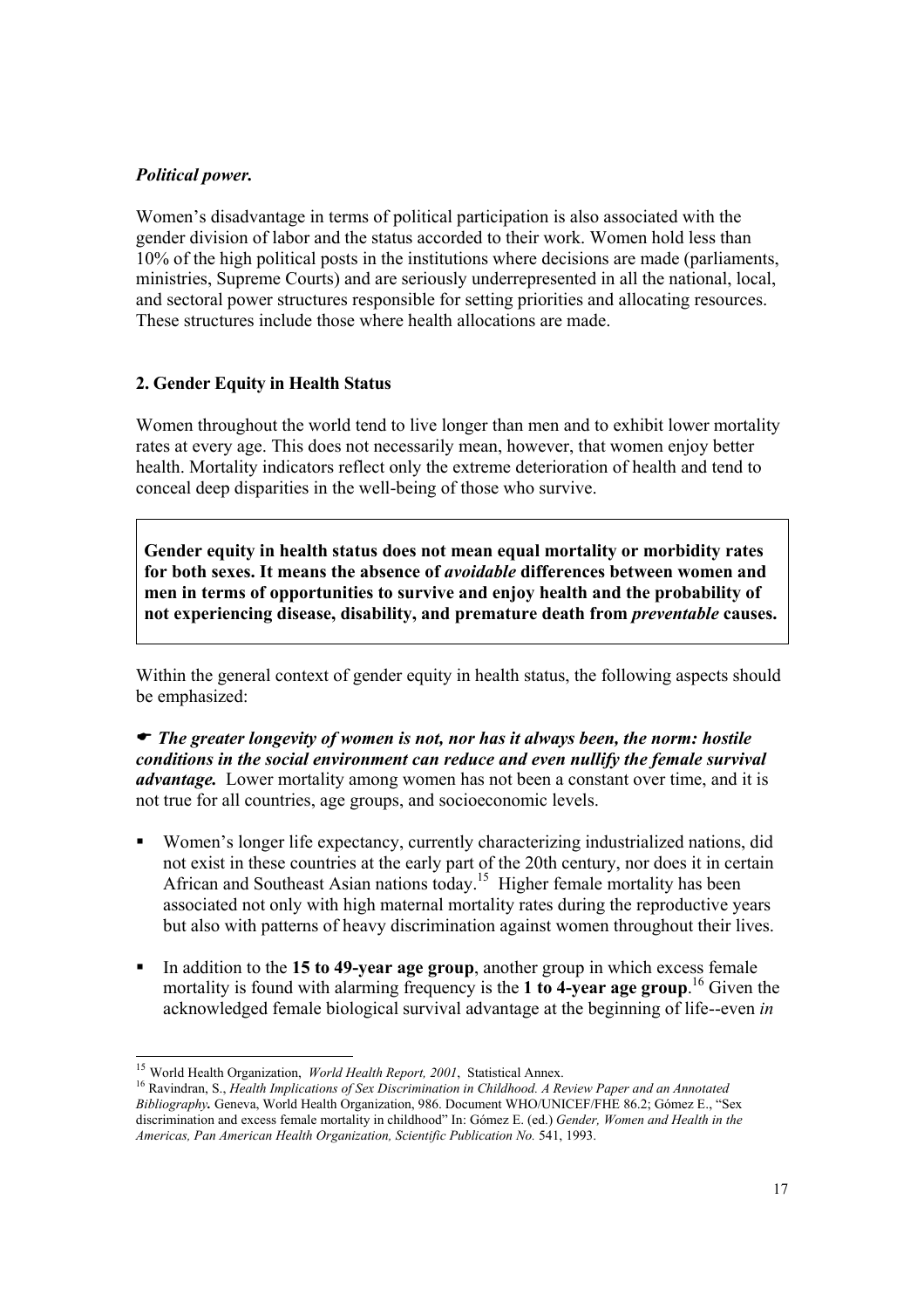*uterus*--, higher mortality in girls than in boys is a serious warning sign about possible discrimination against girls, particularly in the home.

In Latin America and the Caribbean, the pronounced mortality differential between the sexes at the expense of males that was observed during the 1990s in "non-poor" social sectors dwindled and even disappeared in the "poor" sectors of certain countries ( See Figure 6). This phenomenon stems from the fact that the proportional increase in mortality associated with poverty was greater for women than for men, thus illustrating the disproportionate damage that poverty inflicts on women's health (Figure  $6a$ )<sup>17</sup>.

(*The survival advantage does not necessarily mean better health or a better quality of life***.** The empirical evidence shows that women tend to experience greater morbidity than men throughout the life cycle, expressed in a higher incidence of acute disorders, a higher prevalence of nonfatal chronic diseases, and higher levels of disability in the short and in long term<sup>18</sup>. Also, due to their greater longevity, women have a higher probability of experiencing chronic diseases associated with advanced age.

(*There are significant sex differences in the prevalence of preventable causes of premature death and disease.* According to the report of the WHO Commission on Macroeconomics and Health (2201), mortality associated with preventable natural causes is considerably higher for women than for men in low- and middle-income countries.

 "…*avoidable mortality accounts for about 87 percent of the total chance of death among children up to age 5 in low- and middle-income countries. Among males aged 5 to 29, 60 percent of total mortality was calculated to be avoidable, while for females in the same cohort the figure was 82 percent, the higher level largely due to risks incurred through pregnancy and childbirth. Among women from 30 to 69, 51 percent of the mortality was avoidable; only among men in that range did avoidable mortality fall to less than half total mortality, at 43 percent"19*

Some examples of preventable causes are the following:

l

 *Conditions that exclusively affect one of the sexes and that are highly preventable by the health sector* 

3 *Complications of pregnancy and childbirth* continue to be one of the leading causes of female mortality during the reproductive ages in the Region. Because of its avoidable and unjust nature, PAHO has referred to maternal mortality as the clearest reflection of the discrimination and low social status experienced by women.

<sup>17</sup> Gómez, E. *Equidad, género y salud: retos para la acción. Revista Panamericana de Salud Pública,* Vol. 11, Nos. 5/6, May-June 2002, pp. 457-458

<sup>18</sup> Verbrugge, L.M., "Pathways in health and death" en: *Women, health and medicine in America*. Apple, R (ed), New York, Garland Publishing, 1990.

<sup>&</sup>lt;sup>19</sup> Sachs, J., Macroeconomics and health: Investing in health for economic development. Report of the Commission on Macroeconomics and Health. World Health Organization, Geneva, 2001., p. 42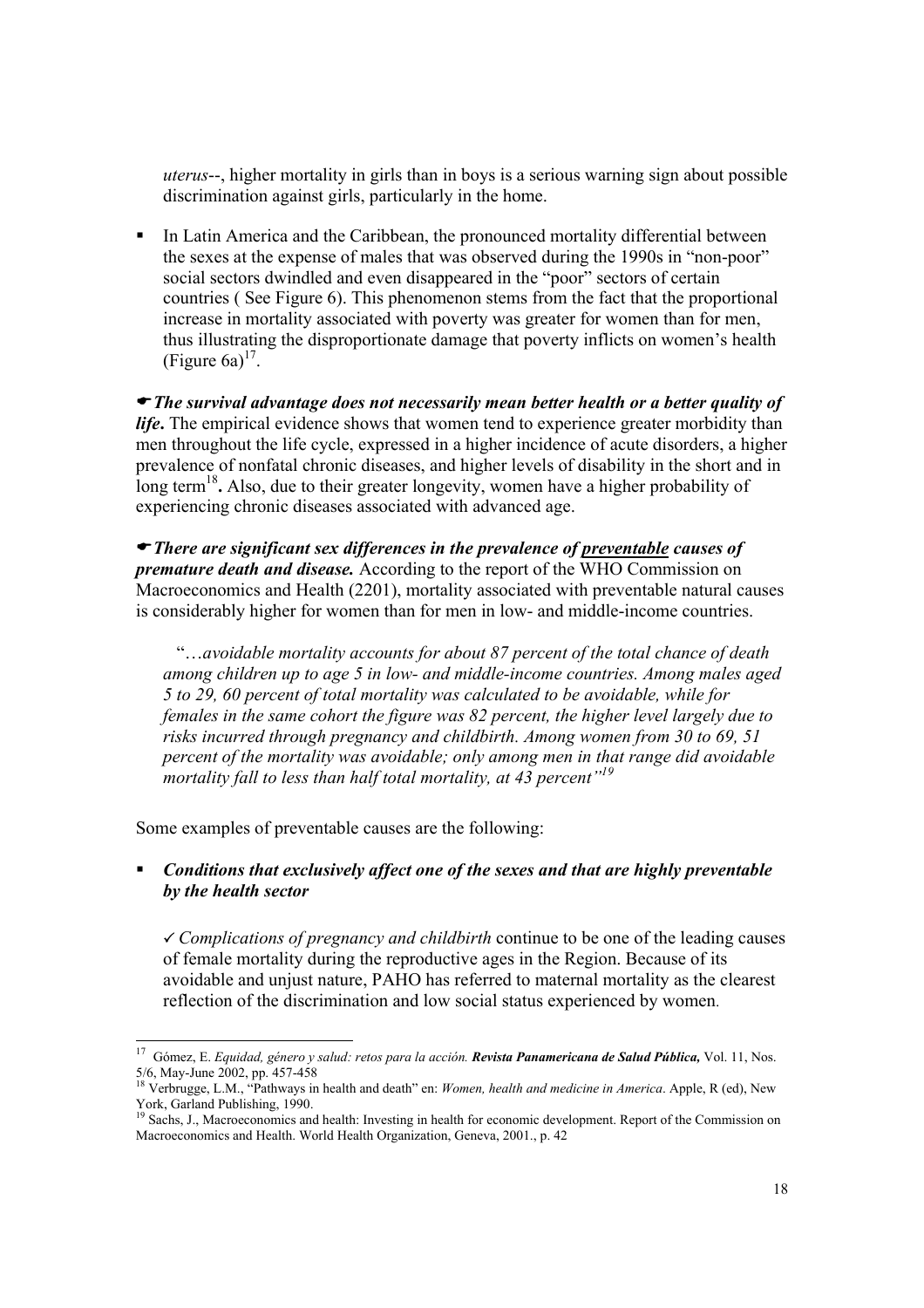**Figure 6: Poverty disproportionately affects women's survival** 



Probability of dying (per 1000) between the ages of 15 and 59 years in selected countries of the Americas, by sex and poverty status c.a.1996.

**Figure 6a: Being poor is more damaging to women's he;ath than to men's.**  Poor/Non-poor ratio in the probability of dying (per 1000) between the ages 15 and 59 years, by sex in selected countries of Americas c.a. 1996**.**

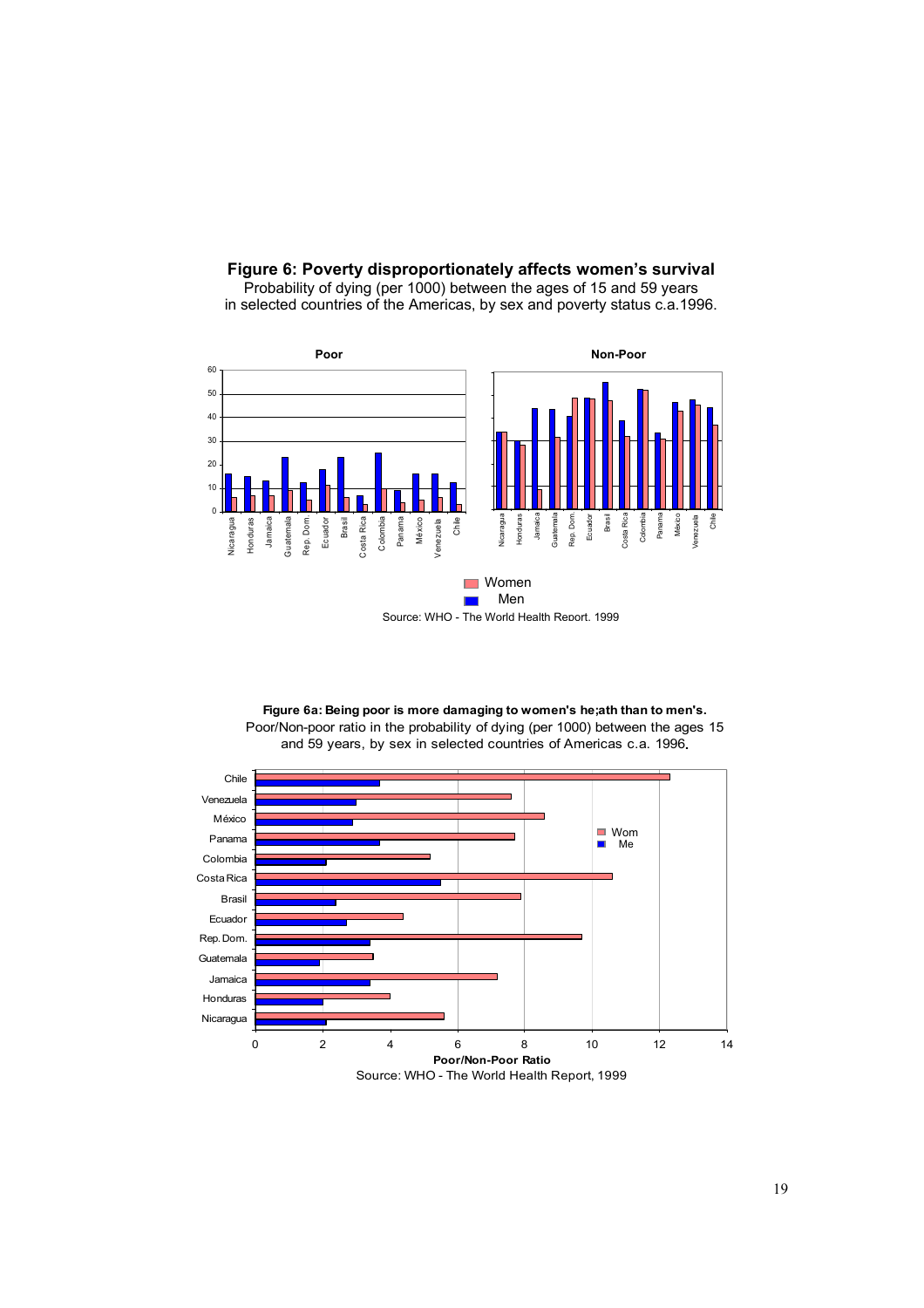$\checkmark$  Mortality from *cervical cancer* is clearly avoidable, given the availability of simple economical techniques for its early detection and treatment. Still it continues to be a main public health problem in the Region.

#### *Conditions that differentially affect the sexes and that can be prevented by a series of intersectoral measures*

 $\checkmark$  *Violence* is responsible for the greatest mortality differentials between the sexes and primarily affects men. The differential between the sexes in terms of deaths from accidents and homicides is closely related to the different roles and cultural expectations for women and men, in which "manhood" is associated with certain patterns of risk-taking, protection, and domination.

 $\checkmark$  Violence against women is also related to patterns of domination that are tolerated and promoted primarily among men and is the crudest manifestation of the imbalance of power between the sexes.

 $\checkmark$  Other significant differentials in terms of the mortality and disease, associated with risk behaviors that are more prevalent among men, are those linked with lung cancer, cirrhosis of the liver, and AIDS.

These examples serve to underscore that, even with different manifestations by sex, the rigid separation of roles, the unequal power relationships between men and women, and the social demands associated with the exercise of power (between and within genders) have clearly negative effects on the physical, psychological, and social integrity not only of women but men as well.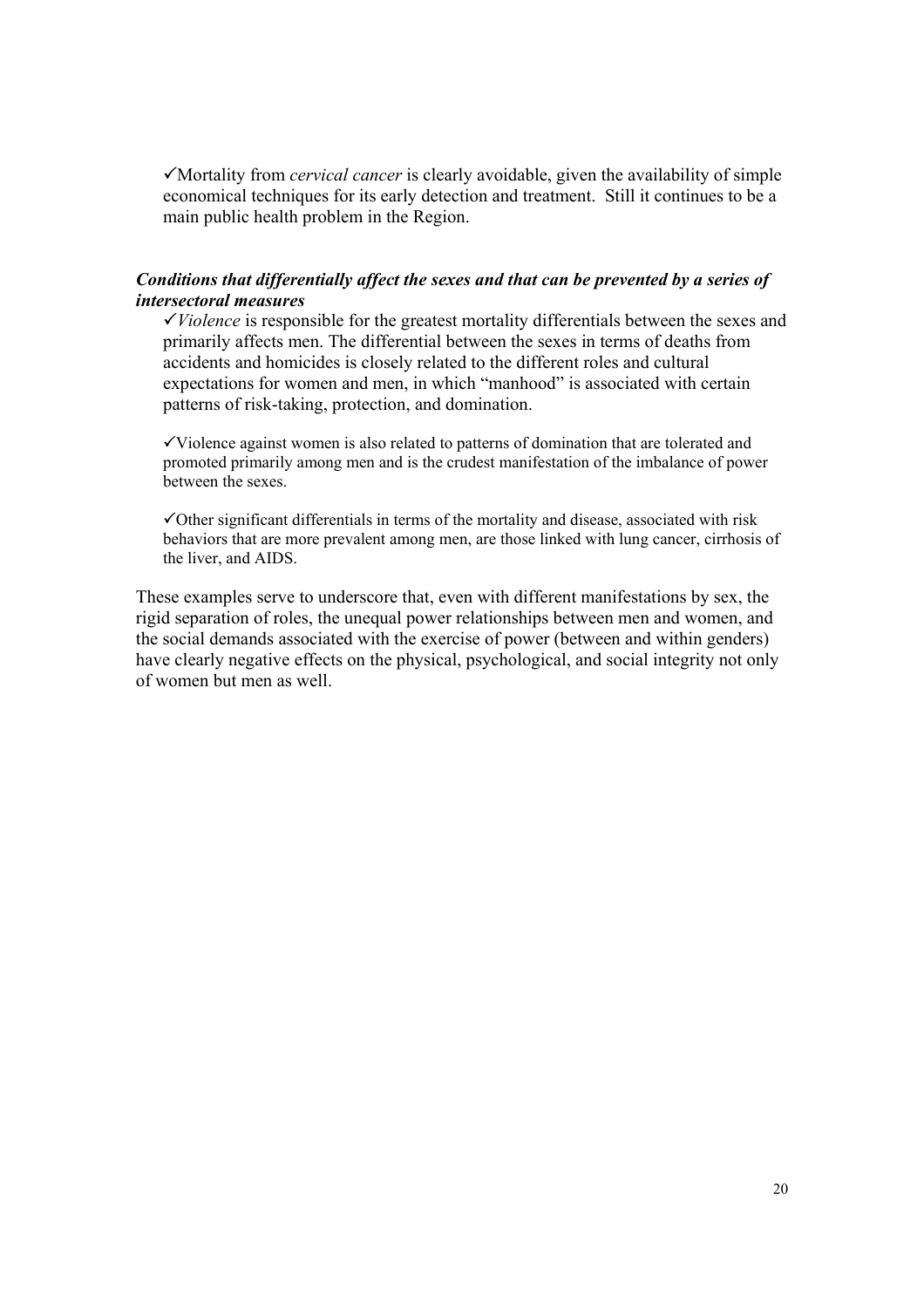### **3. Gender Equity in Health Care Use**

Health care is only one of the determinants of health; however, it is an important one, particularly for women. Despite the advances in knowledge and medical technology, access to and quality of health care continue to be marked by profound inequalities *between* and *within* countries. Inequities in economic, geographical, and cultural access have been compounded by those created by recent sectoral reform policies that have promoted privatization and regressive financing schemes. In addition to restricting access to care, these policies can impose "impoverishing" costs on those who receive care, thereby deepening existing inequities in living conditions.<sup>20</sup>

Women's tendency to utilize health services more frequently than men cannot automatically be interpreted as an expression of social advantage.

**Gender equity in health care use does not mean that men and women receive**  *equal amounts* **of resources and services. It means that resources are allocated and services are received** *differentially,* **according to the particular** *needs* **of each sex, life stage, and socioeconomic context—irrespective of ability to pay.** 

#### *The concept of need*

 $\overline{a}$ 

As already stated, the notion of *need* is at the center of the analysis of equity in health care. According to principles of distributive equity, there must be a match between needs and services. Therefore, the groups with greatest need should receive more resources.

Women have a greater need for health services than men. In addition to the health problems women share with men, virtually all sexually active women of reproductive age require health services either to avoid or assist a pregnancy. Furthermore, as already noted, women present higher rates of morbidity and disability throughout the life cycle.

Equity in the differential utilization of services by women—and men-- is a research issue that remains largely unanswered, almost unexplored. Without having need as a parameter for fairness, it is impossible to determine the extent to which lesser use of services by men –or women-- is caused by lower levels of need or shortages of care. The task of operationalizing need is certainly a difficult methodological challenge, but it is also an essential requirement for the advancement of the equity agenda.

A frequently used *proxy* for need-- taken from household surveys-- is a person's experience of disease or accident during a given time period (whose extension varies according to the survey). This proxy has severe limitations, a main one being its

<sup>20</sup> Evans, T., Whitehead, M., Diderichsen, F., Bhuiya, A., and Wirth, M., *Challenging inequities in health*.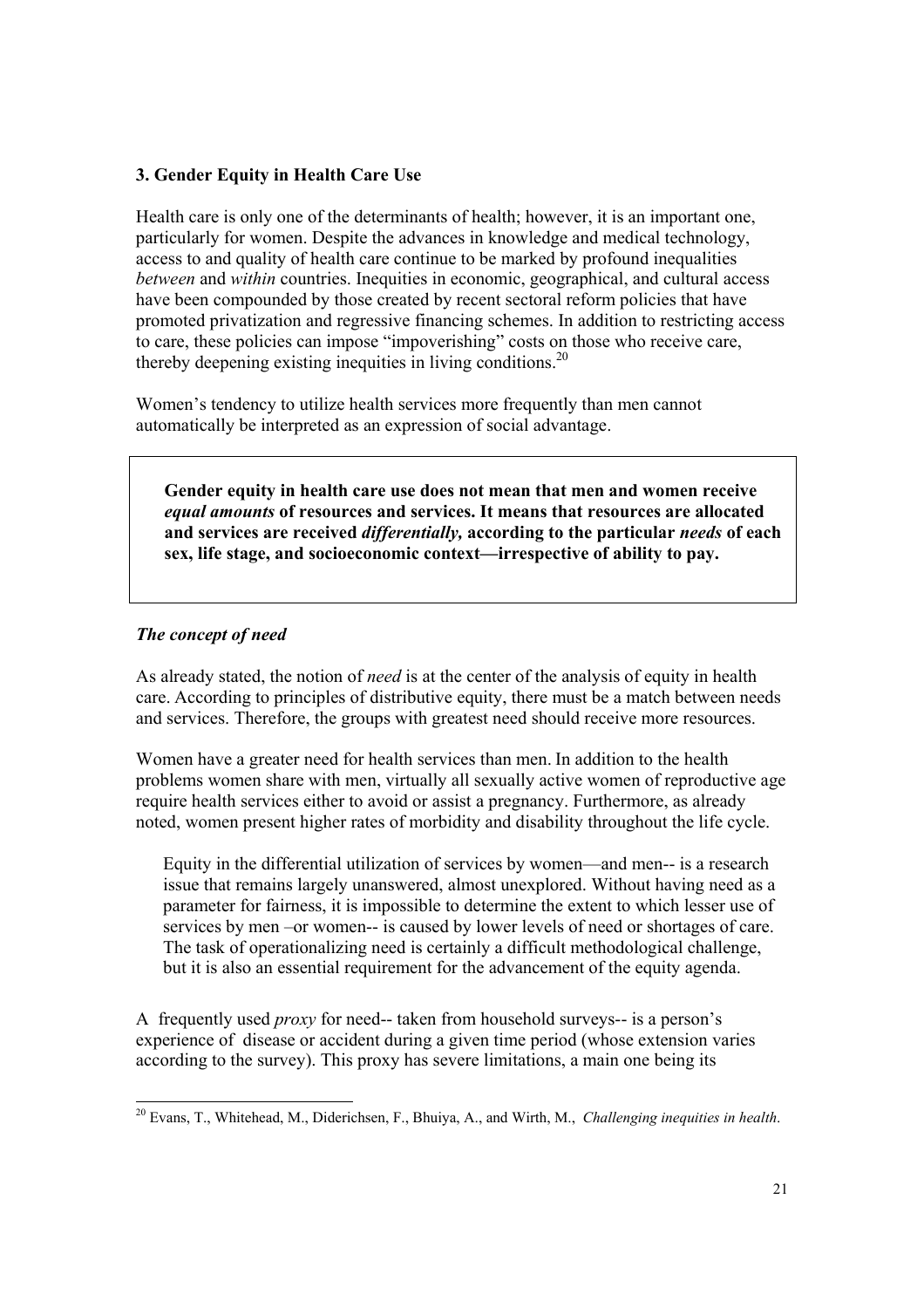restriction to curative care. Considering that reproductive health services fall heavily within the area of prevention, the use of this proxy produces a significant underestimation of women's health care needs. Notwithstanding this limitation, the information on health service use by persons experiencing health problems shows some interesting patterns that will be discussed here. Women's higher utilization of services is not always the rule. Sex differences in the utilization of health services are influenced by income, age, ethnicity, and place of residence, as well as by variables associated with the way such services are financed and organized (The corresponding information has been taken from a PAHO coordinated research initiative on gender equity in access to health care services, that was developed in 5 countries of the region).

#### *Patterns of health service use*

 $\overline{a}$ 

- □ **Socio Economic Status.** On average, the trend toward greater utilization of services by women crosses all levels of income and household expenditure. This trend showed some exceptions in low-income groups. Indeed, when controlled for need, the utilization of services by low-income women was no greater than that of their male counterparts, a phenomenon that could be seen at country levels --Ecuador and Peru (Figure 7), as well as at low income quintile, as in the case of Peru (Figure 8).
- à **Age:** The largest gender differential and the highest utilization of services by women take place during the reproductive years. Gender differences in service utilization tend to decrease, and even to disappear in some countries, during advanced ages. (Fig 9) In addition, studies in some developing countries<sup>21</sup> suggest greater service utilization by boys than by girls during the initial years of life, and in some cases, through age 15.

 $21$  Gómez, E. 1993, "Sex discrimination and excess female mortality in childhood", Op. Cit.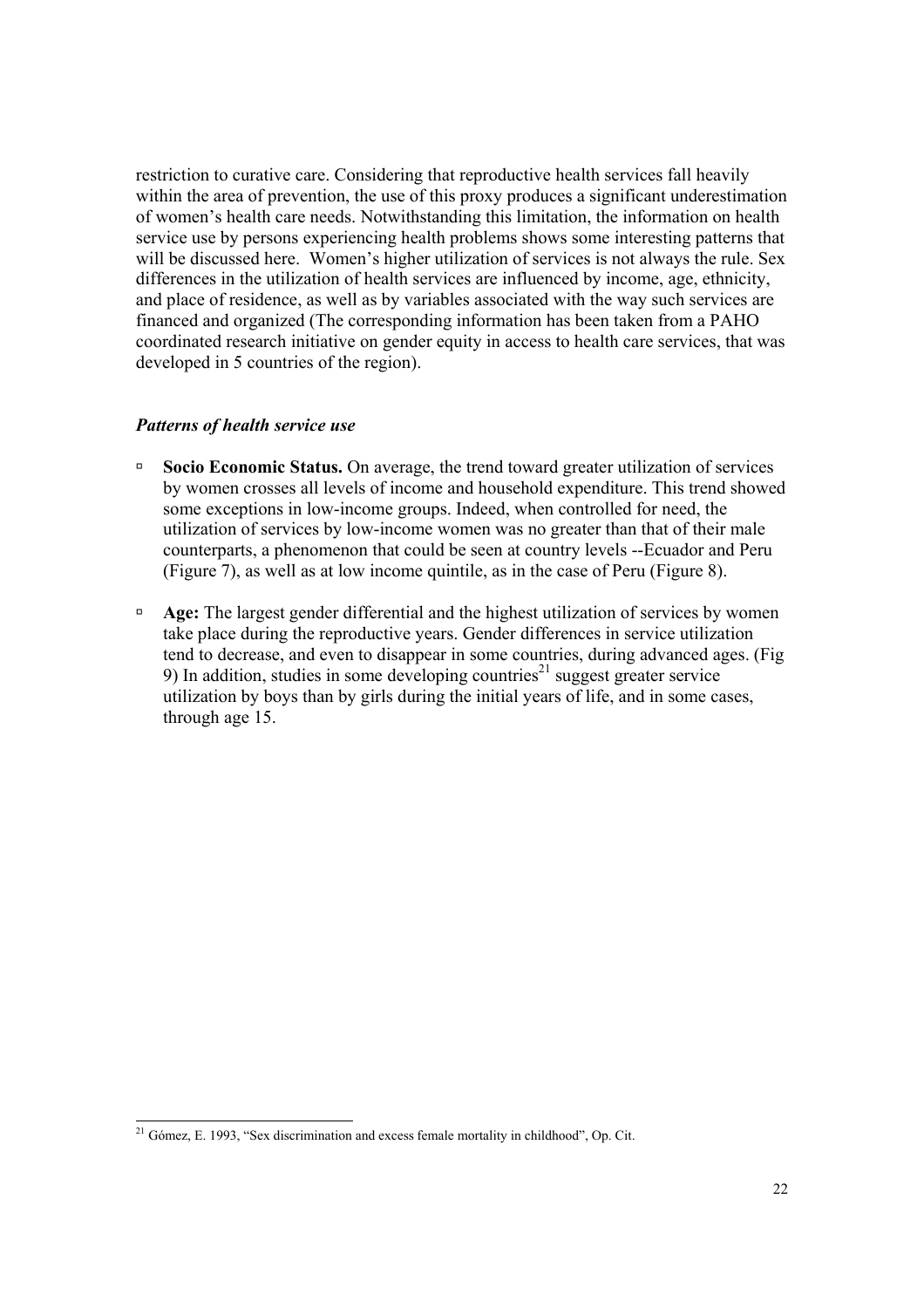

Source: National Household Surveys.



**Percentage of persons with health problems who sought health care, by sex and household income. Selected Latin America countries, 1994 – 1996.** 



S ource: LS M S S urveys: B olivia, C olom bia, E cuador, N icaragua, V enezuela, 1994 - 1996 .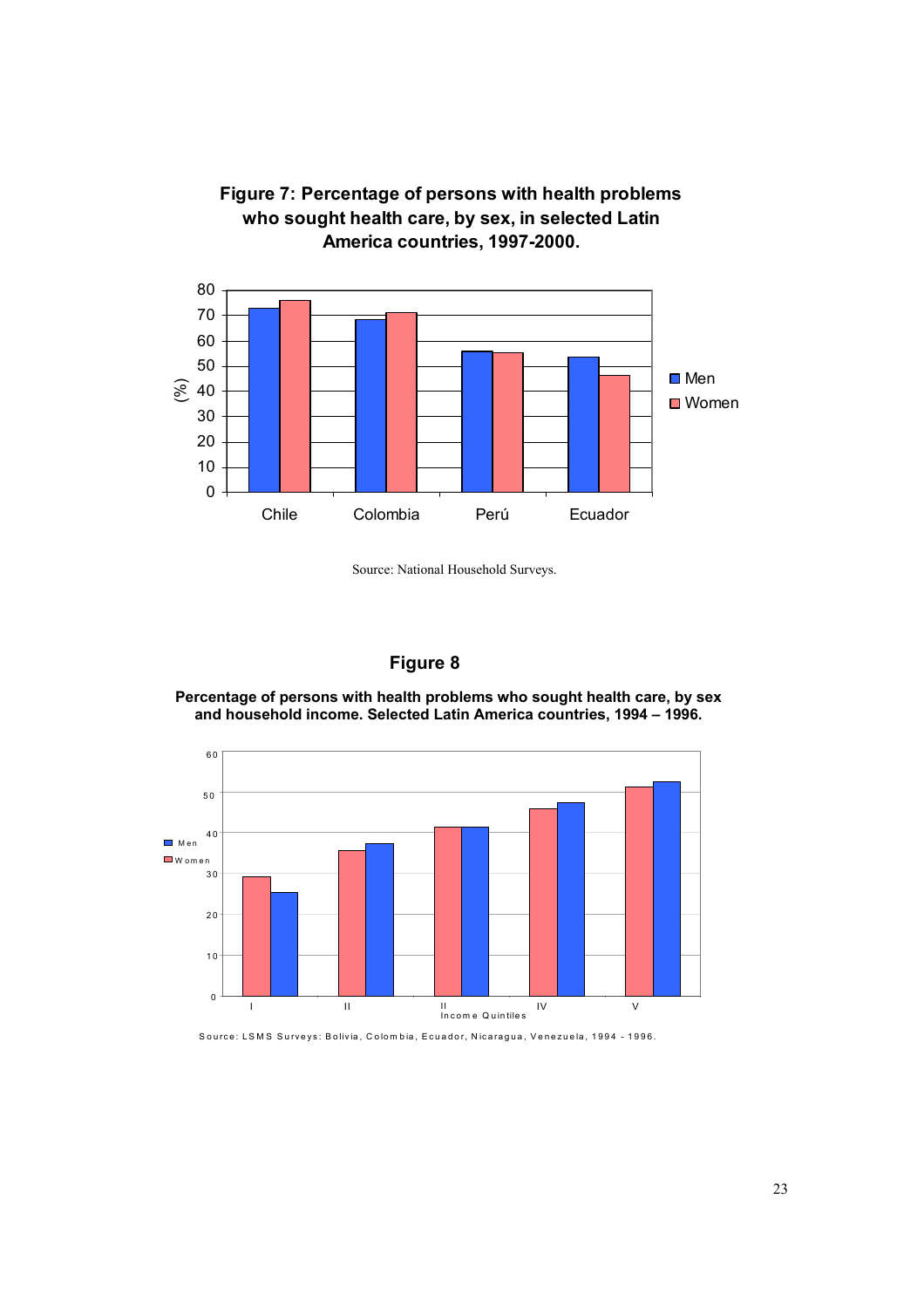

**Figure 9: Percentage of persons with health problems who sought health care, by sex, age and area of residence. Brazil, 1998,**

Source: National Household Survey, PNAD, 1998.

- **Type of Service.** Gender differences in the utilization of services vary according to the type of service actually demanded. Women tend to utilize health services for treatment and, particularly, for prevention, more often than men (Figure 10). Men, on the other hand, tend to utilize emergency services and, in some cases, hospitalization services more than women, as suggested by Figure 11. These trends are due primarily to the differentiated nature of women's and men's needs - particularly, in the reproductive area, but they also may derive from gender differences in socialization with respect to health care and, possibly, from institutional factors that discourage preventive care for men.
- **Health Insurance Affiliation.** Access to and utilization of health services by sex shows substantive variations based on affiliation to different types of health insurance. Women tend to depend more than men on public insurance programs, as revealed in a study in Chile. Examination of the differential enrollment by age and sex showed that private insurance covers the groups with the least risk of illness (young men), while the public sector includes more women of childbearing age and more older adults. (Figure 12)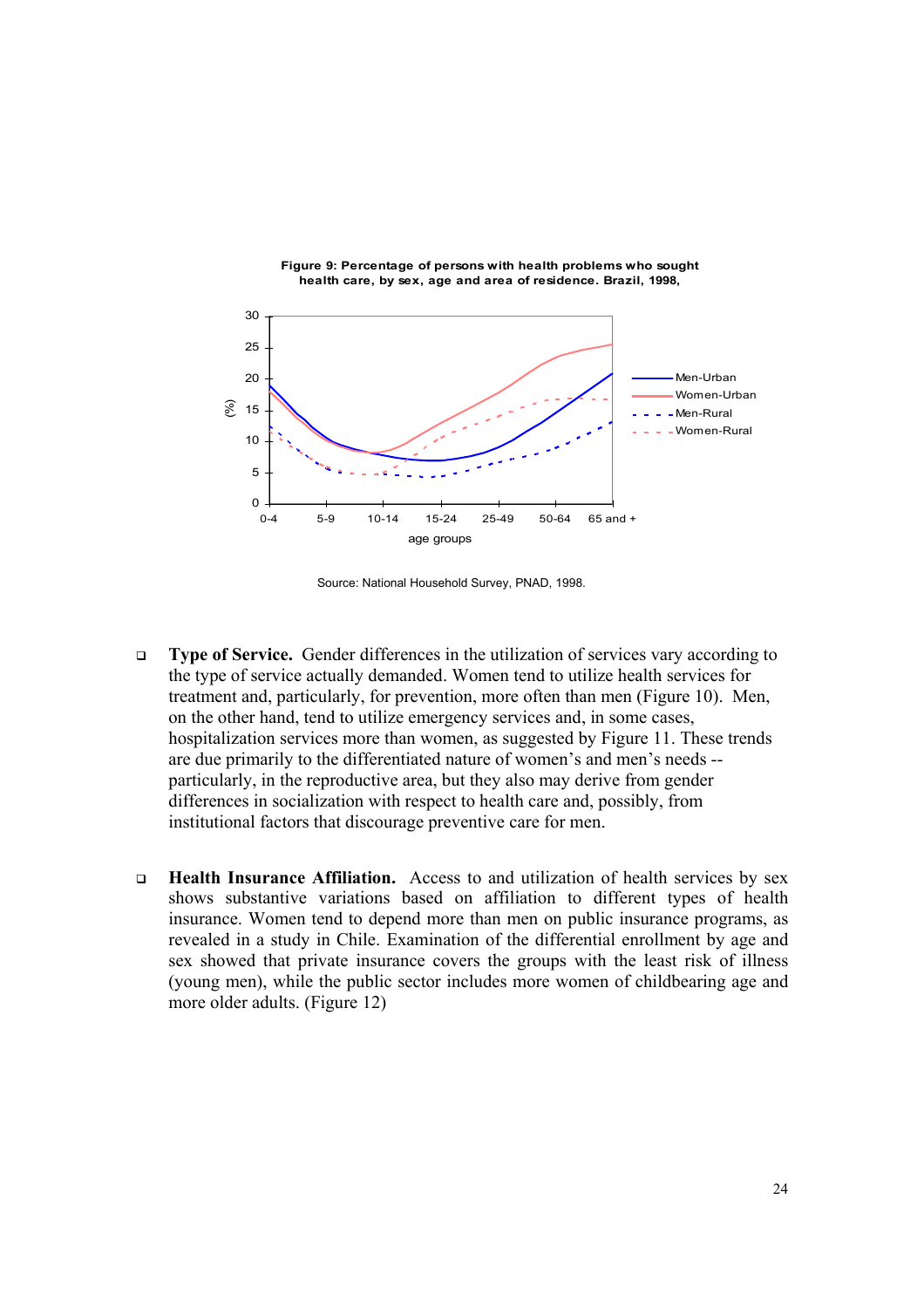

Source: Vega, J. et al. "Equidad de género y acceso a servicios de salud", PAHO, 2001.



Source: Vega, J. et al. "Equidad de género y acceso a servicios de salud", PAHO, 2001.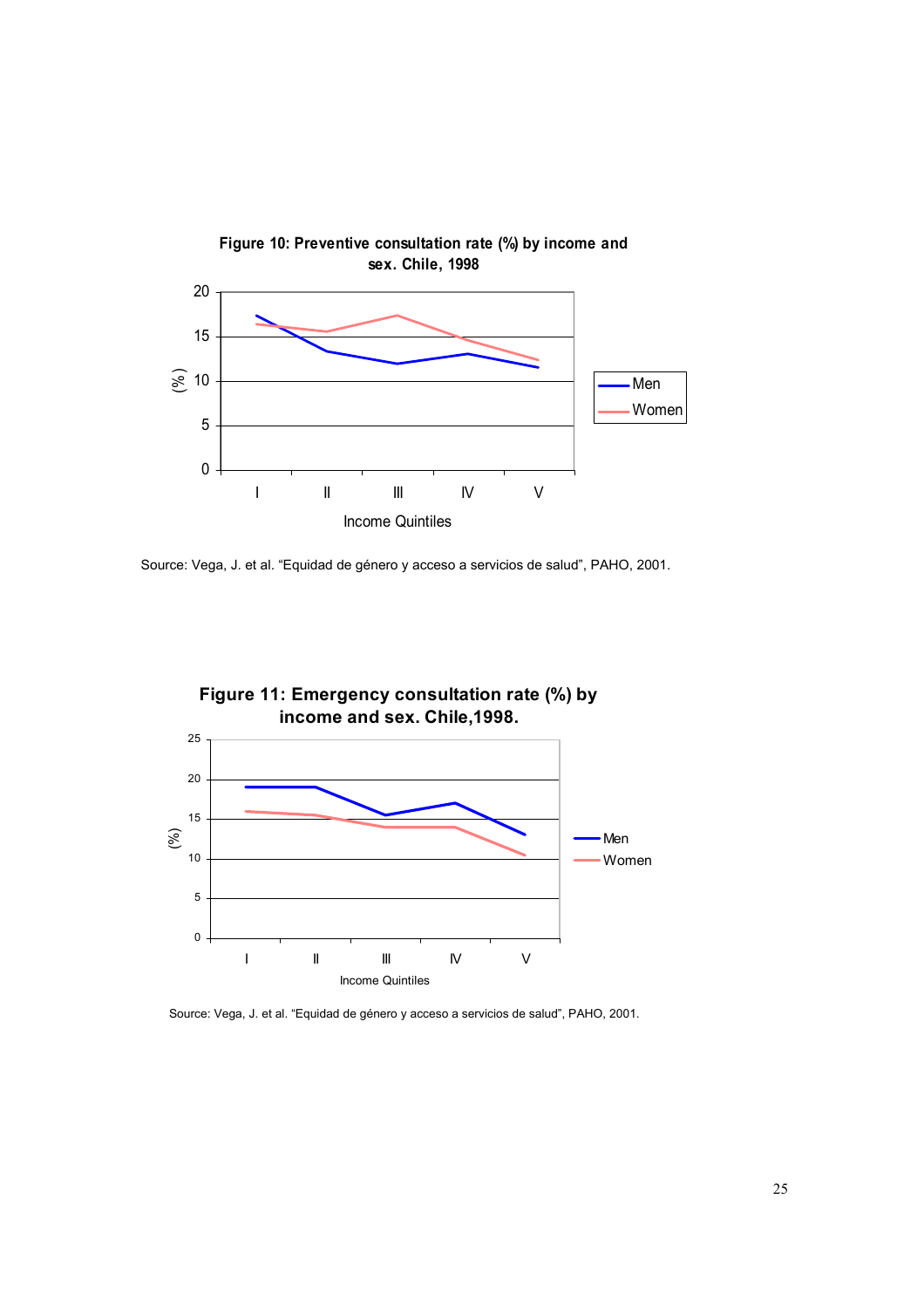

Source: Vega, J. et al. "Equidad de género y acceso a servicios de salud", OPS, 2001.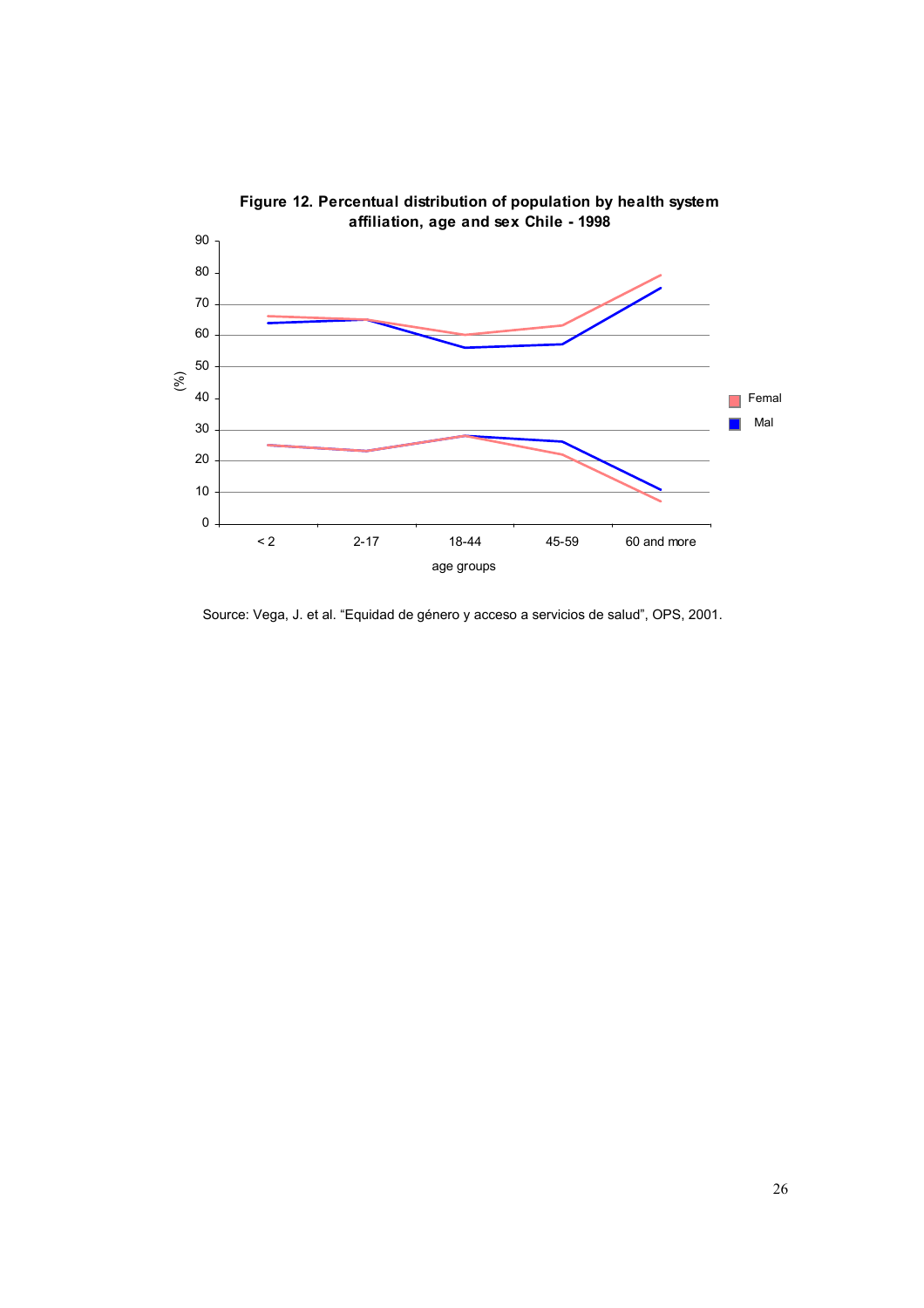#### *Unmet reproductive health care needs*

Operationalizing needs in reproductive health care is an easier task than it is to find reliable information on the degree to which these needs are met. *All* sexually active women, who were pregnant or had a baby, *needed* fertility regulation, antenatal or childbirth services, respectively. The relative simplicity of these definitions does not apply, however, to sexually transmitted diseases, sexual violence and other dimensions of sexual and reproductive health.

The Demographic and Health Surveys  $(DHS)^{22}$  constitute a reliable source of information on needs and responses regarding contraception and pregnancy related services for 13 countries in the Region at specific points in time. The situation in 9 of these countries with information collected after 1990 is as follows:

à Non-use of contraception ranges between 72% in Haiti and 23% in Colombia. However, *non-use* cannot be taken as an expression of unmet need, since it may also derive from choice. This choice element has been incorporated in the DHS indicator of unmet need for family planning, which has produced lower percentages ranging from a high of 40 in Haiti to a low of 6 in Colombia. These general averages, however, conceal profound inequities between social groups (Figure 13). Poverty, geographical distances, and sexual taboos cause adolescent, less educated, and rural women–in that order—to exhibit considerable higher than average unmet need for fertility regulation. For instance, adolescent's unmet need is 3.5 times higher in Haiti (59%) than in Colombia (17%). And unmet need among uneducated women more than doubled that of women with secondary education in all 13 countries, except Haiti and Colombia.



**Figure 13: Unmet need for family planning among currently married women in selected categories of education, residence and age. Latin America countries, 1996-2000.**

Source: Demographic Health Survey

 $\overline{a}$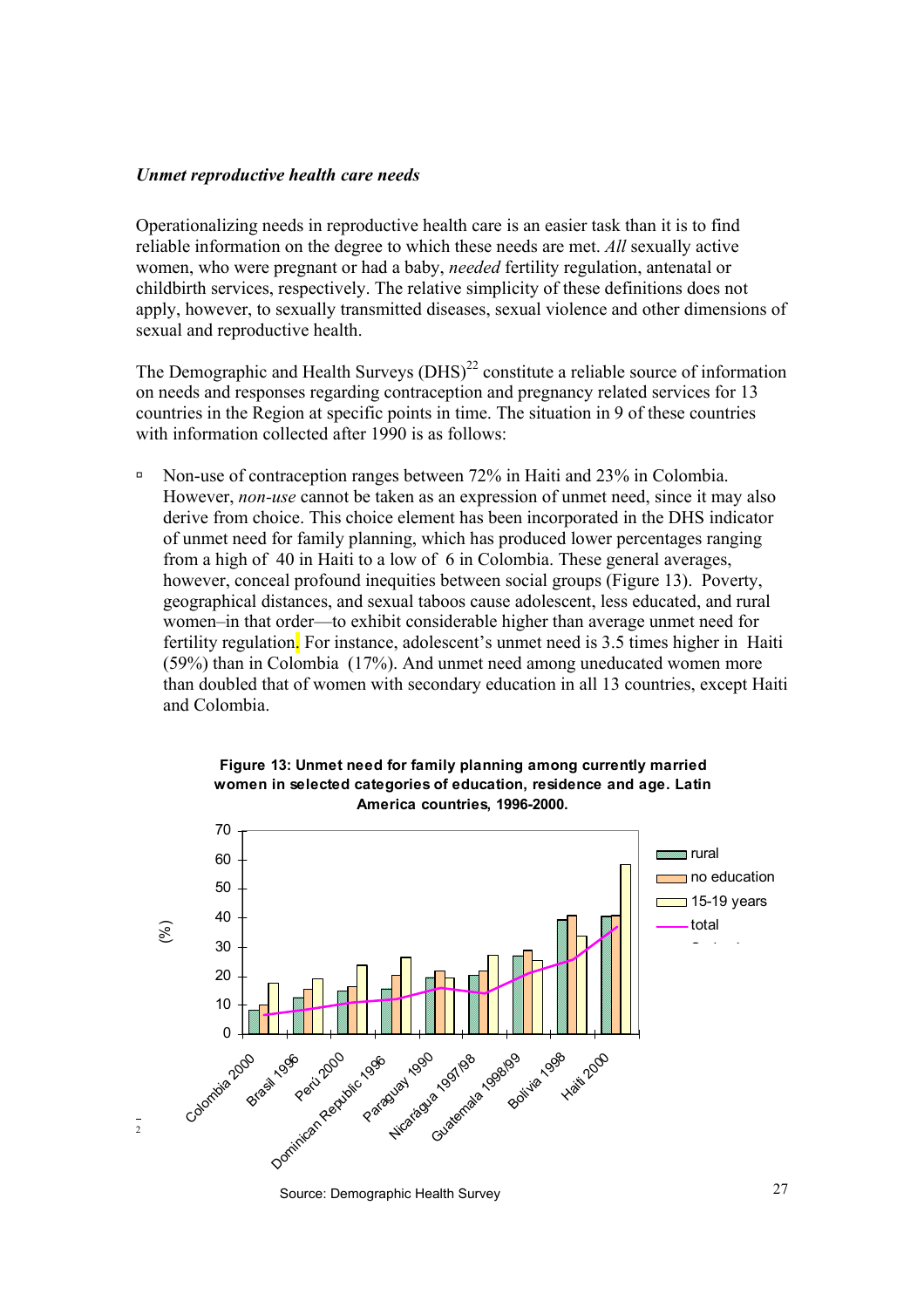

**Figure 14: Porcentage of births assisted by trained personnel among rural and low educated women. Selected Latin America countries 1996-2000.**

Source: Demographic Health Survey

<sup> $\Box$ </sup> Access to professional care during pregnancy and, particularly, during childbirth is dramatically affected by socioeconomic status. In Peru, for instance, the percentage of births that were assisted by trained personnel was 5.3 times among women with secondary education (69) than among non-educated women (13).. Figure 14 illustrates the childbirth care gap between the most under-served categories of women (low educated, and rural) and the national averages for nine countries.. It is important to underscore that, as pointed out by several studies, the extent of professional assistance during childbirth is closely associated with maternal mortality levels.

Beyond issues of access, quality of care represents a critical marker of socio-economic, ethnic and gender inequities in health care. The discussion of this subject, however, falls outside the limits of this paper.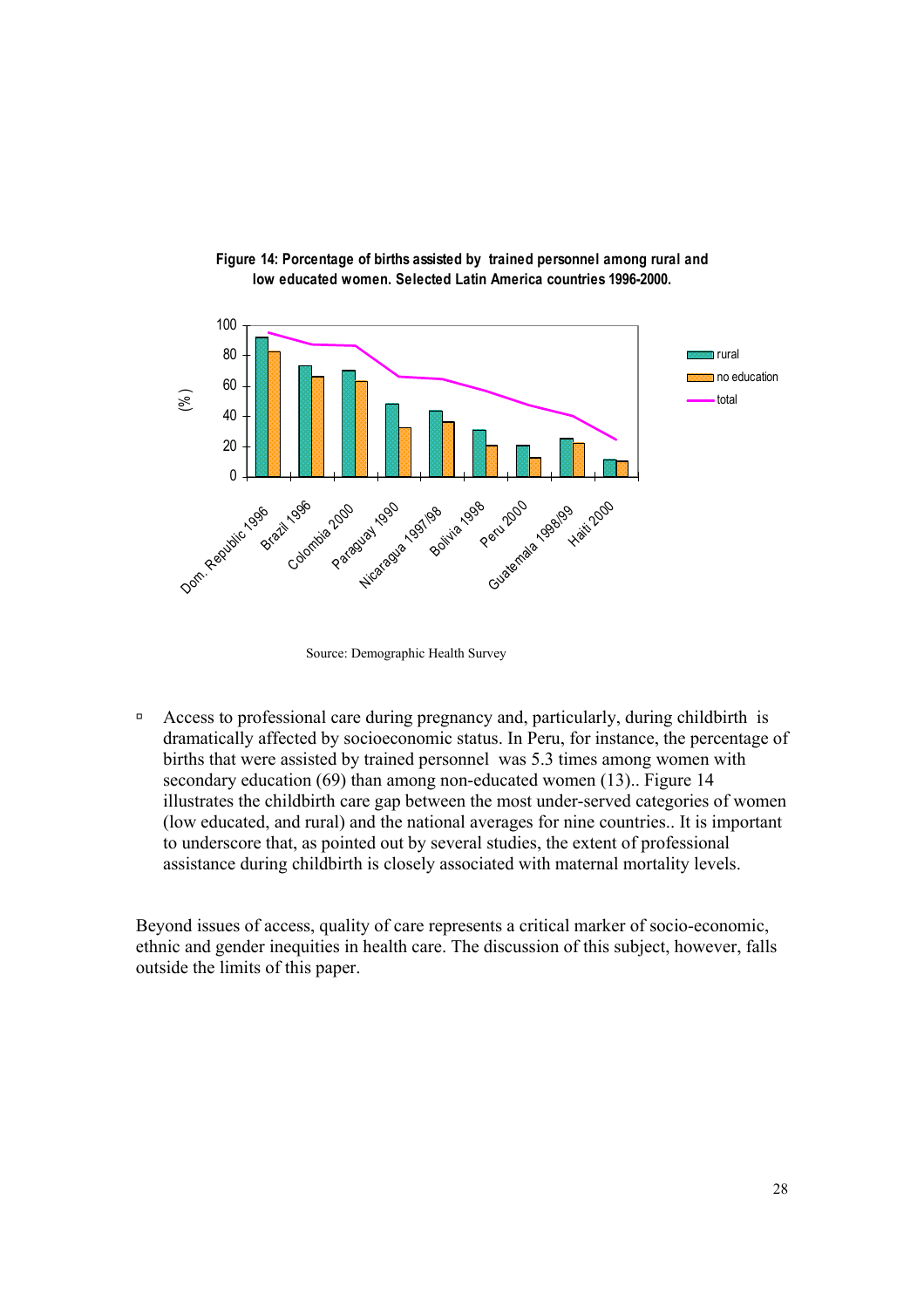#### **4. Gender Equity in Health Care Financing**

The principle of equity in which financial contributions are based on the economic capacity of the contributor is generally violated for women, particularly in non riskpooling health care financing systems. Women tend to pay more than men to protect their health, not only in absolute terms--given their greater need for services-- but also proportionally, due to their lower economic capacity.

- **Higher payments in absolute terms:** In the United States, women of childbearing age pay  $68\%$  more than men in out-of-pocket health expenditures<sup>23</sup>. In Chile, the private insurance premium during the reproductive years is 2.5 times higher for women than for men. In four LAC countries with information from household surveys, the out-of-pocket health expenditure is 16%-40% higher for women than for men (See Figure 15).
- **Higher payments in relative terms:** Women as a group are less able to pay than men. Given their prominence among unremunerated workers and their disadvantage in the remunerated job market, women have less access both to resources to pay directly for services and to insurance coverage.



**Figure 15. Out-of-pocket health expenditures in health, by sex in selected Latin America and Caribbean countries (in US\$) 1996-**

Source: LSMS Surveys for Brazil, Paraguay and Peru; Demographic and Health Survey (DHS) for Dominican Rep.

 $\overline{a}$ 

<sup>23</sup> Women's Research and Education Institute, *Women's health care costs and experiences,* Washington DC, WREI, 1994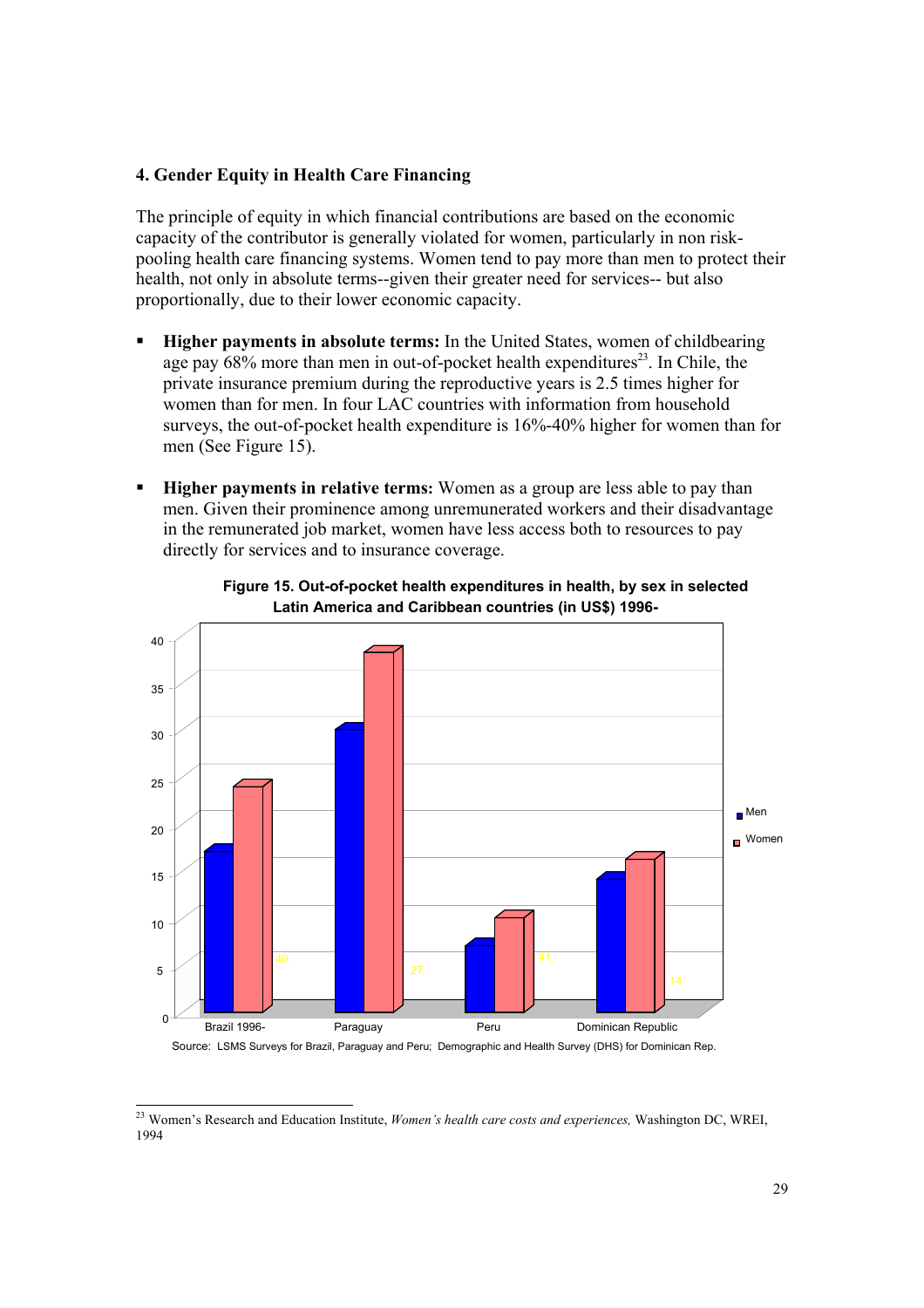- **Gender equity in health care financing requires that the contributions of women and men be based on their ability to pay and not on the risks or needs of each sex at each stage of the life cycle.**
- **A key requirement for gender equity in the financing of care is to collectively distribute** *the cost of reproduction across society* **instead of making women in their reproductive years bear the brunt of its cost.**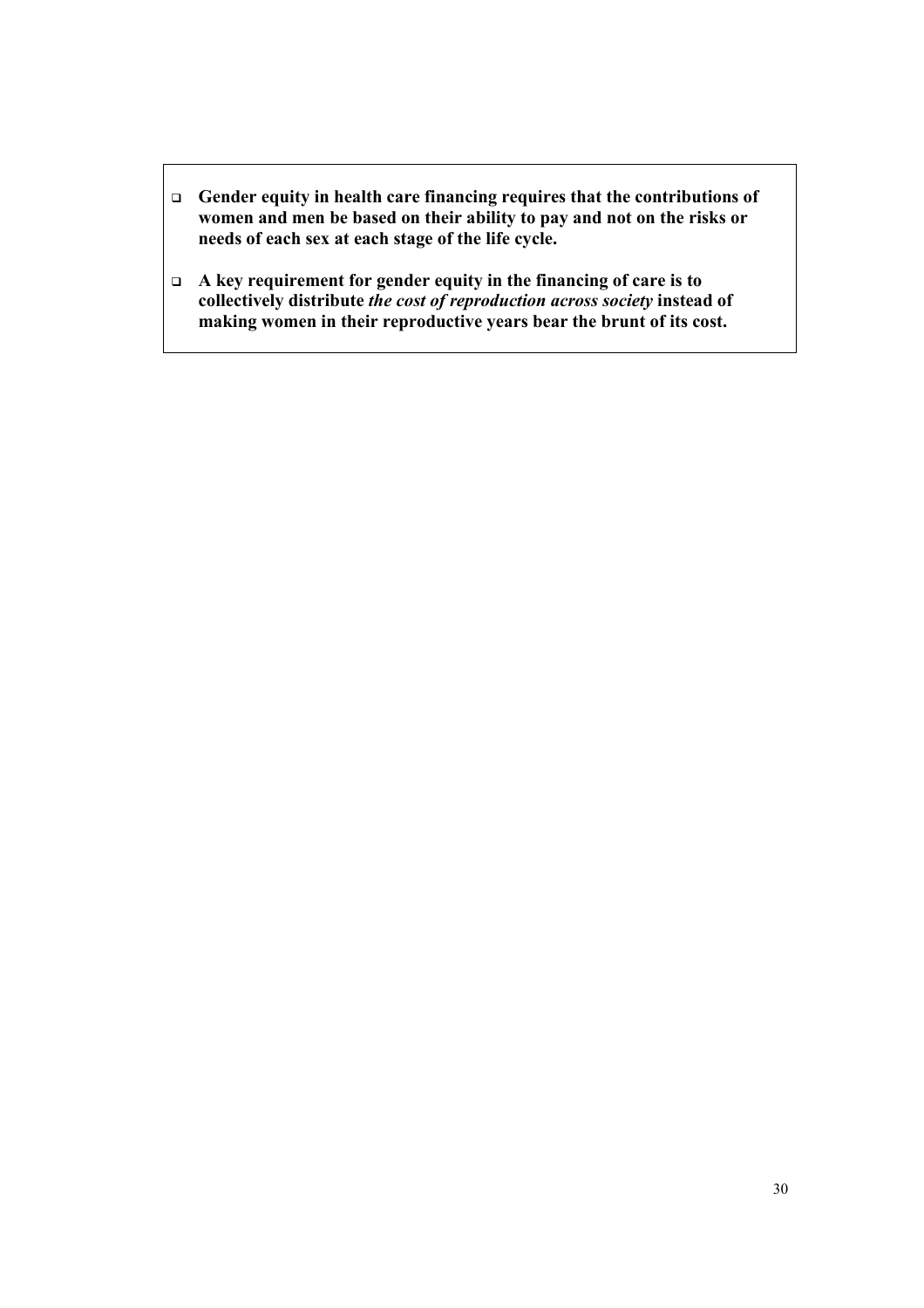#### **5. Gender Equity in health development work**

 Women represent more than 80% of the health workforce. More important, perhaps, and less valued is the fact that women are the **principal health managers and health care providers** in the family and community. In fact, more than 85% of the early detection and care of disease occurs outside the health services and is provided mostly by women in the home and community, free of charge. In addition women play a crucial role in vaccination campaigns, in caring for the elderly, the young, the disabled, and very importantly, for the healthy.

Despite their leading contribution to health development, women remain at a **disadvantage within the formal and informal health system.**

- they predominate in the jobs with the lowest remuneration and prestige in the formal sector, even controlling for type of profession
- they are underrepresented in the local, national, and sectoral power structures that set priorities and allocate resources for health; and
- they perform, without remuneration, most of the informal work in health promotion and health care in the family and the community.
- **Gender equity in health development work includes but goes beyond guaranteeing equal pay for equal work in the formal health sector.**
- **It demands recognition and valuation of the unpaid care provided by women in the home and the community**
- **It requires a just distribution of the actual cost of care, not only between** *men* **and** *women* **but among the** *family* **or** *community***, the** *State*, **and the** *market* **<sup>24</sup>**
- **It also requires egalitarian participation by women and men--particularly the low-income sectors --in setting priorities and allocating the public and private resources necessary for guaranteeing health.**

**Informal care.** As the *Human Development Report 1999* points out, studies on the impact of globalization on people have concentrated on the areas of employment, income, education.. Less visible, and frequently ignored, has been the analysis of the effects of these processes on informal care--that is, on the provision of care in the home to children, the sick, the elderly, and the rest of the population that needs to maintain or recover its health and energy for work. This care, known as social reproduction, is essential for economic sustainability.25

 $\overline{a}$ <sup>24</sup> UNDP, *Human Development Report*, 1999, New York, Oxford University Press p. 82-83.<br><sup>25</sup> UNDP, 1999, Op. Cit., p. 77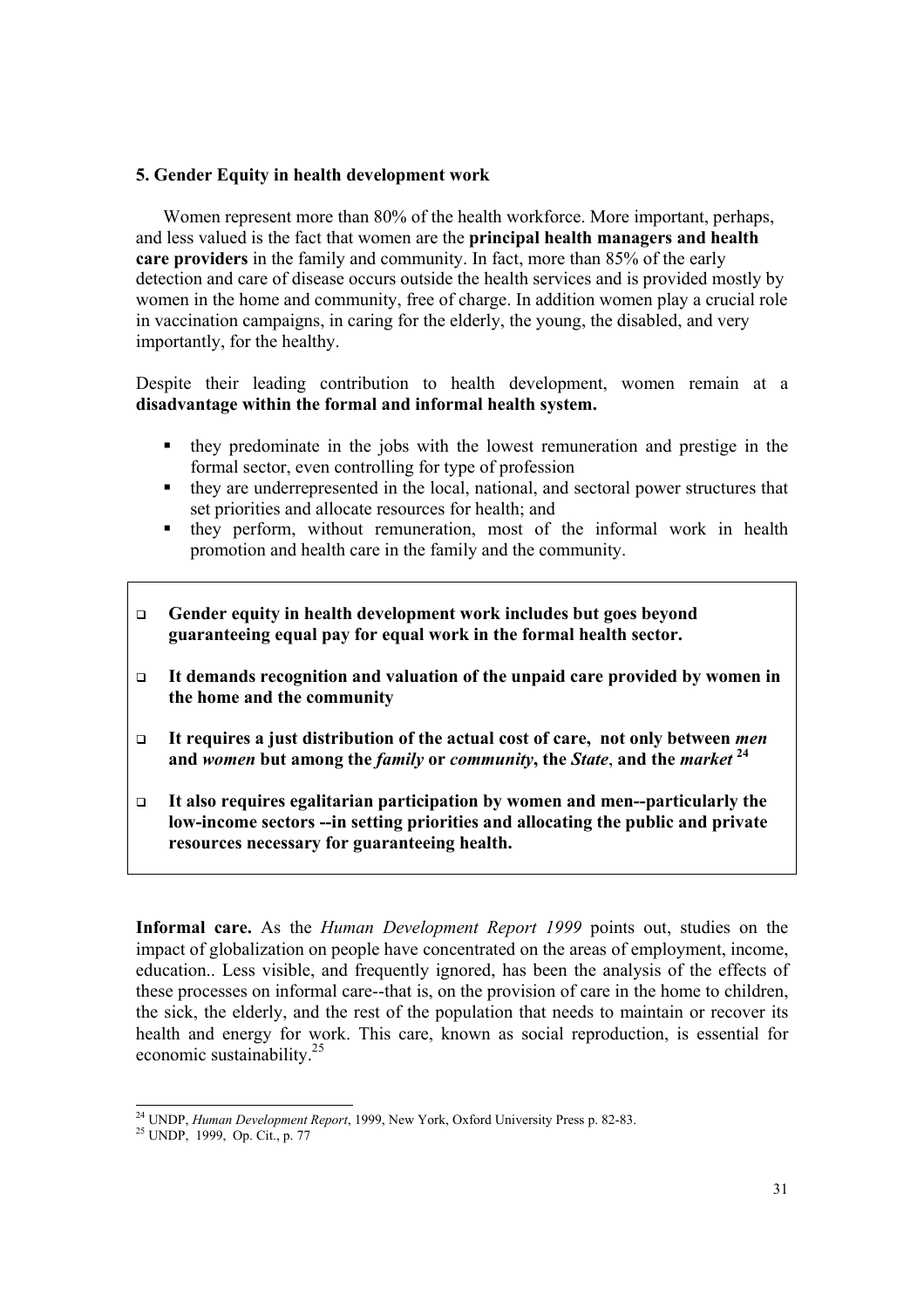This important UNDP report devotes an entire chapter to the topic of care, pointing out the disturbing impact that globalization is having on this essential function. Globalization is putting a squeeze on care and caring work: (a) Changes in the way that women and men use their time reduce the portion of time available for providing care; (b) fiscal pressures on the state result in cutbacks in public spending on care services; (c) the wage gap between tradable and non-tradable sectors puts an incentive squeeze on the supply of care services in the market.

Gender is a central factor in all of these impacts since, as this document reiterates, women carry the main responsibility for these activities, bear the greater burden, and receive the lowest rewards. Thus, care provided in the home is unremunerated; in the community, it is mostly volunteer work; and in the market, it receives low pay relative to its requirements for education and skills $^{26}$ .

Estimates indicate that women not only work longer hours than men, but they also spend two-thirds of those hours in unremunerated work (men spend only one-quarter their working hours), and most of this time is devoted to providing care.<sup>27</sup> (See Table 1 above)

Historically, perhaps more than in any other sector, the health system has relied on women's traditional gender roles and unpaid work. In the past, the provision of informal care was ensured with the gender division of labor, which made care an obligation for women (and an option for men).

The dubious long run effectiveness and sustainability of this type of system, as well as its possible collapse, have not yet taken seriously, due largely to the very invisibility of the unremunerated work of women. In fact, with the growing participation of women in the remunerated workforce, the continued provision of this free care will not be indefinitely available. Compounding this shortage is the growing demand for care derived from two inescapable sources: the demographic trend towards aging of the population and the epidemiological transition towards predominance of chronic diseases. This foreseeable care deficit will assume greater proportions when it is considered that health sector reforms are moving toward cutbacks in public services and privatization of care.

The failure to assign economic value to women's unpaid work is behind outwardly neutral policy concepts such as "cost cutting", "reduction of the state apparatus", "decentralization" that conceal significant gender biases. These policies are gender inequitable to the extent that they imply cost transfers from the remunerated economy to the economy based on women's unpaid work. Thus, the underlying premise of certain adjustment and reform measures is that the government can reduce costs by cutting services (decreasing, for example, hospital stays and institutional care for the elderly and the mentally ill) under the logic that these services can be provided by families. Such adjustments are based on the expectation that women are available, prepared, and morally obligated to provide home care for the dependent, sick, elderly, and disabled. Missing

 $26$  Ibid.

<sup>&</sup>lt;sup>27</sup> UNDP, *Human Development Report 1995*. New York, Oxford University Press, 1995.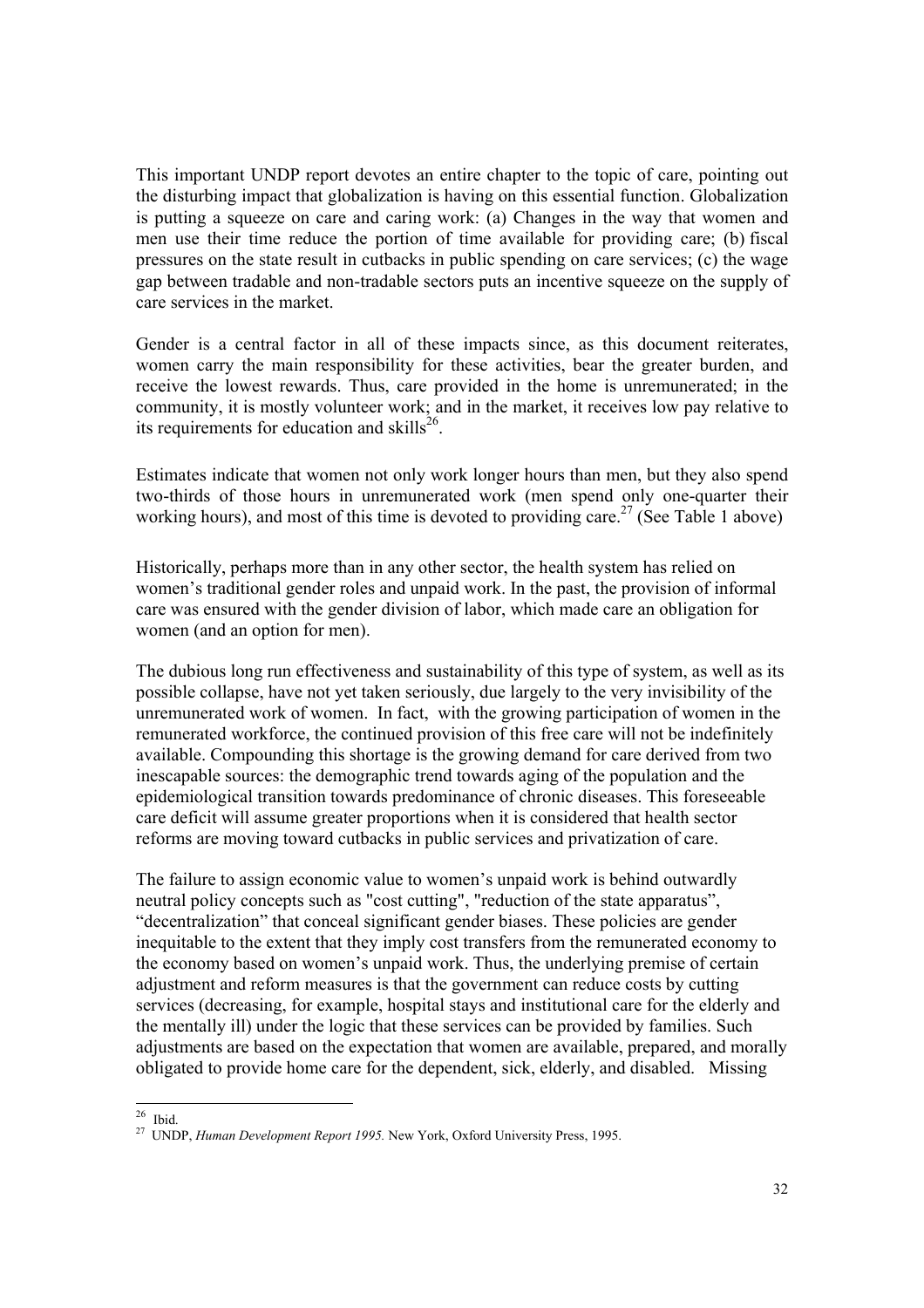from these policies is any consideration of the impact that care provision expectations may have on women's employment status, remuneration, and physical and emotional health. Generally absent is also any proposal for home care support mechanisms, as well as any consideration regarding the efficiency and sustainability of this type of arrangement.

These trends indicate the urgency of explicitly confronting and justly distributing the real cost of care between *men and women*, and among the *family or community*, the *State*, and the *market***.** The key challenge for the future lies in developing incentives and rewards that ensure a supply of health care services that recognizes gender equity and the just distribution of burdens and costs among these actors. $28$ 

*"Aside from looking at the state of advantages and deprivations that women and men respectively have, there is an important need to look at the contrast between (1) the efforts and sacrifices made by each, and (2) the rewards and benefits respectively enjoyed. This contrast is important for a better understanding of gender injustice in the contemporary world. The exacting nature of women's efforts and contributions, without commensurate rewards, is a particularly important subject to identify and explore"29.* 

## **In short, the reasons for the emphasis placed on women in the context of gender equity in health are the following:**

- $\checkmark$  due to their reproductive function, women have a greater need for health services than men
- $\checkmark$  due to their disadvantage in the labor market, women have less access to and control over the resources that determine their exercise of the right to health
- $\checkmark$  due both to their greater need for health services and their lower economic status, women pay more than men for health care in absolute and relative terms.
- $\checkmark$  due to cultural patterns with respect to the division of labor and the value placed on their work, women are granted less remuneration, prestige, and autonomy in the formal health system, assume the unremunerated responsibility for health care in the home, and have less voice in decisions affecting the allocation of resources
- $\checkmark$  due to their role as informal health care providers, women are more affected than men by increases or cutbacks in public services

 $\overline{a}$ 

<sup>28</sup> UNDP, Op. Cit., 1999, p. 82-83.

<sup>29</sup> Anand, Sudhir and Sen, Amartya, *Gender inequality in human development: Theories and* 

*Measurement.* New York, Human Development Report Office, Occasional Papers, No. 19, 1995, p.2.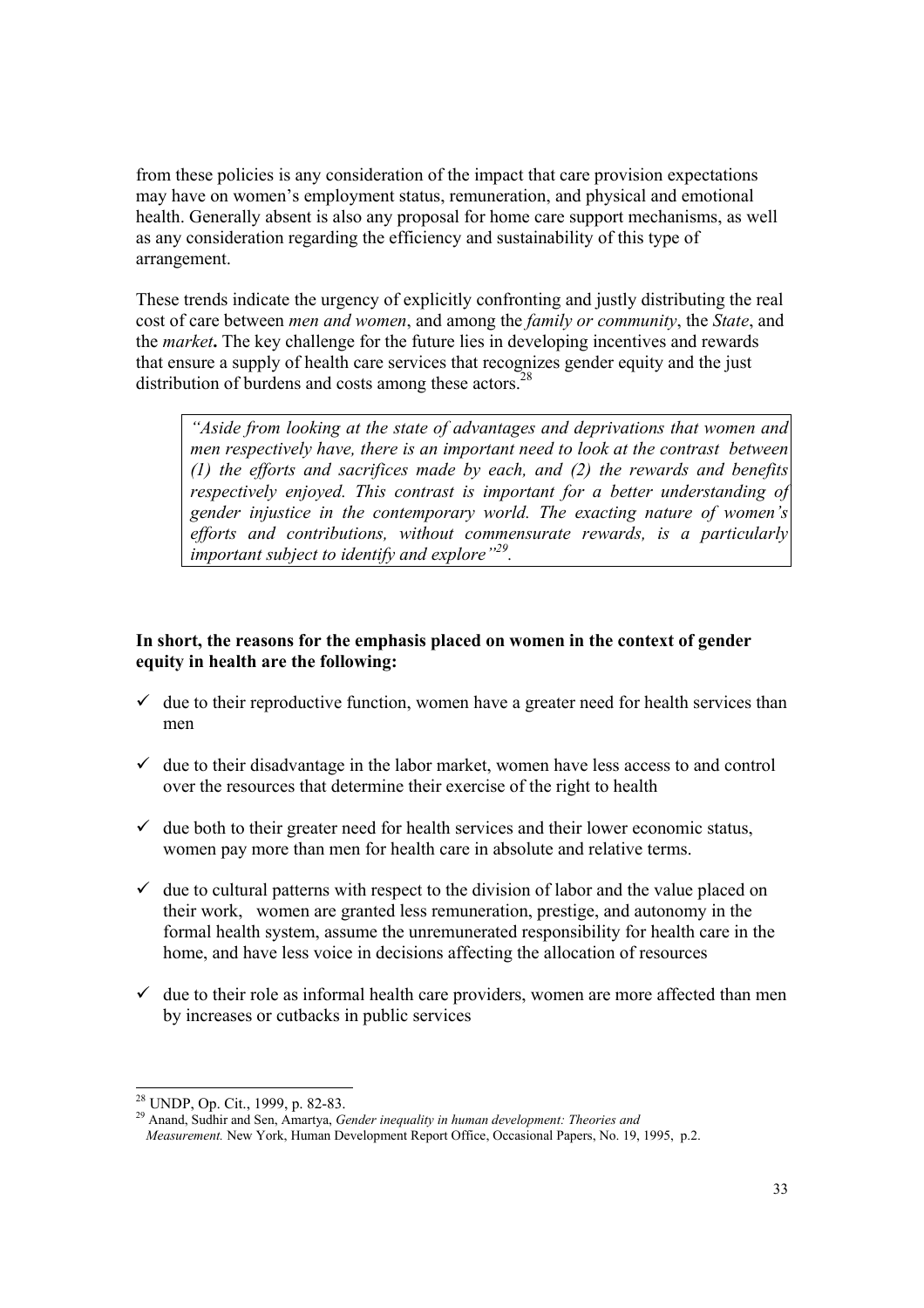# **III. HEALTH SECTOR REFORM AND ITS IMPLICATIONS FOR GENDER EQUITY AND REPRODUCTIVE HEALTH**

Health sector reforms (HSR) throughout the region are linked to national changes driven by economic processes taking place in the world economy since the last part of the  $20<sup>th</sup>$ century. They are usually part of a larger package of development assistance in support of health sector programs. Therefore, along with government and national institutions, they involve external multi-lateral actors, and exhibit common denominators associated with global processes

By the mid-1990s almost all the countries in LAC had begun or were considering the reform of their health and social security systems. As part of broad processes of state reform, these sector reforms have been characterized by three major trends: strengthening of private sources of financing, decentralization of services, and improvement of service delivery through private means.

.

l

Ideally, HSR reform has been conceived as a "a process directed at introducing substantive changes into the various functions of the sector, with the purpose of increasing equity in the provision of health services, efficacy in its management, and efficiency in the satisfaction of the health needs of the population<sup>330</sup>. Equity, quality, efficiency, sustainability, and social participation have been officially declared by most countries as the guiding criteria for these reforms. However, when faced with efficiency demands, equity principles have not always prevailed.

Equity concerns focus on the impact of HSR global trends that limit the ability of the state to ensure the protection of the most vulnerable and to enforce human rights. These trends refer to: the increasing reliance upon the free market to provide health care; a growing influence of international institutions in determining national health policies; cutbacks in public sector spending; privatization of government functions, particularly in terms of financing health care; and the deregulation of a range of activities with a view to facilitating investment and rewarding entrepreneurial initiative. Central to all these traits are the reduction of the role of the state in economic affairs and the strengthening of the private sector role $3<sup>1</sup>$ .

From the gender perspective, one might pose the following general questions with respect to HSR:

- Does HSR help to reduce, exacerbate, or perpetuate gender inequalities in health, health care, and participation in health development work? And more specifically,
- To what extent does health sector reform facilitate or hinder the exercise of health rights, particularly the exercise of women's reproductive rights?

<sup>30</sup> Panamerican Health Organization, *Cooperation of the Panamerican Health Organization in the Health sector reform* 

*Processes.* Washington D.C., PAHO, 1998, p.13.  $^{31}$  World Health Organization, 25 questions and answers on health and human rights, Geneva WHO, 2002, *p.24*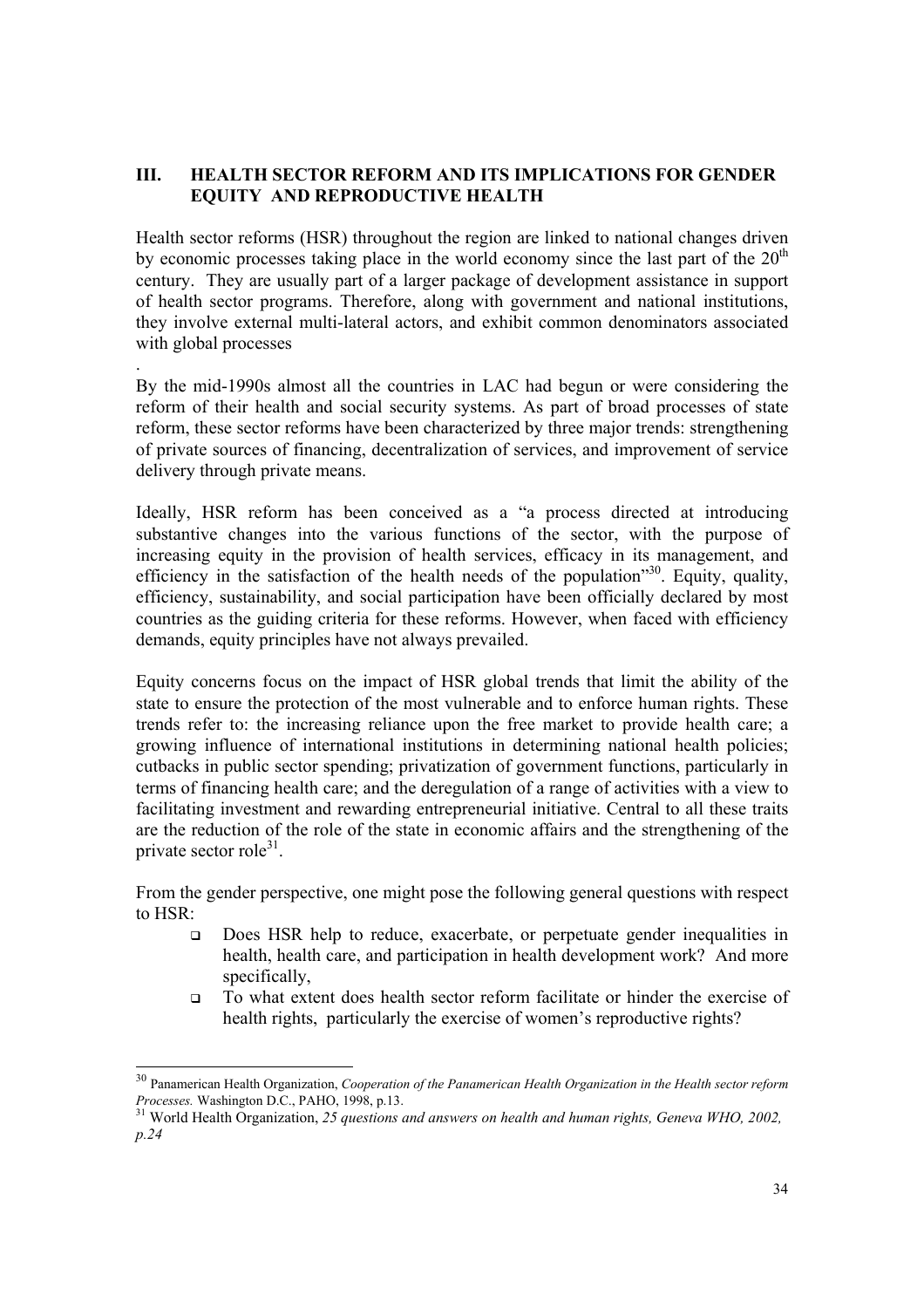In this kind of inquiry it is essential to reiterate that, notwithstanding the presence of certain common denominators in the socioeconomic disadvantages of women, gender-based categories are not homogeneous. There are significant differences among women themselves, based on factors such as age, class, race, and nationality--differences that demand that such factors be explicitly addressed in the analyses and interventions carried out.

Some gender equity implications of the most common components of health sector reform in the Region are outlined below. Since there is considerable overlap among these categories, some topics will be mentioned in more than one component<sup>32</sup>. These components have been classified in the following manner:

- à Definition of priorities and cost effective interventions.
- à Decentralization and promotion of social participation.
- à Restructuring of human resource development and administration systems.
- à Restructuring of financing systems, including private sector participation

These policies will be discussed from the triple perspective of their contents, process, and impact. The contents are the goals and activities--e.g., decentralization, privatization of financing, targeting. The processes have to do with the relationships among institutional actors and the manner in which they develop goals and activities. And impact alludes to the manner in which the actors react to or are affected by such activities. From the gender perspective, the emphasis on processes and impact is fundamental, since it allows to critically examining how reform is affected and how it affects the social and economic relationships between the sexes.

#### **1. Definition of priorities and cost-effective interventions**

A fundamental equity concern is related to the criteria used to determine priorities and cost-effectiveness of interventions. In this regard it is essential to find out how health needs were identified in the population at large and in special groups. This means asking what needs were considered priorities, by whom, and on the basis of what criteria. It is also important to ascertain whether the models of care and the proposed "comprehensive" care packages actually include promotional, preventive, curative, and rehabilitative services, and if the care models integrate activities that were once separate.

From a gender perspective, it is essential to consider

*First* to what extent the *contents* of care models and basic packages of services respond to the particular health needs and rights of women-- and men, and consider women's needs beyond those related to maternal health. Here, it is necessary to emphasize that the particular nature of these needs and rights stems not only from the biomedical dimension

 $32$ <sup>32</sup> The main elements of the discussion that follows have been adapted from the work of Hilary Standing, *Gender and Equity in Health Sector Reform Programmes: A Review*. Health Policy and Planning; 12(1):1-18, 1997.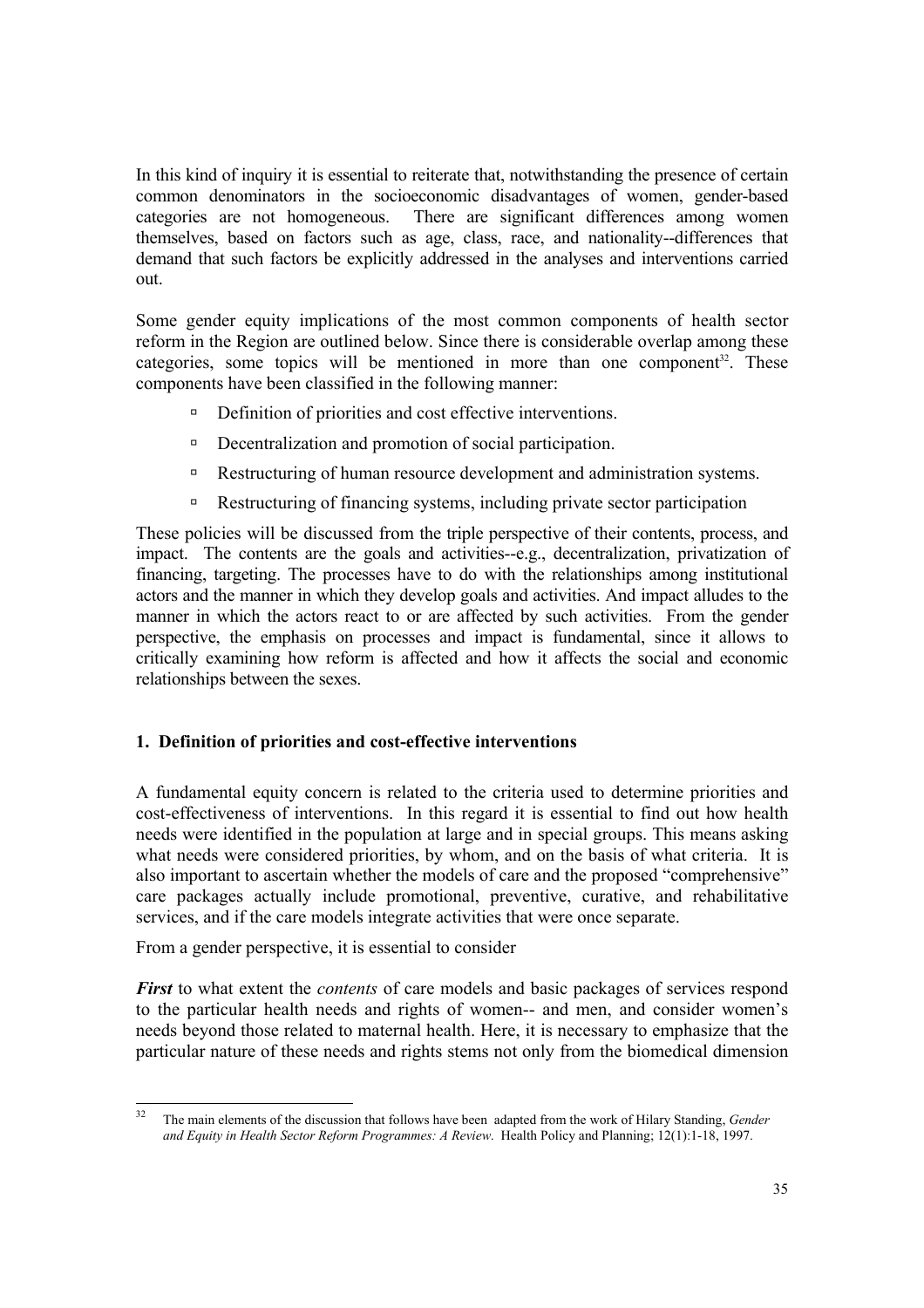of reproduction, but also from group's living conditions, and gender-specific roles and relations.

A gender approach to models of care implies that, in planning the content and delivery of health services<sup>33</sup>, consideration is given to:

- $\Box$  all stages of the life cycle;
- $\Box$  exposure to specific health risks and access to resources, associated with the discharge of responsibilities socially assigned to women and men;
- $\Box$  growing frequency with which women are called upon to perform a dual role (paid labor and domestic work);
- □ unequal power relationship between women and men.

*Secondly,* questions should be directed to the *processes* of identification of needs and priorities. Information is needed on the nature of data sources, the extent to which women were consulted and how much they participated in determining needs and negotiating care priorities. It is relevant to ascertain whether the government agencies in charge of women's affairs, non-governmental organizations working for gender equity, and women's organizations have intervened in these processes. It is also important to investigate what methodological *instruments* were employed in setting priorities, and what gender biases may be concealed in these instruments. The DALY (Disability Adjusted Life Years) is an instrument widely used in the Region for the purpose of calculating the burden of disease and identifying intervention priorities. This methodology has been criticized, among other reasons, for its implications for gender equity and reproductive health. On one hand, it may discriminate against some women's illnesses that often are asymptomatic and undiagnosed. But more important, due to its emphasis on mortality, disease and disability, it greatly underestimates the importance of reproductive health services that do not conform to these negative criteria and which respond to a sizeable portion of women's health needs<sup>34</sup>.

*Third,* concerning the impact of policies aimed at the reorganization of the health services, mechanisms should be sought to assess the impact of the new models and benefits packages in terms of meeting the health needs of the general population and groups with special needs, including women. The participation of civil society and, in

<sup>33</sup> 33 A typical example of interventions based on such considerations would be the introduction of services to address domestic violence and obstacles to the free exercise of sexual and reproductive rights. Another example would be the organization of service delivery to take into account the constraints experienced by *certain groups of women* in terms of: information, geographical mobility, schedules, independence in decision-making about certain types of care, taboos on being examined by male professionals, and low priority assigned to their own needs versus that of their children.

Revaluing women's time is vital for the promotion of equity in the health services. Traditionally these services have operated under the assumption that women's time is both free and elastic when seeking care for themselves or their children and providing follow-up care in the home. In this regard, it would be necessary to investigate, for example, to what extent coordination has been achieved between maternal and child health services, and whether specific support is being provided for care in the home. Furthermore, it is important to determine whether interventions in reproductive health, domestic violence, and child growth and development are targeted exclusively to women or whether they include men in some way or another. Finally, with regard to cutbacks in certain services, it should be reiterated that reducing public spending on health may shift an excessively onerous burden onto the unremunerated reproductive economy by increasing the time women spend in providing necessary care for family members.

<sup>&</sup>lt;sup>34</sup> The calculation of DALYs and their use in resource allocation have been severely criticized for their "economicist" bias and their underestimation of the burden of disease in women. For an interesting review of this criticism, see Hanson. WHO*, DALYs and Reproductive Health: Report of an Informal Consultation*. WHO/RHT/98.28, Geneva, 1999; Hanson, Kara*, Measuring up gender, burden of disease and priority setting techniques in the health sector.* Cambridge, Harvard Center for Population and Development Studies, Working Paper Series 99.12, 1999.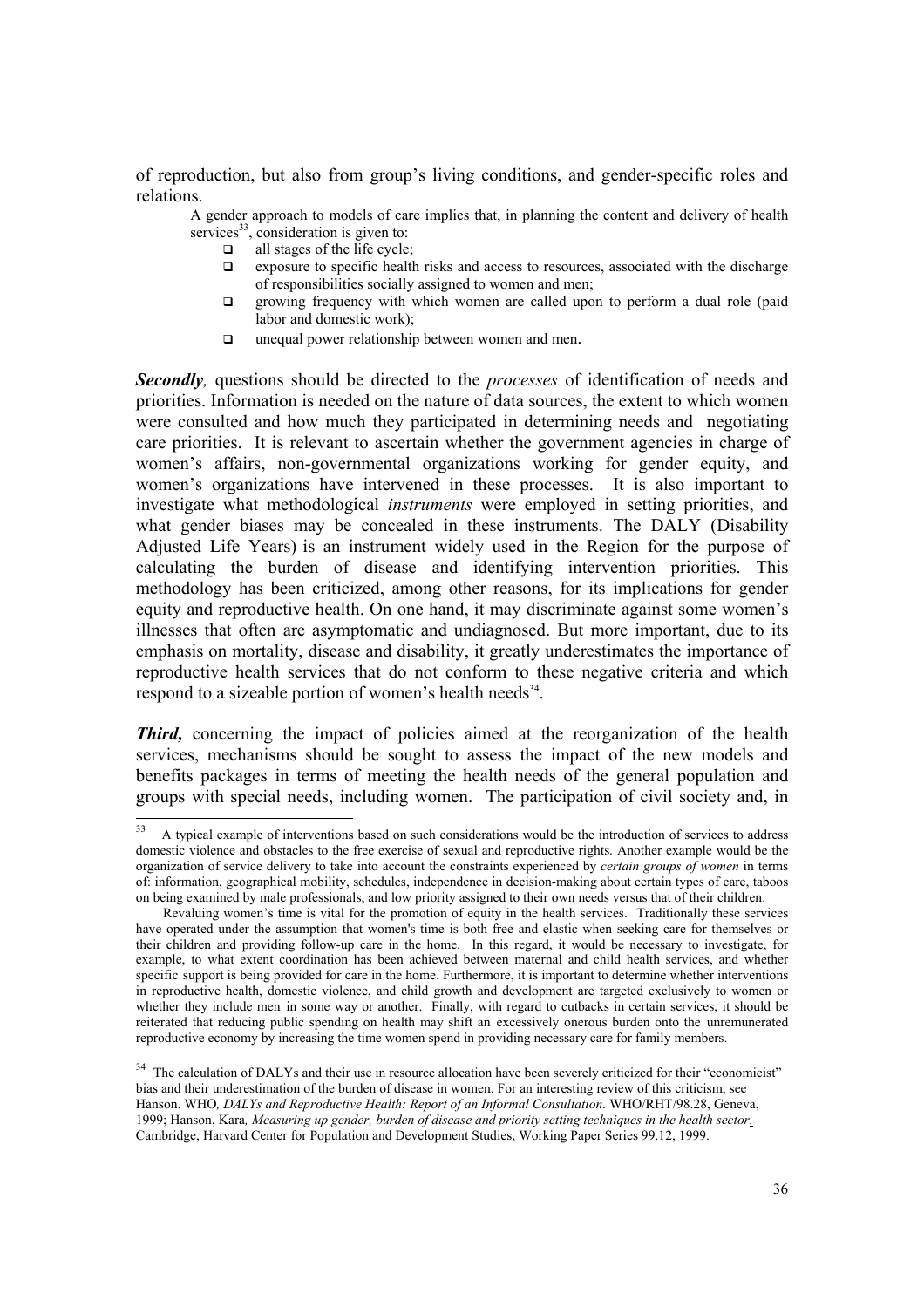this particular case, of women's organizations, becomes crucial for this reform strategy to contribute to the achievement of equity and rights objectives.

## **2. Decentralization and Promotion of Social Participation**

Decentralization is not limited to the Health sector but it cuts across other sectors. It is a strategy widely used because its potential benefits among which there are enhanced local ownership and accountability for government programs, and increased correspondence with local needs.

Equity concerns have essentially referred to inter-regional inequalities in the distribution of resources. However, there has been very little concern to date about internal community processes and the vitally important problem of identifying the circumstances in which decentralized systems improve access or further marginalize under-served groups. The possible implications of decentralization for gender equity have received almost no attention.

Depending on how it is designed and implemented, decentralization may have opposite effects on women's participation at the local levels. Thus, while decentralization may constitute a window of opportunity for increasing women's participation in local power structures, it may further exclude them and their interests, and can also give rise to a disproportionate increase in the unremunerated work performed by women<sup>35</sup>.

Reproductive health services considered a priority at international and national levels may loose that rank at a local level where the role of women's rights advocates is weaker. Access to contraception--particularly by adolescent girls— emergency contraception, STD prevention, gender-based violence care, and treatment of abortion complications, may disappear altogether from the more conservative community health care settings.

The decentralization modality that involves transferring the health care financing burden from the central government to the local community can have an adverse impact on the mitigation of poverty. A strategy of this nature *"raises the broader questions of the link with cost recovery and the use of decentralization as a tool for greater community level participation in health care delivery*<sup>36</sup>. Community participation then becomes a means to an end rather than an exercise of democratic rights. In this context, it is important to note that the unpaid health care provided by women in families and in communities has frequently been used as a structural adjustment variable**.** 

 $35$ 35 Wuest, Judith, Institutionalizing women's oppression: the inherent risk in health policy that fosters community participation, *Health Care for Women International*. 14:407-417, 1993. 36 Standing, Hilary, 1997, Op.cit, p.7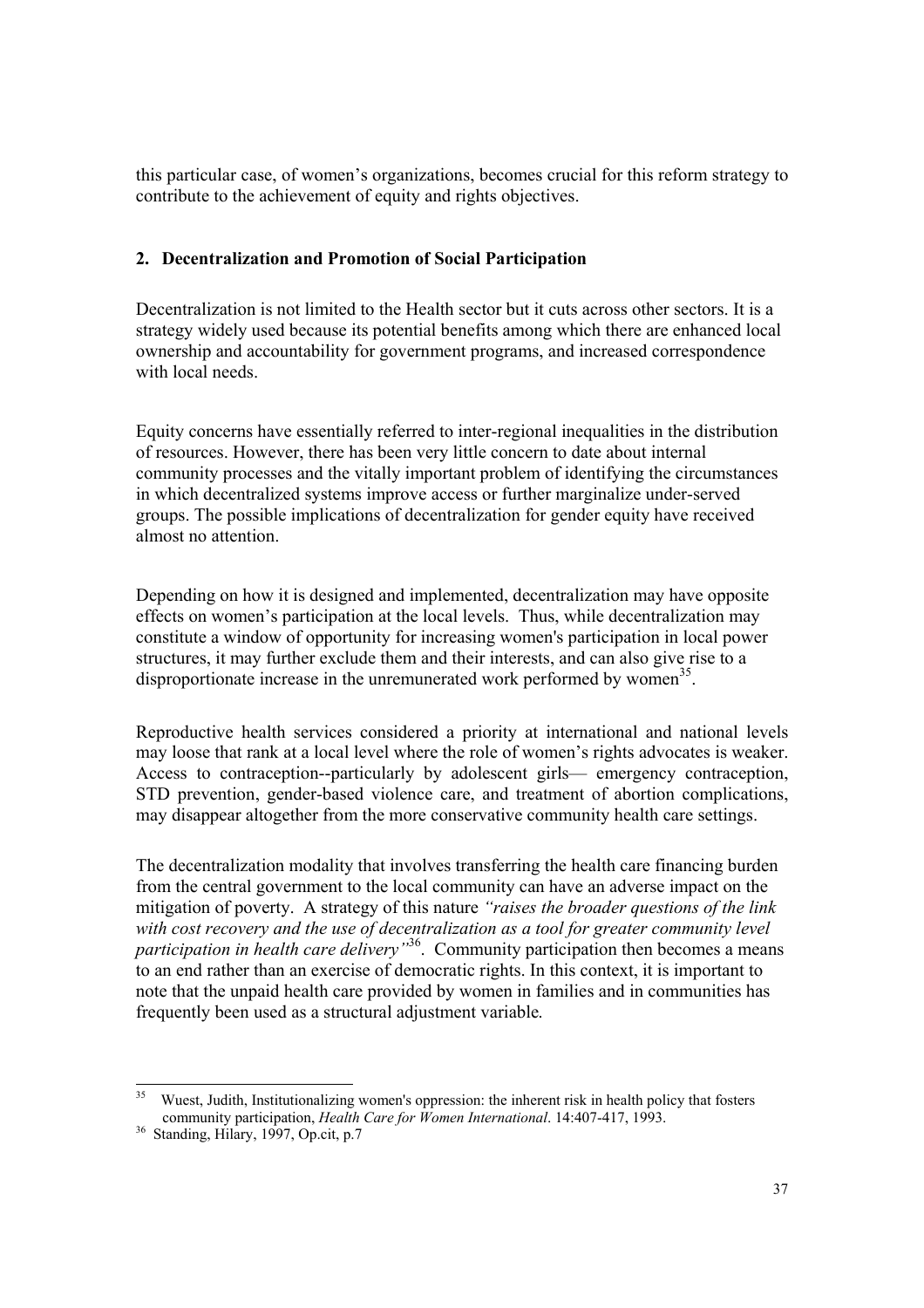As to representativeness, it must be noted that while women are more actively involved in health activities, community "spokespersons" tend to be predominantly men who do not necessarily consult women or represent their interests. Therefore, unless mechanisms are created to actively promote and support the participation of groups traditionally excluded from the power structures--among them, indigenous populations and women- decentralization runs the risk of reinforcing preexisting local inequalities in access to power that have traditionally excluded women. This risk is compounded by the lack of development of institutionalized mediation systems that address cases of intracommunity inequalities.





**Source: Moser, Caroline**, *Household responses to poverty and vulnerability*.

Washington, D.C., World Bank, 1997.

From a gender equity perspective it would be useful to ask the following questions:

- à What kind of representation do women, particularly poor women, have in community power structures? Do they participate at the decision-making levels, that is, in priority setting, program planning, and resource allocation?
- à Who gains and who loses in these decisions? What are the implications of decentralized allocation decisions for reproductive health rights?
- à What are the needs for organizational support that would strengthen community decision-making structures and generate greater participation by traditionally underrepresented groups, such as indigenous populations and women?
- à What mechanisms could be implemented to increase women's participation in decision-making without increasing their workload?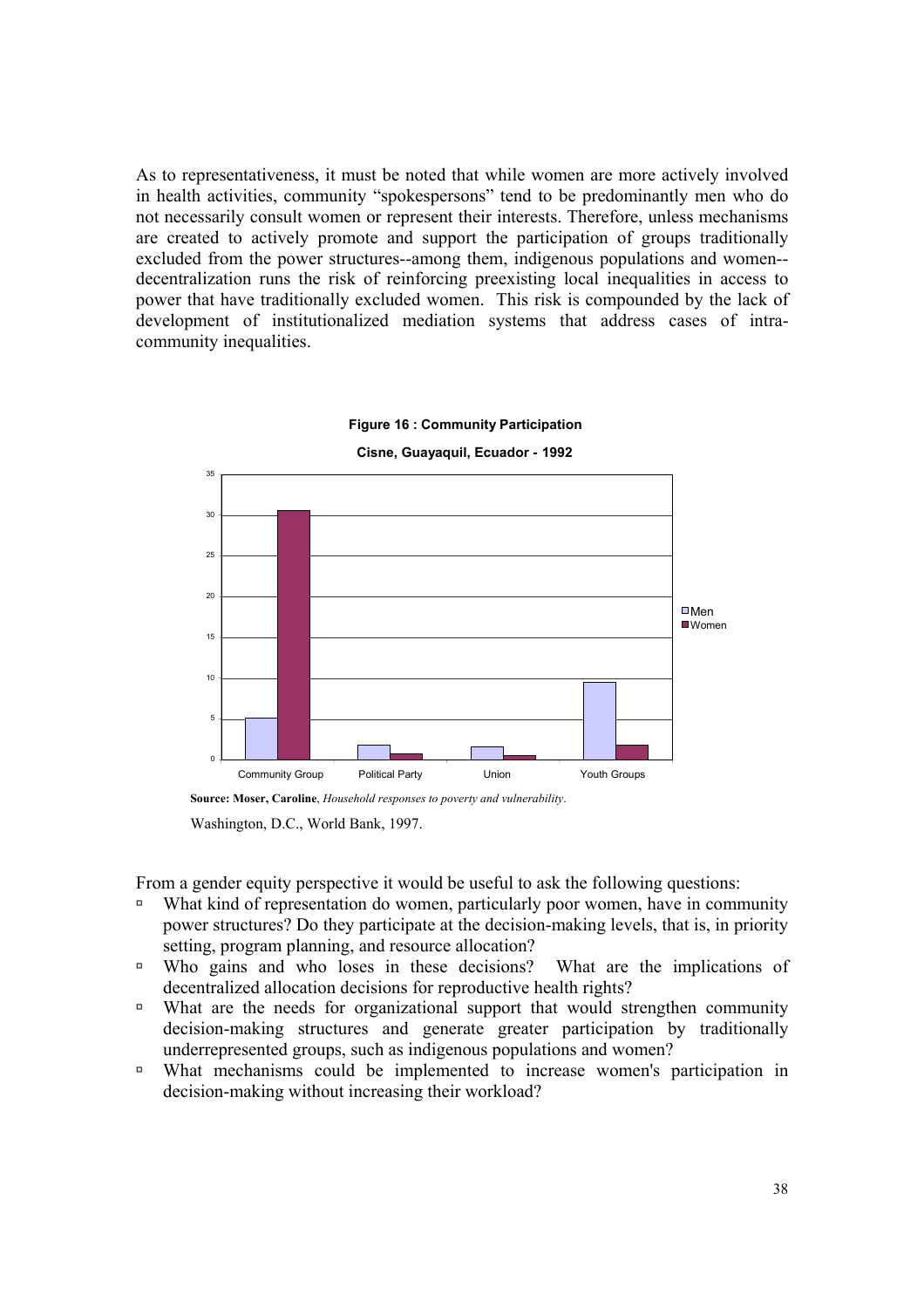à Who would, and through what mechanisms, arbitrate and redress inequitable decisions regarding internal allocation of community resources?

If a transfer of responsibility for health services from the state to the community has occurred or is going to occur,

- $\Box$  Does this transfer imply a greater burden for women in terms of providing home care for dependents, the sick, the elderly, and the physically and mentally disabled?
- à What structures are or could be in place to support home care?
- $\Box$  Has the impact of this additional burden on the people who provide the care and on those who receive it been considered or investigated? What effect can this work overload have on the effectiveness and sustainability of home care?

#### **3.****Restructuring health sector employment**

The restructuring of human resources management systems, which includes among other elements, reductions in staffing; flexibilization of contracts; modification of remuneration, grading and evaluation systems; and redefinition of jobs, training programs, and incentive systems, has major implications for gender equity<sup>37</sup>.

- a) Women's employment in this sector is particularly vulnerable to any significant reduction in staffing levels or in contractual stability, given the preponderance of women in certain occupations and in positions of less power.
- b) The experience of many developing countries suggests that women tend to use certain health services if the providers are women and, in some cases, would use them only in such circumstances. Consequently, maintaining appropriate levels of female personnel becomes a very important factor in the use of such services.
- c) As a result of the interaction between the formal and informal health care sectors, policies that have an impact on staffing in the health services simultaneously affect the magnitude of the informal care burden that devolves predominantly upon women.

From the perspective of the impact on gender equity, it would be then appropriate to ask:

- à What impact has the health sector reform's human resource policies had on the composition by sex of the personnel in the various decision-making levels in the systems' public and private sectors?
- à Which professions have undergone the greatest changes?
- à Have these reforms had a different impact on men and women at comparable levels of occupational status, e.g., in incentives and continuing education policies?

And, turning again to the issue of interdependence between the formal and informal health sectors,

 $\overline{a}$ 

<sup>&</sup>lt;sup>37</sup> Standing, Hilary, Op. Cit., 1997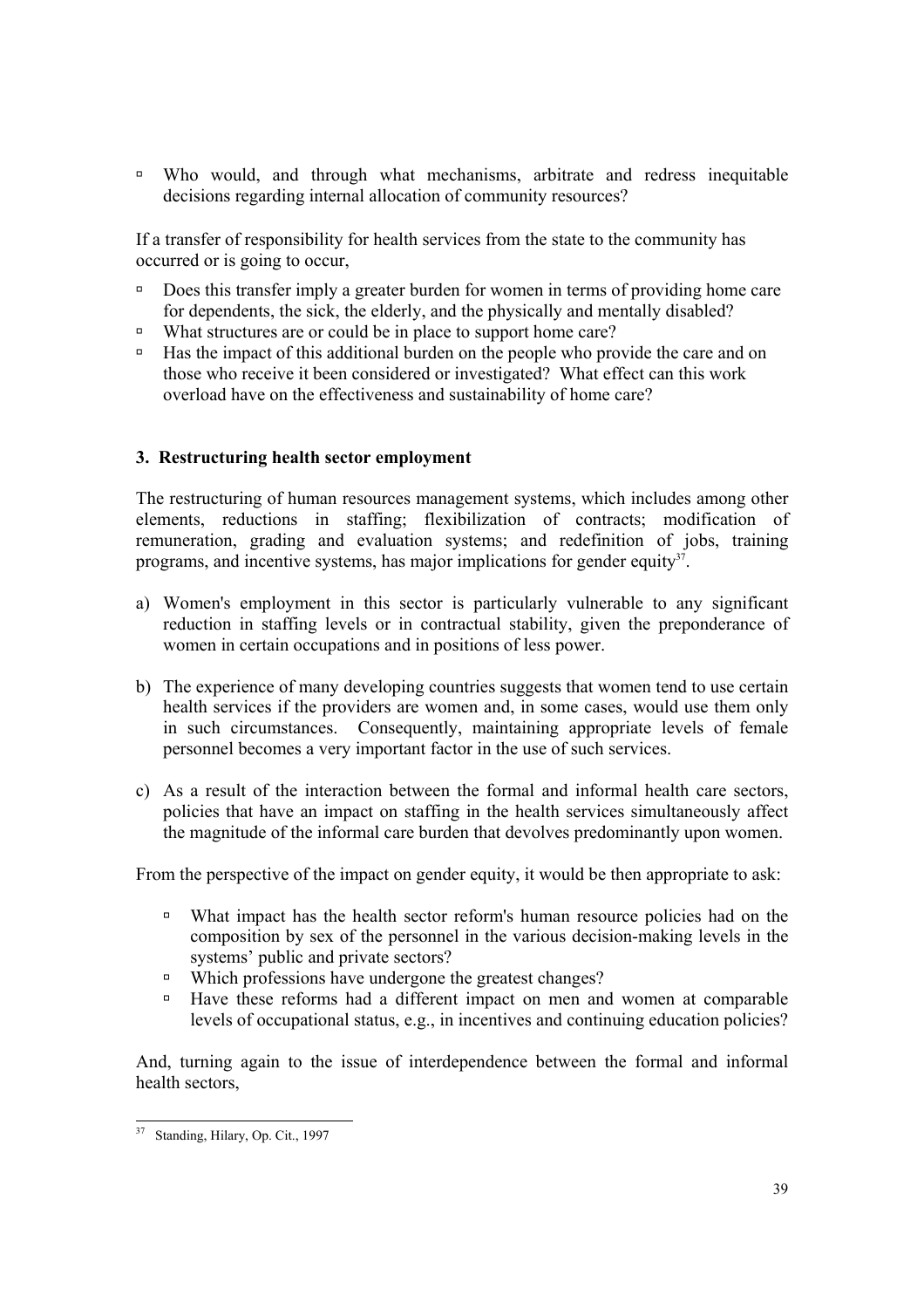$\overline{a}$  To what extent are the staffing reductions in health services being offset by the unremunerated work of community health workers (most frequently women) and/or women in households?

#### **4. Expanding options for public sector health financing and private sector participation**

An equitable financing system is that in which economic capacity—not need or risk-- is the parameter to determine contributions to health care financing. Progressive general taxation is the most equitable form of financing health services, while out-of-pocket payment is the most regressive and least equitable; social insurance schemes fall in between. HSRs that promote regressive financing systems and privatization of health care also generate health and economic inequities, affecting most negatively those individuals and groups with less resources and higher health risks. Financial barriers to needed care can have health damaging effects, and even when care is accessible its costs may be impoverishing. In this context, the topics that have aroused the most spirited debate on equity have been cost recovery in the public sector and privatization in health care financing.

The debate has essentially revolved around the impact of these policies on the poor, and there is sufficient evidence to determine that the poor are the losers regarding access to health care services. However "the poor" is a heterogeneous category-- particularly when they constitute a majority-- that needs to be disaggregated to facilitate the identification of the most vulnerable among them and the precise effects of different types of health financing modalities on these groups. Important markers of inequity in this respect are socioeconomic status, gender, age, ethnicity, rural-urban residence and marital status. Given the scarcity of this type of disaggregated information, it does not come as a surprise that the sex-differentiated impact of these new finance measures has been largely neglected, except in reference to MCH services.

From a gender equity perspective it is imperative to analyze health care financing policies in view of the differences between women and men in terms of roles, needs, access to and control of income, and intra-household distribution of resources. From this perspective it can be affirmed that, in general terms, the levying of user charges ( public or private ) generally takes a heavier toll from women-- especially the poor—due to women's greater need for services, more limited control of income, social responsibility as principal caretakers, and increasingly frequent role of sole providers in the household.

In connection with the latter, it ought to be stressed that the cultural responsibility of women for the health care of their family members is not restricted solely to the in-kind contribution that characterizes their reproductive work. With rising frequency, it also represents monetary payments to cover medical care, particularly for their children and, increasingly, their elderly parents. This responsibility is not shared in a sizable number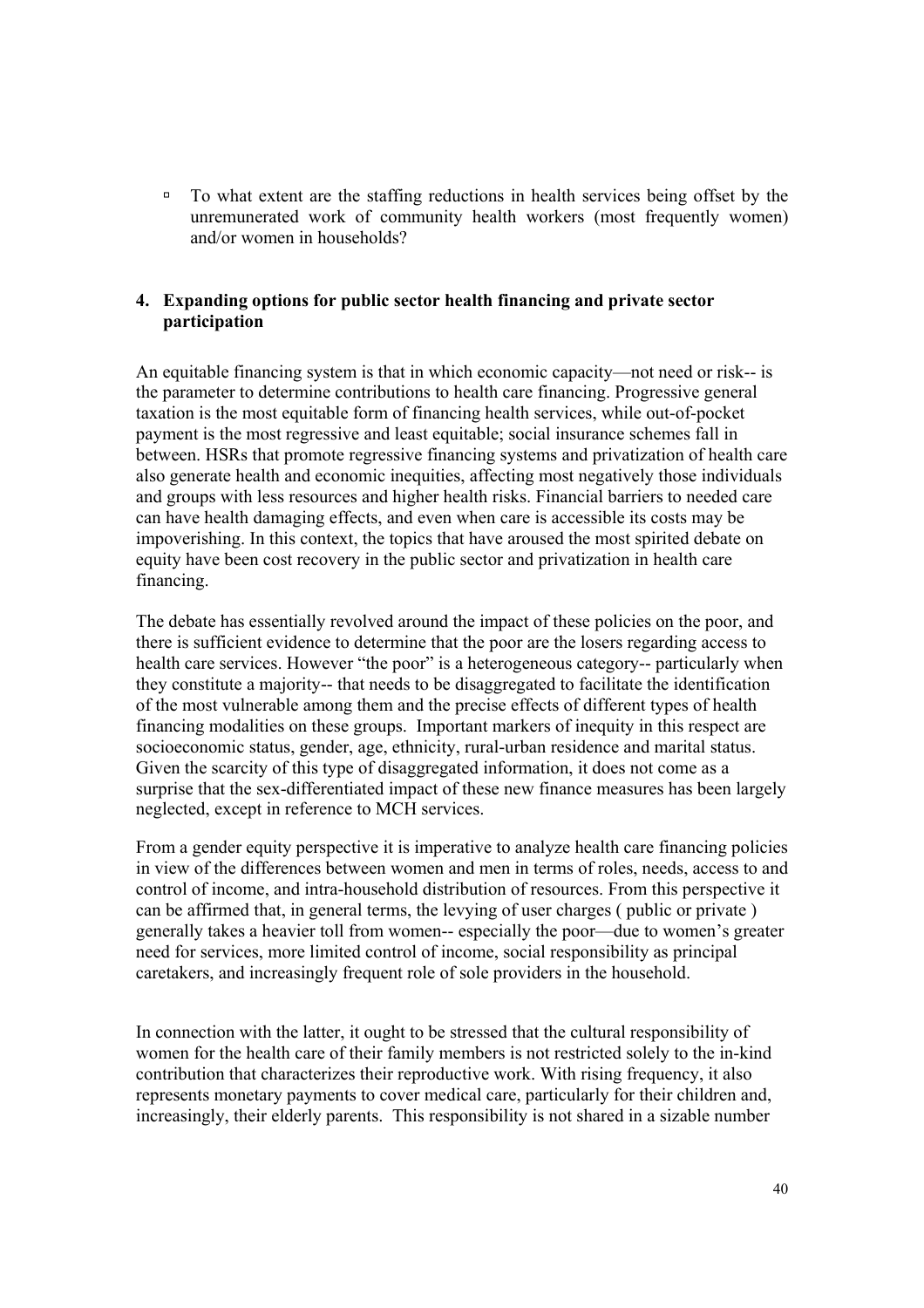of cases, since, for example, the proportion of households headed by women already exceeds 30% and even 40% in a Latin America and the Caribbean. The vast majority of laws that oblige fathers to contribute to the upkeep of their children are largely ineffective. Several studies have shown that contributions from absent fathers are minimal or non-existent. Mechanisms to enforce them are very limited and timeconsuming for mothers $^{38}$ 

Within this general context, more specific questions need to be asked  $39$ . For instance,

- à Which groups suffer most from specific health care financing modes? Are women and men differently affected within those groups, and which categories of women and men are more vulnerable? (For instance, children in poor female headed household, widows, elderly men or women without close relatives, individuals with disabilities, orphaned children and adolescents).
- $\Box$  What has been the impact of the various measures (community financing, exemptions, subsidies, etc.) used to mitigate the impact of these measures on the most vulnerable? How do these various measures affect access and utilization by gender?
- à Who, **within a household**, gets access to health care? What **types** of services are used and **by whom**?
- <sup> $\Box$ </sup> How are women differentially affected by health insurance schemes tied to employment status?
- à Does more spent on health, whether through preference or necessity, mean less spent on education, for instance? And which categories of individuals gain or lose?
- à What is the proportion of income spent on out-of-pocket health expenditures in different groups? Does it differ by financing option and by sex? What is the proportion of women's income spent on out-of-pocket expenditures for reproductive health? Does it vary by financing option?

And specifically, with regard to the public/private sector mix in financing health care,

- à Are vulnerable groups more or less likely to be served by the private sector? Are reproductive health care needs more or less likely to be met in a mixed economy of health care?
- à How are reproductive health services (family planning, prenatal care, care in childbirth, maternity leave, breast-feeding) financed? On whom do such costs

 $38$ Inter-American Development Bank, Women in the Americas: Bridging the gender gap. Washington D.C., IDB, 1995, p. 36.<br>
The main

The main source for this discussion is Standing, H., 1997, Op. Cit, pags. 10-13.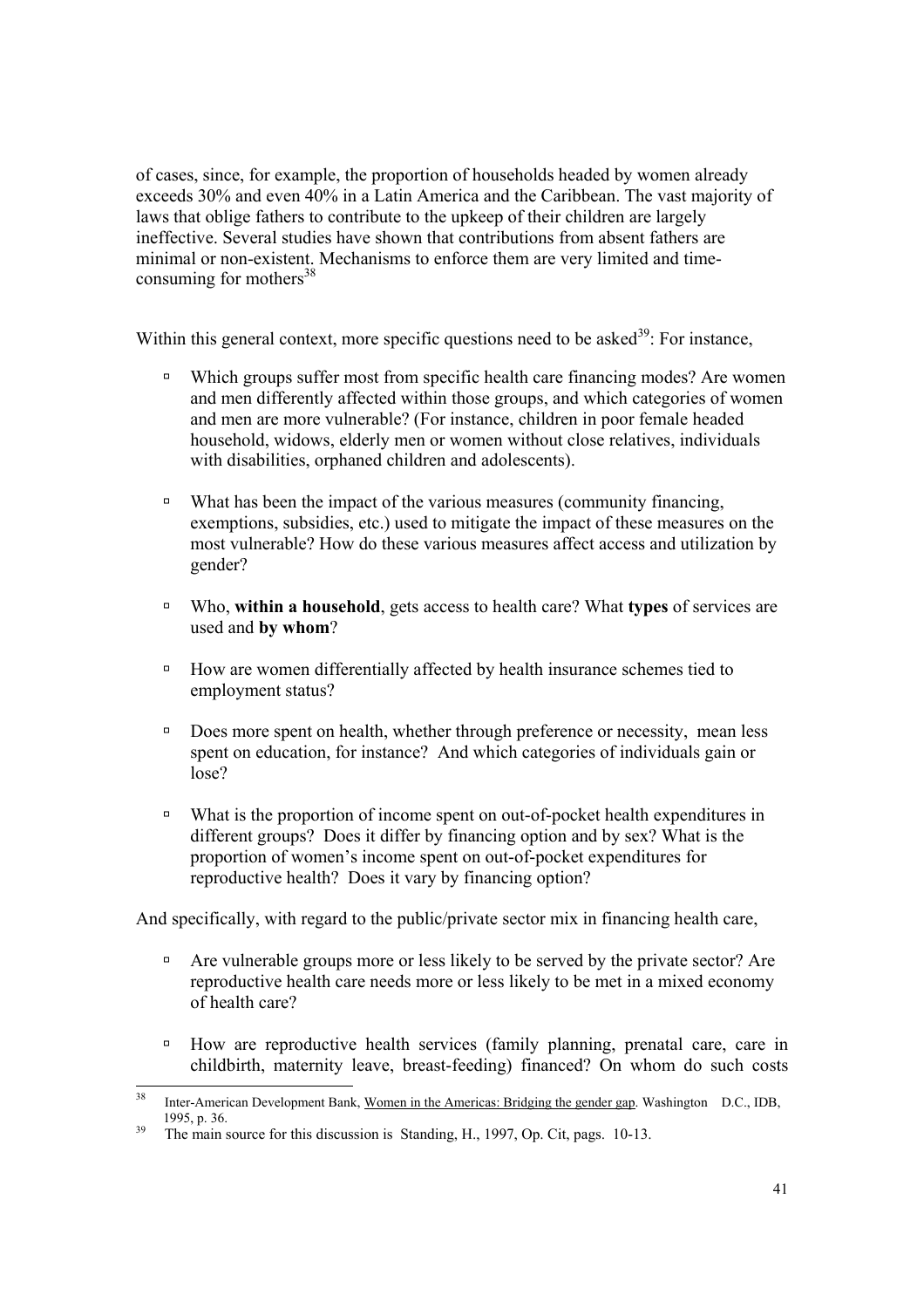fall? On governments through redistributive tax mechanisms, on employers, on donors, on other actors, or on women themselves? What reproductive health services are excluded or are totally or partially subsidized in different types of insurance plans? (In this regard the Free Maternity Law in Ecuador is particularly noteworthy; this law was modeled on the experience of Bolivia).

- à To what extent is the private sector providing preventive services and contributing to the achievement of public health objectives? This is a particular important question considering that, aside from being the main *users* of preventive services, women also absorb as *caretakers,* much of the additional burden imposed by, for example, infectious diarrheal diseases in children
- à To what extent contractual frameworks are, or can be, devised with the private sector to improve equity or to counter existing or potential inequalities in provision, such as by explicitly addressing women's health needs or inequalities of access through the contracting process? Has the government established regulatory frameworks to set standards for service delivery by the private sector? Are these regulations aimed at improving equity or counteracting existing or potential inequities in services provision? Do they explicitly address the health needs of women and gender inequities with regard to access?

#### **The Chilean case**

The process of HSR in Chile serves as an illustration of the type of gender inequities that frequently derive from private sector participation in health care financing. (The corresponding information has been taken from a PAHO coordinated research initiative on gender equity in access to health care services, that was developed in 5 countries of the region)

Reproductive health needs are more likely to be served by the public sector. As already mentioned in relation to *system affiliation* (Section II, Figure 12), women outweighed men, and older adults outweighed the young in the public system. By contrast, the groups with the least need for health care --young males-- constituted the majority of affiliates in the private system, which simultaneously enjoyed higher per capita resources.

- $\Box$  The compositional difference between the two systems corresponds with the structure of insurance premiums charged by the private health system which, in effect, discriminate against old adults and reproductive age women (Table 2). Thus, in the private health system women's premiums more than doubled men's in the 18 to 44 age group, and were 1.5 times larger than men's in the 45-59 group. By contrast, the premiums for the 60+ group were five times higher for males than for females.
- à In terms of effective utilization of services, it was evident that *only in the public sector,* use of services in the 18-44 age group was higher for women than for men. Clearly, privately insured women frequently resorted to the public system as a source of reproductive health services that were not included-- or included at high costs-- in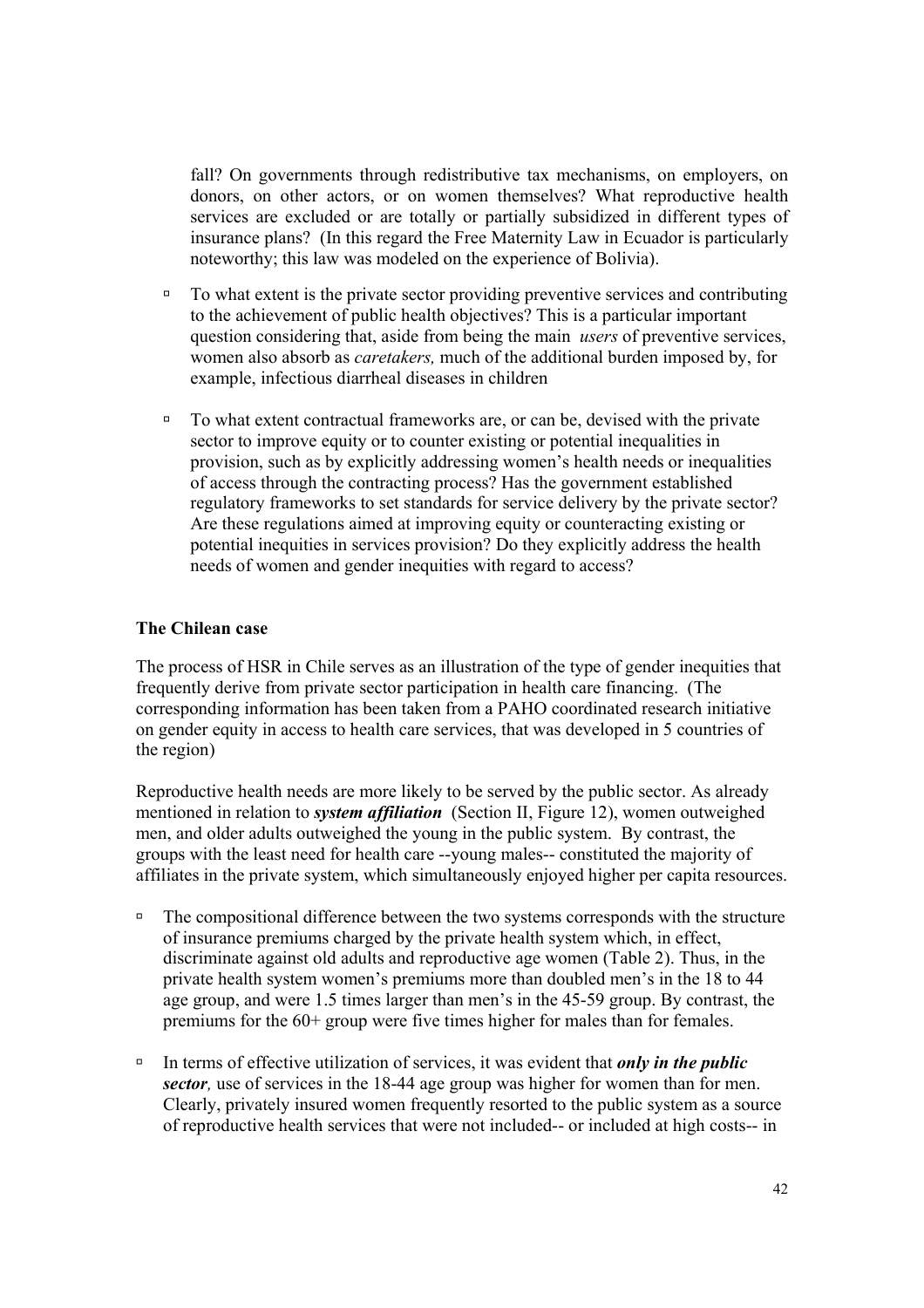their private insurance plans (Figure 17). This pattern has been recognized as a type of cross-subsidy from the public to the private sector.

|                          | <b>Age Groups</b> |          |           |       |        |  |
|--------------------------|-------------------|----------|-----------|-------|--------|--|
|                          | $0 - 1$           | $2 - 17$ | $18 - 44$ | 45-59 | $60 +$ |  |
|                          |                   |          |           |       |        |  |
| <b>Male</b>              | 97.3              | 32.9     | 42.5      | 84.7  | 214.6  |  |
| <b>Female</b>            | 82.9              | 33.8     | 92.5      | 130.6 | 42.8   |  |
|                          |                   |          |           |       |        |  |
|                          |                   |          |           |       |        |  |
| <b>Ratio Female/Male</b> | 0.9               | 1        | 2.2       | 1.5   | 0.2    |  |

# **Table 2: Private Insurance premium factor, by age and sex. Chile, 1998.**

**Source: Vega, J. et al. "Equidad de género y acceso a servicios de salud", PAHO, 2001**.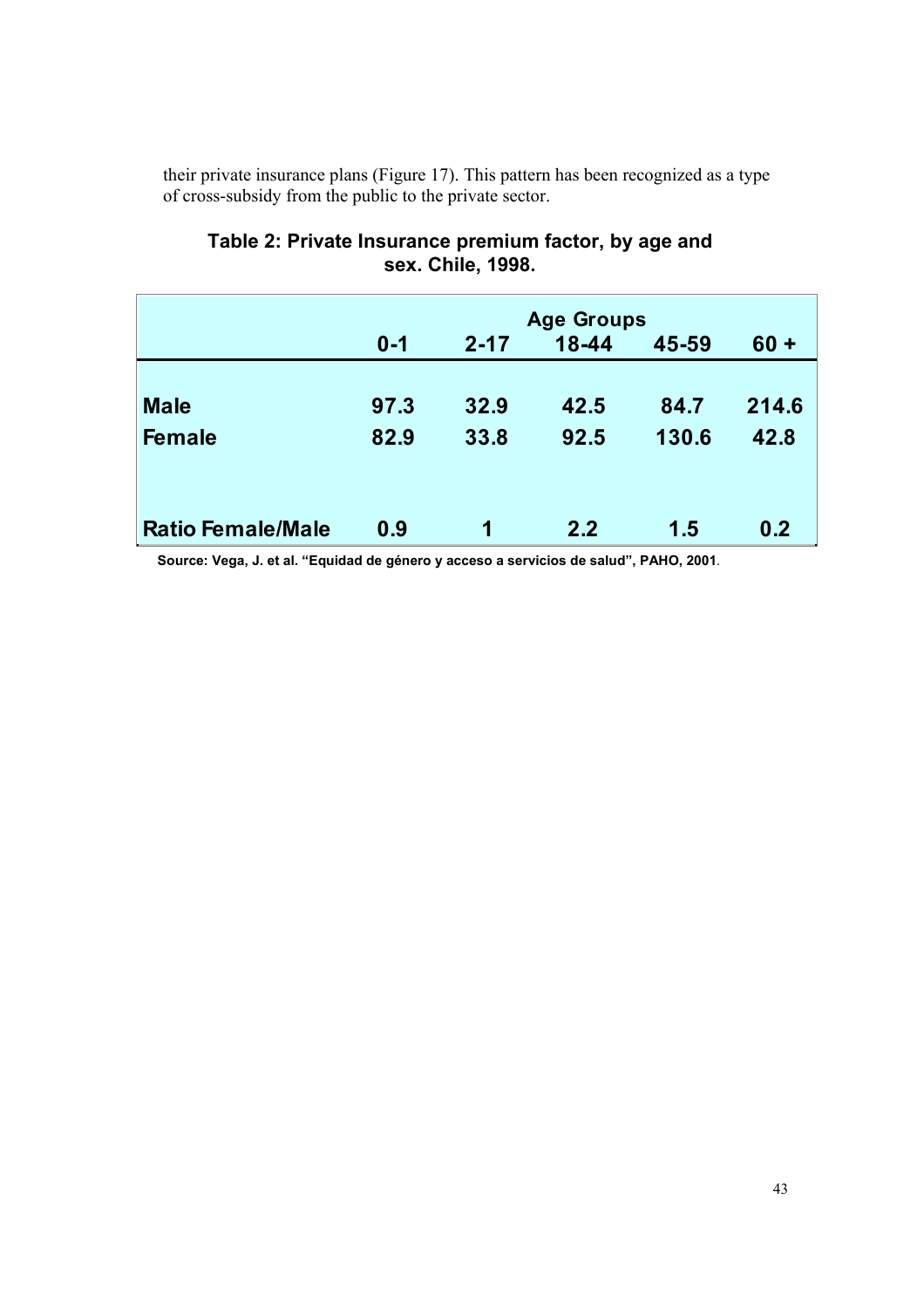

Source: Vega, J. et al. "Equidad de género y acceso a servicios de salud", PAHO, 2001.

à

à When conditions favor general access to health care, women tend to use preventive health services more frequently than men. However, when socioeconomic status limits such access, the relationship between gender and use of preventive services is less clear. In Chile, women's use of preventive care services was on average, much higher than men's use (Figure 10 in Section II). However, when type of affiliation was considered, the tendency toward higher women's utilization was maintained across all income levels in the public sector, but only among higher quintiles in the private sector. In fact, women's use of preventive services was lower than men's among the poor affiliated to private systems (Figure 18).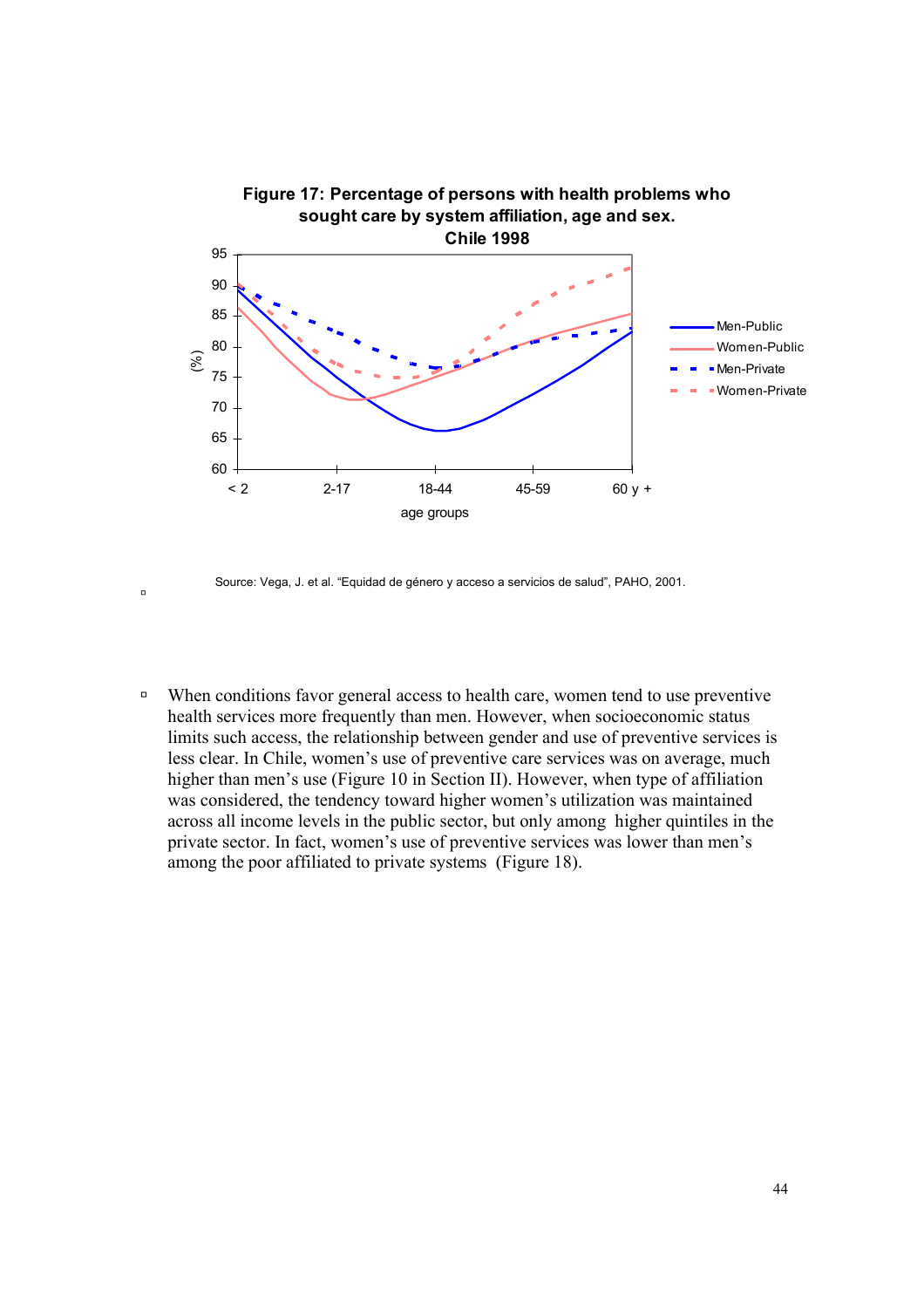

**Figure 18: Preventive consultation rate by public/private system affiliation, Income, and sex. Chile, 1998.** 

Source: Vega, J. et al. "Equidad de género y acceso a servicios de salud", OPS, 2001.

To complement the Chilean information it is useful to recall the USA case, where reproductive-age women were found paying 68% more on out-of-pocket health expenditures than men in same age group.<sup>40</sup> As in Chile, USA women's higher health expenditure was linked to their reproductive health needs. In fact, the spending on reproductive health services represented one-third of all health expenditures by women in this age group. Such high portion was basically due to their more frequent use of services, high co-payments for obstetric care, and lack of family planning coverage  $41$  by most insurance plans.

In the majority of countries, access to health insurance--and to specific services within that insurance-- depends not only on income but also on being employed in the formal sector. Logically, the distribution of men and women around income and employment categories differentially affects their access to insurance. It must be noted that women's indirect access to insurance as dependents (and not subscribers) puts them —and their children—in a vulnerable position in the event of widowhood, marital separation, changes in the spouse's employment status, or changes in the regulations governing coverage for dependents. In this context it is important to note that more than 30% of households in this region are headed by women.

<sup>40</sup> 40 Women's Research and Education Institute. *Women's Health Care Costs and Experiences*. Washington, D.C., 1994, p.2.<br><sup>41</sup> Women's Research and Education Institute. 1994, Op. cit. P.3.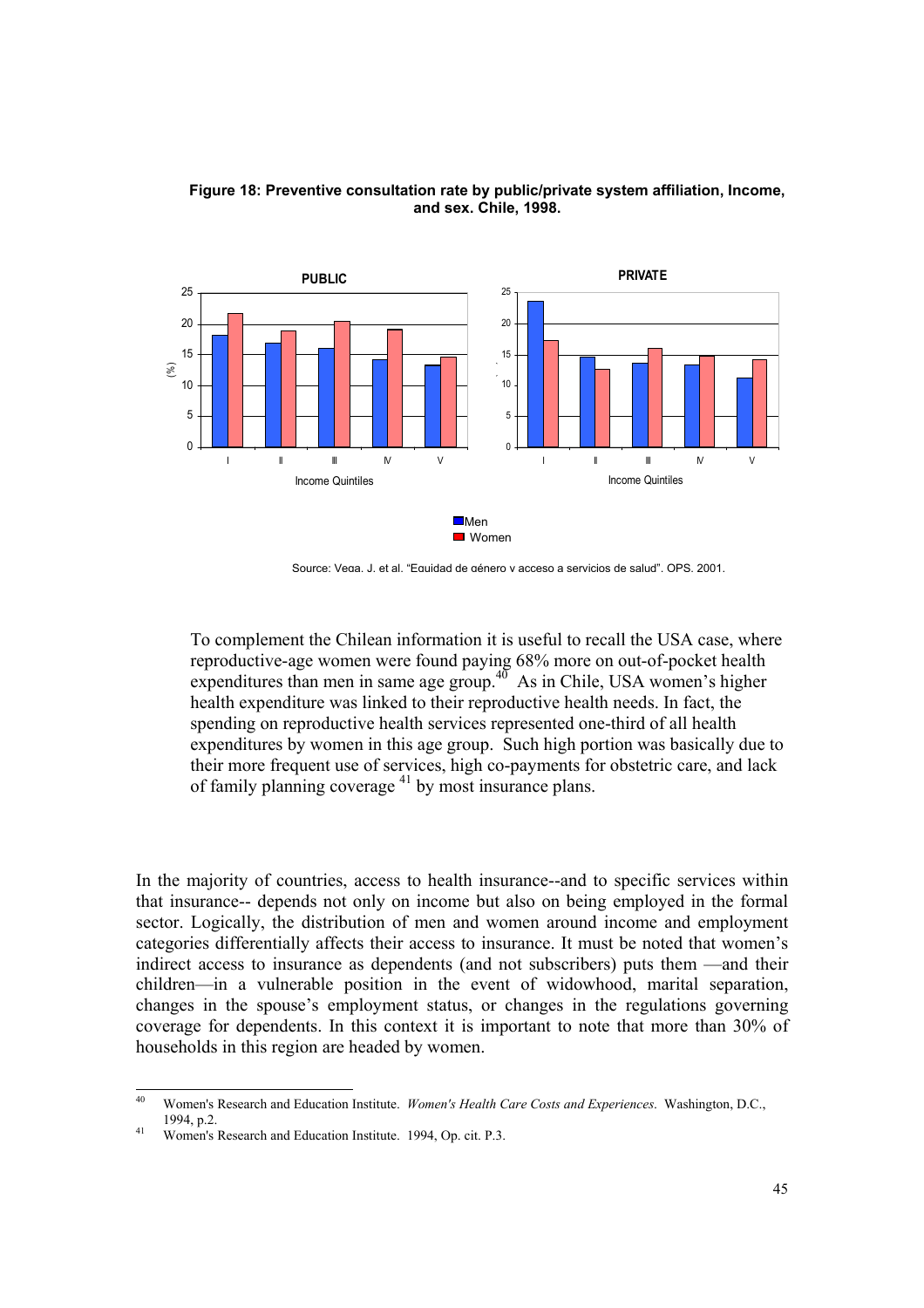**Given the gender division of labor, remuneration, and social benefits, it is clear that as long as social security and insurance plans remain employment-based, the majority of women will not enjoy access to health care in their own right.**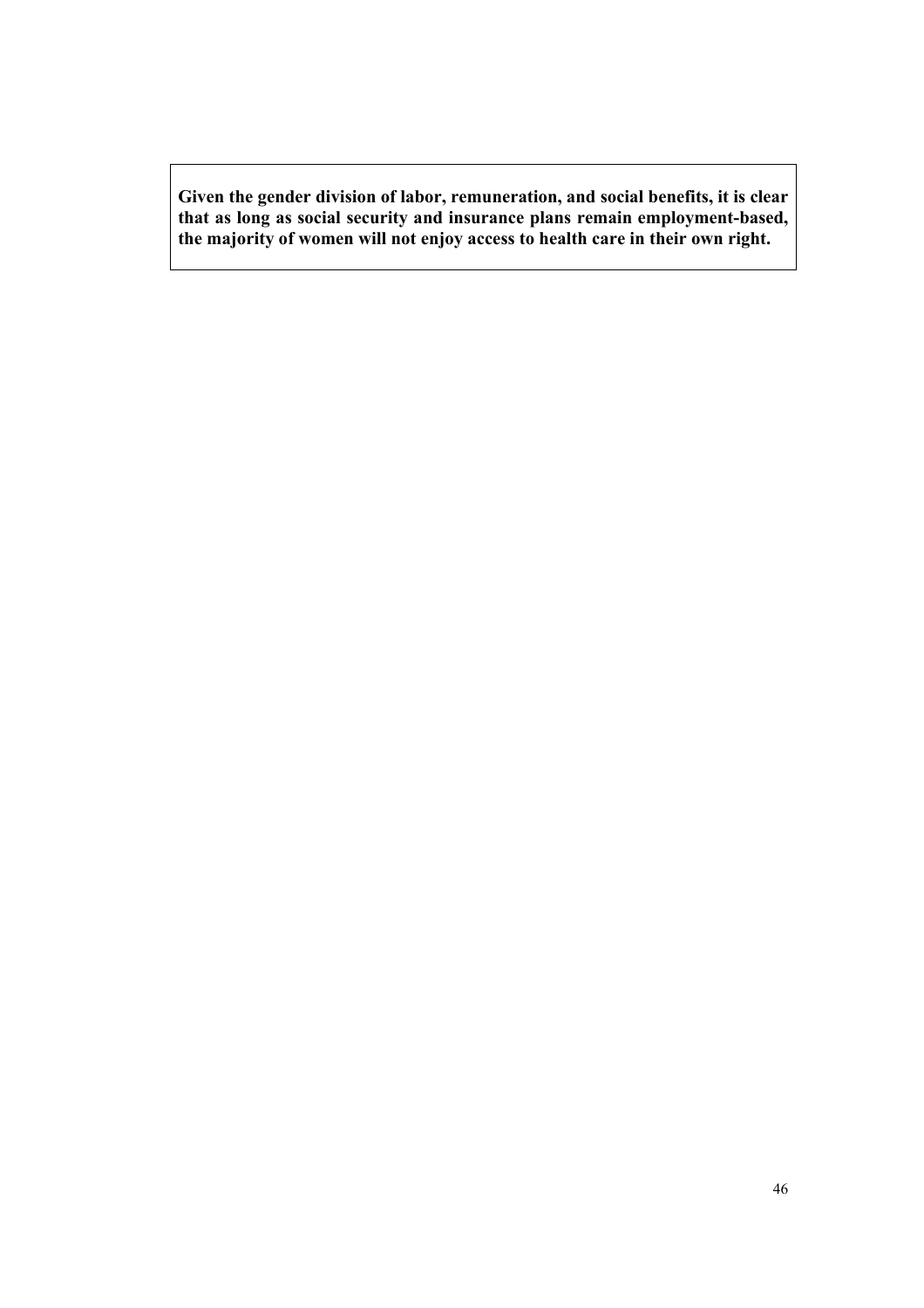# **IV. CHALLENGES AND STRATEGIES FOR INCORPORATING THE GENDER PERSPECTIVE INTO HEALTH SECTOR REFORM**

# **1. Challenges**

Incorporating the gender perspective into health and social security reform policies requires a response to three major challenges:<sup>42</sup>

- Generating knowledge about gender inequalities in health and their relation to reform policies at the national and sub-national levels in the Region;
- Facilitating access to this information by the pertinent stakeholders in governments and civil society;
- Promoting evidence-based advocacy to support priority interventions leading to greater equity in health;
- Supporting key stakeholders in government and civil society for developing institutional mechanisms that will permit these priorities to be incorporated and sustained into the policy management process.

#### *Generation and Dissemination of Information*

At present, the discussion of gender equity and reform is supported only by fragmentary empirical evidence and general conceptual "principles". The lack of a solid information base as a foundation for policy formulation is a particularly urgent problem when discussing the impact of the reforms. This deficiency is not limited to the gender dimension, but extends to the entire sphere of social inequalities. However, in the case of gender it is exacerbated by the scarcity of routine information in the health sector with a breakdown by sex. It is important to emphasize, nevertheless, that although the health sector does not systematically obtain or publish sex-disaggregated —except with regard to mortality—relevant health information from household surveys is available in a sizable number of countries in the Region. This information, which is currently underutilized, would facilitate the measurement and monitoring of inequalities in health, access to care, and health financing.

The first need with respect to the generation of information is the development of gendersensitive indicators and gender inequity indicators,<sup>43</sup> together with evaluation and monitoring instruments. Some of these indicators will be applicable regionally, whereas others will be context-specific. Parallel with such development, it is essential to promote and support research to document the differential impact of reforms on various social groups and on the women and men in these groups.

 $42$ 42 Adaptation of the classification proposed by Standing, Hilary, in *Reflections on Gender and Health Reforms in the Context of Severe Health Inequalities*. Paper presented at the Meeting of the Consultative Group on Gender Equity and Reform, Washington, D.C., PAHO/HDW, October 1998. 43 Anand and Sen, *op. cit.,* 1995.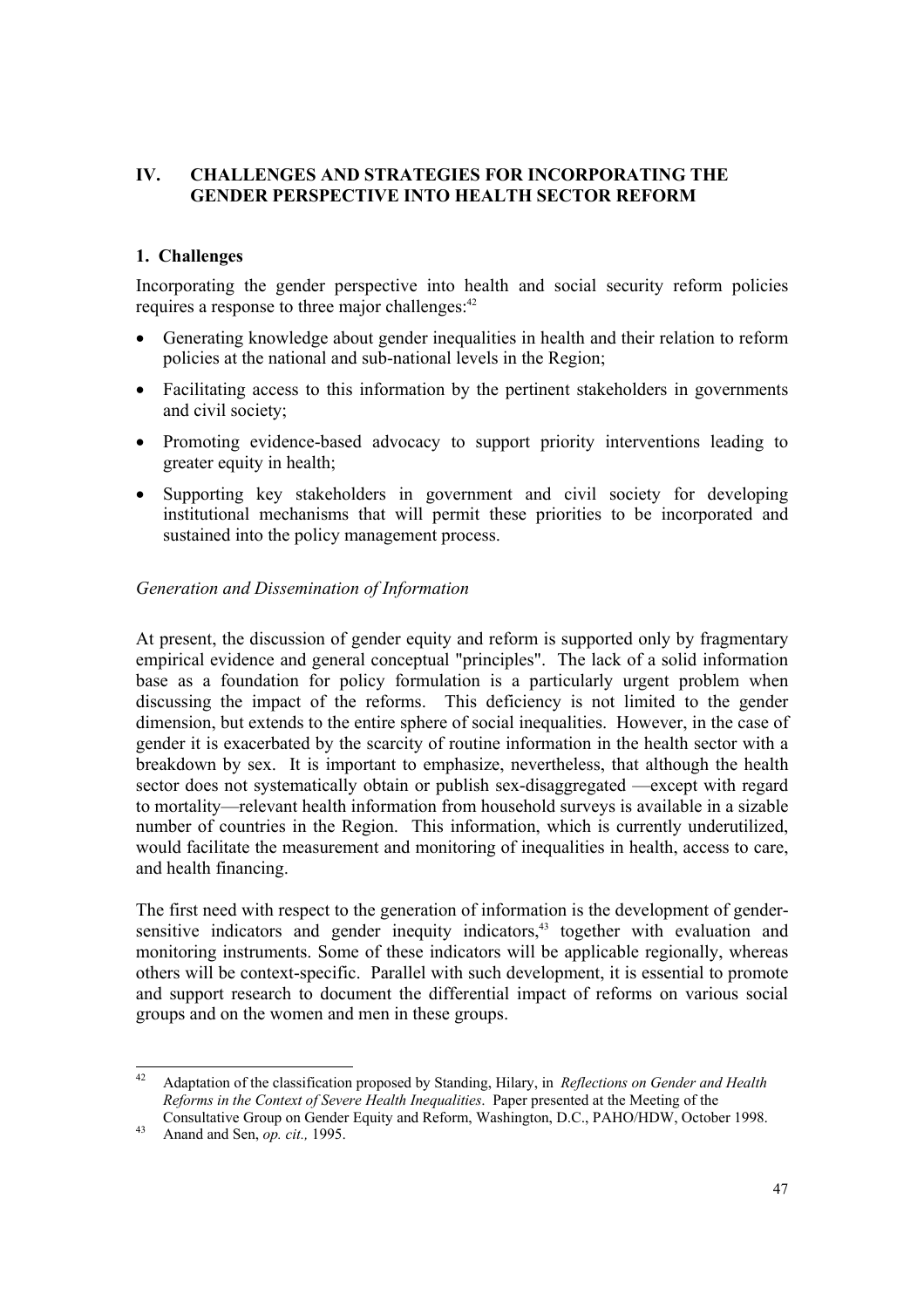The information thus generated will be translated into appropriate languages for different audiences, will emphasize its relevance for human rights, and will be made easily accessible to orient political and technical decision-making, empower the civil society groups involved, and raise general awareness among the public.

#### *Political Advocacy and Institutionalization of Changes*

Generating information, obviously, is not enough to produce changes in policy. Utilizing knowledge to bring about change will require the sensitization of policymakers and the strengthening of technical capacity at the planning level regarding gender issues and gender analysis. This "training" component is essential for providing the state with the technical support needed to exercise its steering role in policy development and the establishment of regulatory frameworks for private sector participation.

Even more decisive for achieving these objectives to improve gender equity in policies is bolstering the technical capacity and advocacy of civil society, particularly of organized women's groups. Experience shows that the distribution of public resources in a society reflects the distribution of power among the groups that make up this society. Political articulation and "empowerment" of the groups that work in defense of gender equity are essential for moving in the direction of a more just distribution of resources and benefits, and more importantly, for ensuring the sustainability and social control of the changes achieved.

The work program that PAHO is attempting to implement has been designed to address these challenges and promote gender equity in HSR, taking advantage of their institutional incorporation in two types of scenarios: First, the national scenarios, where it engages in technical cooperation to strengthen local capacity for the analysis, evaluation, and monitoring of HSR policies; and second, the international scenario, where the sharing of experiences and joint efforts is facilitated through promoting the production, adaptation, and application of the knowledge generated in the countries. Collaboration between countries in this effort is particularly important, because of the opportunity that it offers to evaluate various policy alternatives, learn from each other's successes and failures, and foster changes that are regional in scope.

#### **2 Strategies**

PAHO's basic strategy in this respect is to promote dialogue and coordinated activities among technical teams and advisory groups representing relevant sectors of government and civil society. The joint efforts of these actors revolve around diagnostic studies, identification of priorities, formulation of corrective policies, and implementation of mechanisms to monitor compliance with and impact of such policies.

In the initial stage, the activities are taking place at the regional level and in two countries, Chile and Peru, that were selected on the basis of one or more of the following criteria: a) sustained development of health and social security reform processes that facilitate impact assessment; b) national authorities' interest in integrating the gender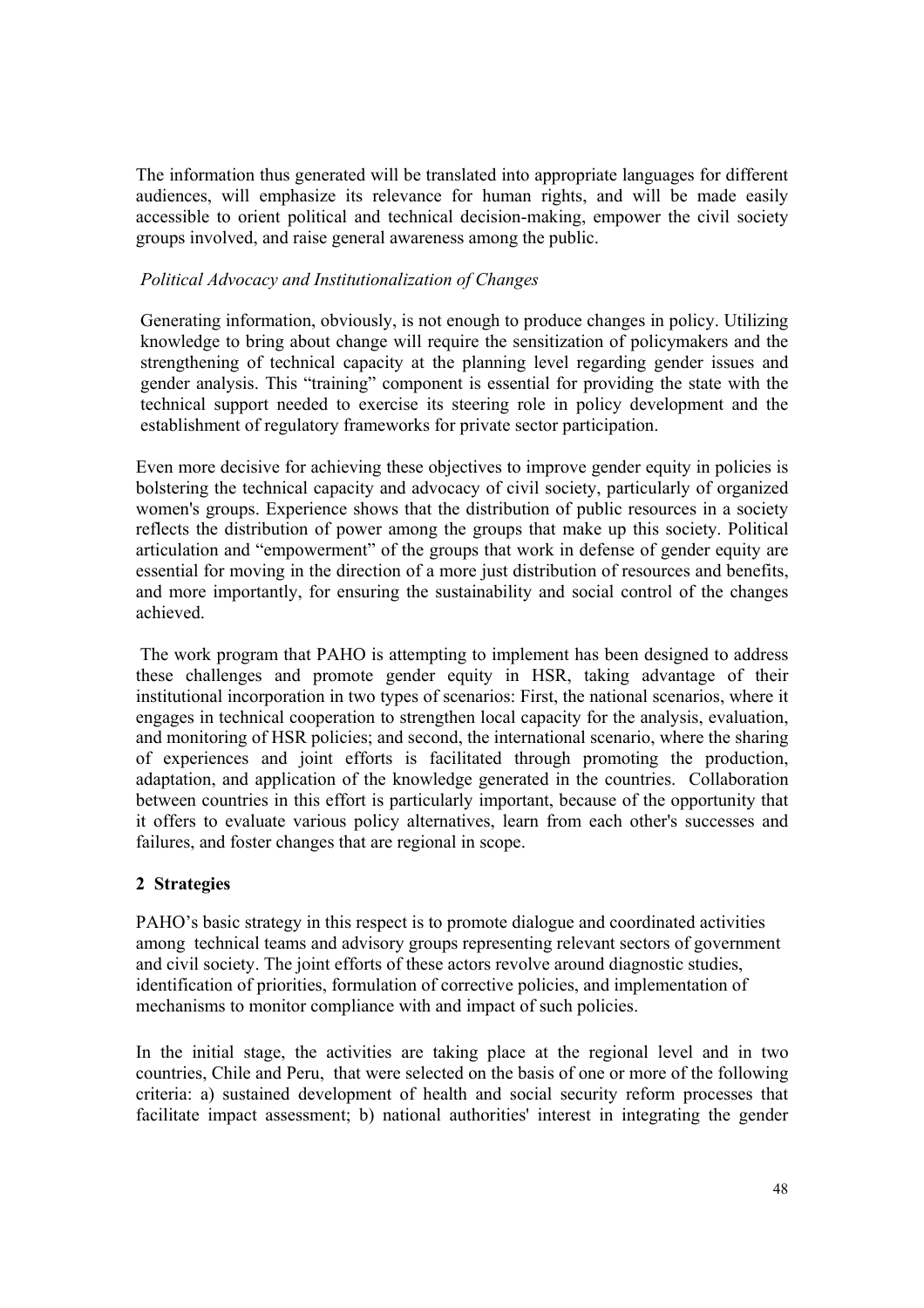equity perspective in the contents and processes of reform; and c) presence of an organized women's movement interested in participating in public policy-making. An extension of this initiative is planned for four countries in Central America during 2004- 2005.

Activities at the regional level consist basically of the following:

- Development of basic indicators and analytical guidelines for identifying, measuring, and monitoring inequities associated with HSR, with special emphasis on gender inequities:
- Construction of a regional database on women's health and health related sexdifferences.
- Coordination with other international agencies to complement and reinforce common lines of work, mobilizing financial and technical resources to achieve the proposed objectives;
- Dissemination of useful information for advocacy and planning;
- Technical and logistical coordination of multi- country activities;
- Facilitation of mechanisms for sharing knowledge and experiences among countries;
- Consolidation of research findings and recommendations for action;

The main activities at the country level consist of the following;

- Review and adaptation of regional basic indicators and development of new specific country indicators
- Workshops on gender and health for politicians, planners, and nongovernmental organizations;
- Establishment of cross-sectoral partnerships involving, at the very least, the ministries of health, departments of women's affairs, bureaus of planning and statistics, research institutions, and organized women's groups.
- Carrying-out situation analysis and evaluation of HSR policies.
- National forums to discuss the findings of the analysis;
- Identification of needs and setting of priorities for action, with the participation of stakeholders;
- Concerted policy formulation
- Creation of government/civil society mechanisms for monitoring compliance with policies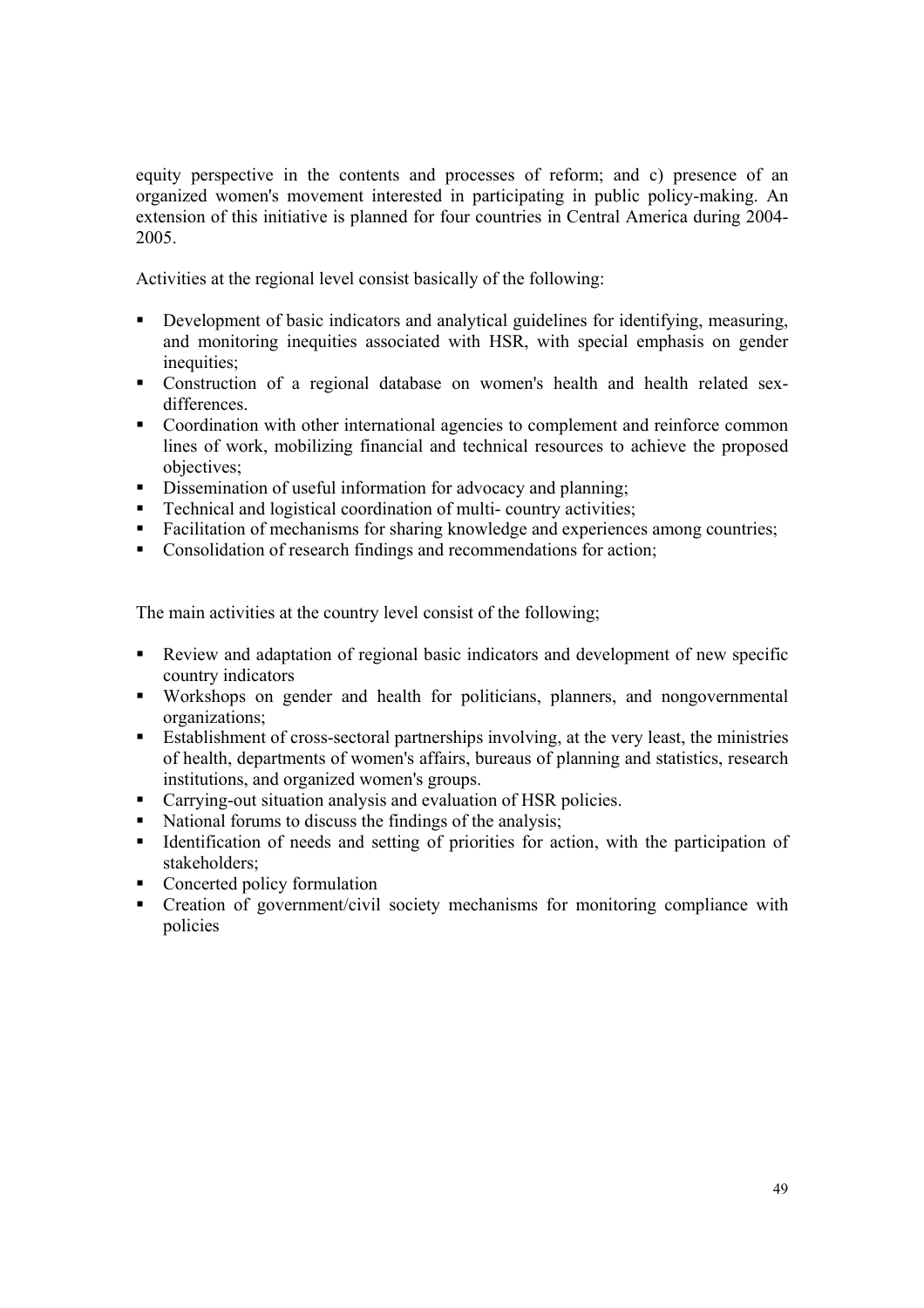## **SUMMARY AND CONCLUSIONS**

This paper attempted to identify, from a gender perspective, the most important equity implications of HSR in the Region. Specifically it examined the relations between health sector reforms and a) health situation and its determinants; b) access, utilization, and financing of care; and c) balance between contribution and rewards with respect to health work.

The conceptual tripod of equity, gender, and participation constituted the basis for the health policy discussion, which underscored the interrelation of these three concepts. Health was presented from the human rights perspective, as a positive concept that includes both physical capacities and personal and social resources, therefore not constituting neither the exclusive province of the health sector nor limited to individual healthy lifestyles. Regarding *equity*, it was pointed out that not all differences constitute inequity and that this term is reserved to designate those differences considered avoidable, unnecessary and unjust. In relation to gender, it was emphasized that the focus of the gender approach is one of the sexes but the *relations of inequality* between women and men. It was called attention to the fact that the guiding vision of this approach is that of an equitable society in the *distribution of the resources* and benefits of development and in the *participation* of its members in the decisions that shape that development. It was further emphasized that the meaning assigned to participation is not instrumental, but referred to the citizens' right to influence and demand accountability regarding the political processes that affect their well-being. It was also accented, that a gender approach is not reductionist: It does not restrict its aim to the analysis of inequalities between women and men, but points to the systematic interaction of these inequalities, with those of class, race, age, and geographical residence**.** 

Four types of reform policies frequently implemented in Latin America and the Caribbean were examined from the perspective of their implications for gender equity. These policies were: (a) decentralization and promotion of social participation. (b) Reorganization of services, including redefinition of care models and determination of basic service packages. (c) Restructuring of the systems of development and administration of human resources. (d) Restructuring of the systems of financing, including the participation of the private sector.

The analysis of these health sector reform policies highlighted the following elements:

- 1. The conceptual bias that permeates the economic policies causing women's work to be severely undervalued: the economic contribution of their "reproductive" work is ignored and their "productive" work is underpaid.
- 2. The importance of recognizing the interaction existing between the spheres of formal and informal provision of health care, and the unequal impact of this interaction on men and women.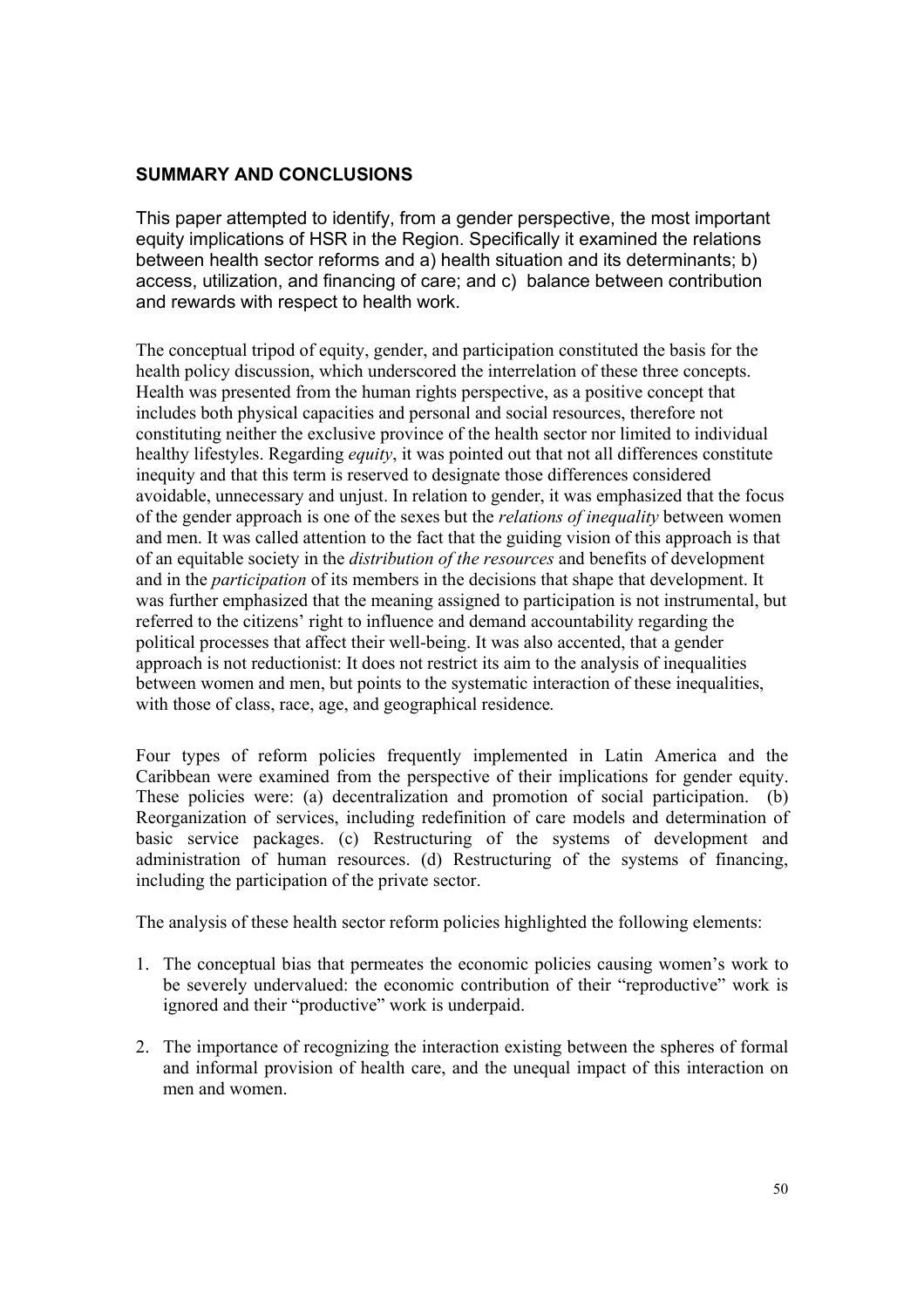- 3. The need for understanding the different positions of women and men as producers and consumers of health goods, and the inequities ensuing from this difference..
- 4. The sex-differentiated effects of the policies of allocation of resources, public spending, and financing of care, on the physical and economic well-being of society, and the distribution of its care burden.
- 5. The implications for society's health, of gender inequalities in access to and control of resources and decision-making.

The goal of minimizing avoidable, unnecessary and unjust differences in health and its determinants encounters three main constraints: (a) Lack of adequate information that permits the identification of the effects of policies and also the groups most affected. (b) Preponderance of economic efficiency interests in the current health sector reforms, and absence of gender considerations in the equity debate of these reforms. (c) Lack of representation of the less privileged groups, women among them, in the power structures that define priorities and allocate public and private resources for health.

For the purpose of confronting these obstacles and seeking the incorporation of the perspective of gender equity into the processes of RSS, a cross-sectoral strategy with stakeholder participation is being piloted in two countries. Its main elements are the following:

- 1. Improvement of the availability and quality of routine information on health and its determinants, and breakdown of this information by sex, age, and socioeconomic criteria.
- 2. Analysis of existing inequalities between men and women regarding the production and consumption of health. Emphasis is placed on differences in needs, risks, contributions, access to, and power over health resources. Groups most affected will be identified and measurement and monitoring of the impact of the different types of reforms on these groups will be assessed.
- 3. Targeted dissemination of the knowledge thus acquired, with a view to inform policy formulation at decision-making and planning levels, "empower" stakeholders in civil society, and shape public opinion.
- 4. Fostering active participation of the *less heard* groups in society--particularly women- -so that they can have voice in the generation, planning and monitoring of solutions.
- 5. Promotion and support of cross-sectoral institutional mechanisms that address the multiple determinants of health and inequity, and actively involve gender equity advocates from civil society.